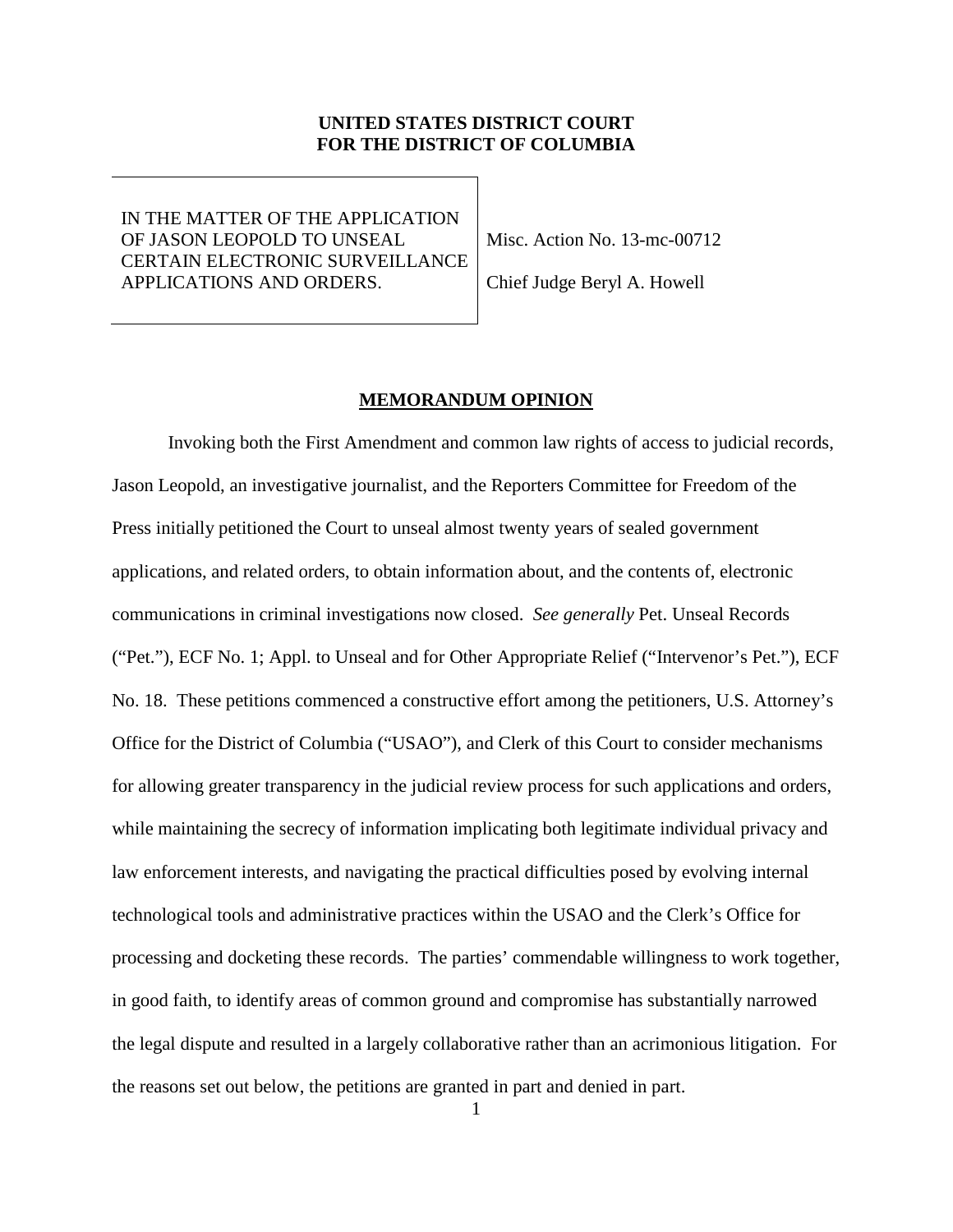## **I. BACKGROUND**

 $\overline{a}$ 

This is not the only court with a significant volume of sealed government surveillance records on secret dockets that remain inaccessible to the public.<sup>[1](#page-1-0)</sup> The progress of this litigation is outlined in some detail because the lessons learned and issues confronted inform the relief available, and may be instructive to other courts confronting similar issues.

Jason Leopold, a journalist currently employed by BuzzFeed News, filed a petition in July 2013 to unseal government applications and related orders for the following types of statutorily authorized surveillance: "pen registers, trap and trace devices [collectively "PR/TT devices"], tracking devices, cell site location, stored email, telephone logs, and customer account records from electronic service providers, except for those which relate to an ongoing investigation." Pet. at 1; *see also* Gov't's Resp. to Pet. ("Gov't's Resp.") at 1, ECF No. 10. [2](#page-1-1) These records, along with the docket numbers assigned by the Clerk's Office and docket sheets identifying all documents filed on each docket for such matters, typically remain under seal indefinitely. In view of this fact, Leopold also sought a list of all docket numbers, in closed investigations, associated with government applications and orders relating to PR/TT devices and the compelled disclosure of electronically stored communications and records, pursuant to the Stored Communications Act, 18 U.S.C. § 2701 *et seq.* ("SCA"). Pet. at 4. In addition to this retrospective relief in the form of unsealing docket numbers and PR/TT and SCA materials in

<span id="page-1-1"></span><span id="page-1-0"></span><sup>1</sup> This case is not the first occasion this Court has taken steps to facilitate greater transparency regarding sealed material. *See, e.g.,* Memorandum & Order, *In re Search Warrant for E-Mail Account [redacted] Maintained on Computer Servers Operated by Google, Inc., Headquartered At 1600 Amphitheatre Parkway, Mountain View, Calif.*, 946 F. Supp. 2d 67, 69 (D.D.C. May 22, 2013) (Lamberth, C.J.) (announcing creation of a new page on the Court's website "where all search warrants and arrest warrants will be publicly available after execution, unless a separate sealing order is entered to redact all or portions when the government makes the [requisite] showing . . . ."). <sup>2</sup> Leopold was employed by Vice News and was a regulator contributor to Al Jazeera English at the time he filed his petition. Pet. at 1–2; Pet'rs' Suppl. Mem. Supp. Pet. ("Pet'rs' Mem.") at 5, ECF No. 47.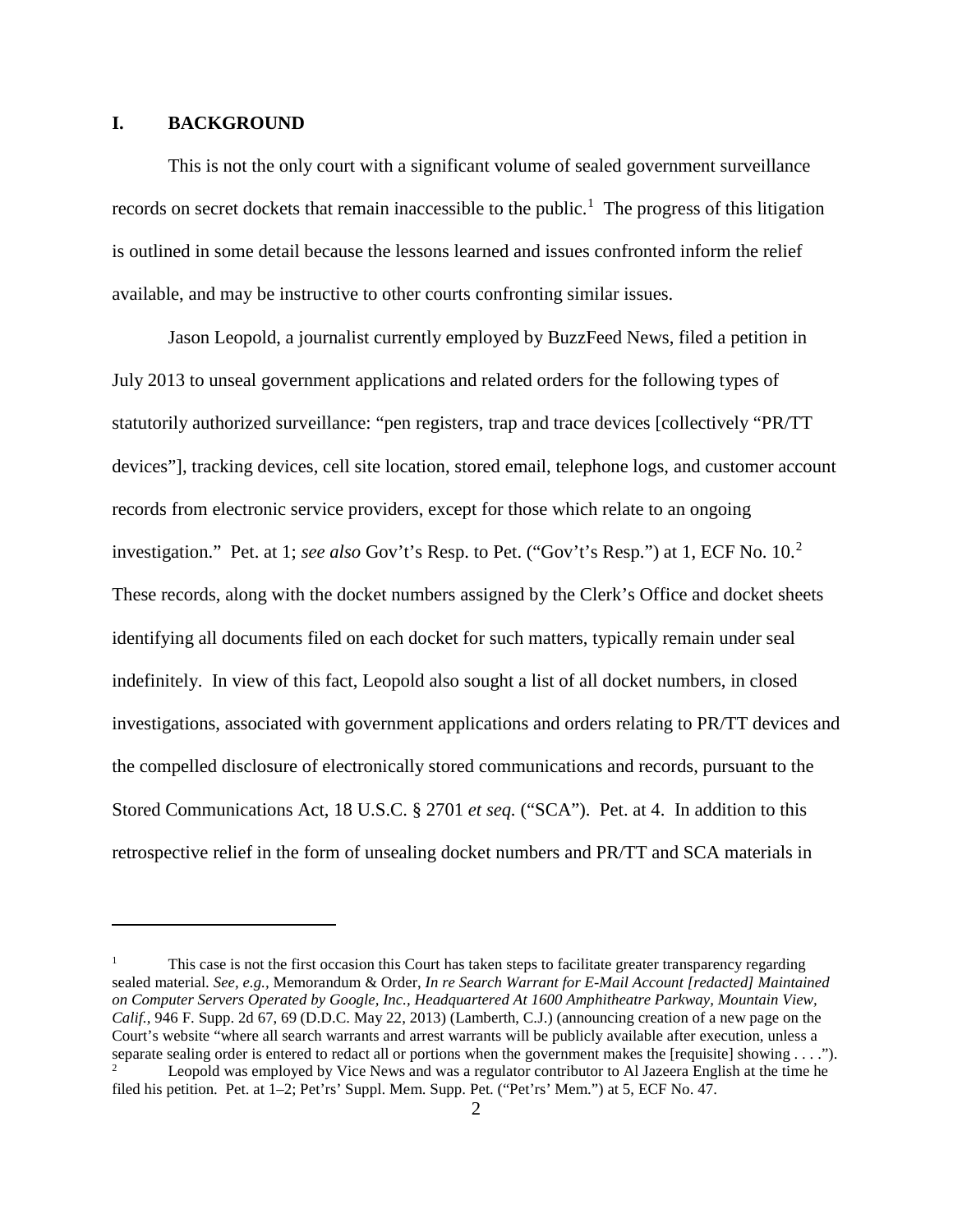closed criminal investigations, Leopold requested prospective relief in the form of a presumptive 180-day expiration date for all sealing or non-disclosure orders for such materials, extendable for ongoing investigations or in exceptional circumstances. *Id.* at 5.

In response to the petition, the USAO acknowledged, in December 2013, "that applications and orders relating to electronic surveillance methods need not necessarily be permanently sealed." Gov't's Resp. at 2. Nonetheless, asserting that the requested relief was overbroad, the USAO identified several obstacles to the wholesale unsealing and disclosure that Leopold sought. *Id.* at 2–3. First, the USAO could not provide a complete list of docket numbers associated with all PR/TT and SCA applications and/or orders filed in this Court because other components of the U.S. Department of Justice ("DOJ"), applied for and obtained such surveillance orders, without USAO involvement. *Id.* at 2. Second, limiting the requested unsealing to "closed" investigations posed administrative burdens in (1) identifying the appropriate USAO personnel and law enforcement officials to verify the status of the investigation, and, (2) where an aspect of an investigation was closed, assessing whether the need for secrecy remained due to concerns over witness safety, national security, or jeopardizing ongoing investigations growing out of closed investigations. *Id.* at 2–3. Third, the USAO criticized the petition's suggested protocol of a presumptive 180-day expiration date for sealing and non-disclosure orders as "arbitrary on its face," as that presumptive limit gave short shrift to the interests justifying the initial sealing and unduly cabined judicial discretion, in conflict with governing statutes. *Id.* at 3.

While taking no position on whether the First Amendment or common law established a right of access to the materials at issue, the USAO pointed out, correctly, that "the decision whether, and if so how, to establish a protocol to identify more accurately, track, and ultimately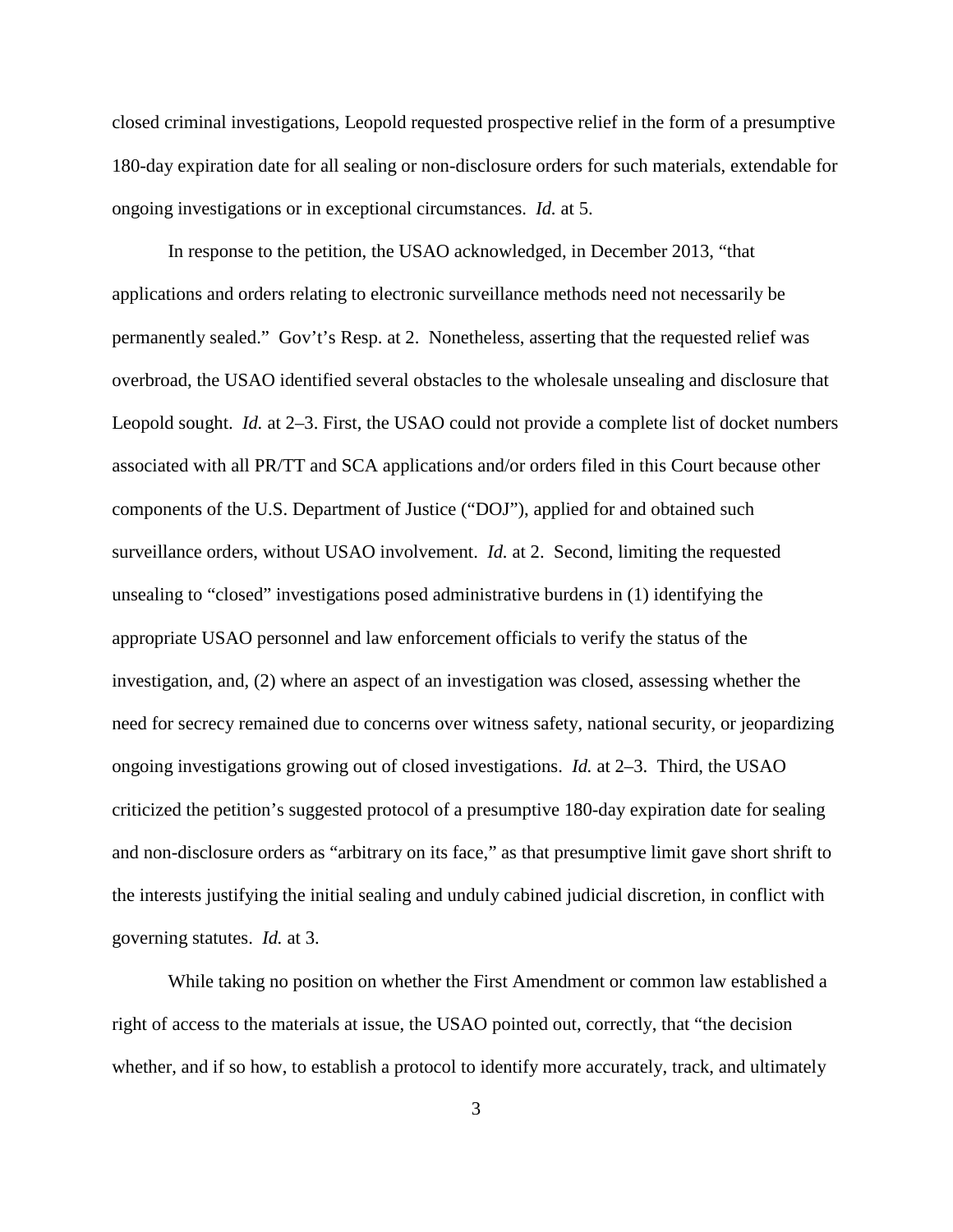terminate sealing orders is a matter that falls within the administrative responsibility of this Court," and offered, as an institutional litigant, to "assist the Court in whatever manner the Court might deem appropriate towards the aim of formulating appropriate guidelines" in this area. *Id.* at 2–3 nn.2–3.

Nothing more transpired in this matter for over two years, until the matter was reassigned to the undersigned in March  $2016<sup>3</sup>$  $2016<sup>3</sup>$  $2016<sup>3</sup>$  At subsequent status hearings, Leopold's counsel clarified that the petition sought no personally identifying information concerning investigative targets, Hr'g Tr. ("May 2016 Tr.") at 9:5–25, 10:1–21 (May 4, 2016), ECF No. 20; Hr'g Tr. ("June 2016 Tr.") at 9:14–17 (June 24, 2016), ECF No. 21, and agreed, at the Court's suggestion, to limit the scope of requested relief to only those PR/TT and SCA applications filed by the USAO, June 2016 Tr*.* at 12:2–5, 9.

The USAO provided additional detail on the practical challenges presented by the petition, some of which, ironically, were exacerbated by the limitations agreed to by Leopold. In particular, determining whether the USAO or a different DOJ component had filed a PR/TT or SCA application would be challenging, as the USAO maintained no lists of docket numbers for PR/TT and SCA matters initiated by USAO prosecutors, and because the USAO's internal tracking system for criminal investigations did not correspond to the Miscellaneous ("MC") docket numbers assigned by the Clerk's office. June 2016 Tr. at 12:15–22.<sup>[4](#page-3-1)</sup> Moreover, even the

<span id="page-3-0"></span><sup>3</sup> During this period, Leopold moved for the appointment of a special master, Leopold's Mot. Appoint. Special Master, ECF No. 11, which motion was withdrawn in June 2016, *see* Hr'g Tr. ("June 2016 Tr.") at 5:3 (June 24, 2016), ECF No. 21.

<span id="page-3-1"></span>Until January, 2018, the Clerk's Office used four case types to docket new matters: civil cases were then and still are docketed with a "CV" case number; criminal cases initiated by indictment or information were then and still are docketed with a "CR" case number; search warrants filed pursuant to Federal Rule 41 of Criminal Procedure, criminal complaints and associated arrest warrants, misdemeanor informations, and financial affidavits filed pursuant to the Criminal Justice Act, were docketed with a "Magistrate Judge" or "MJ" matter number; and various types of civil, bankruptcy, grand jury and criminal investigative matters were docketed with a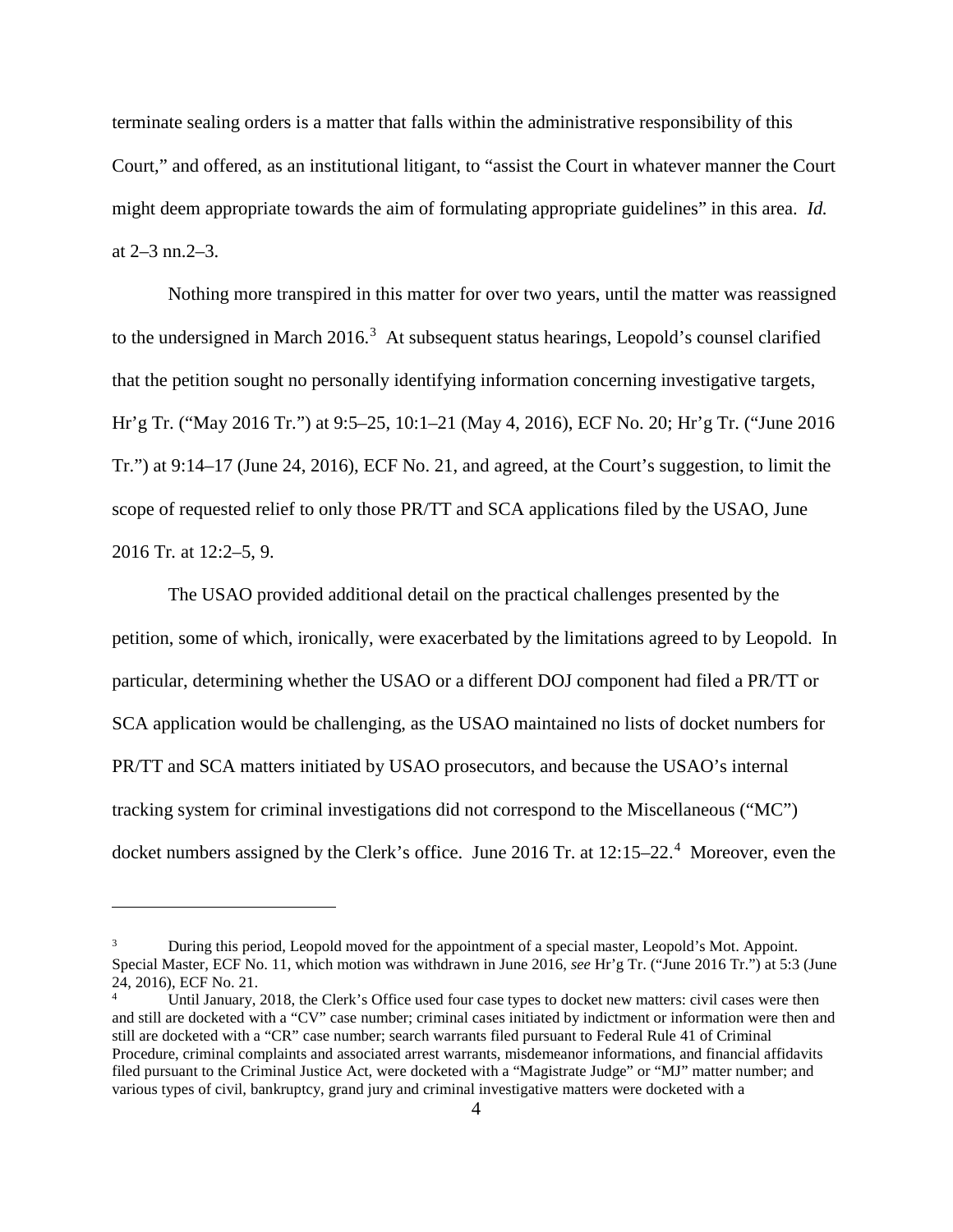USAO lacked access to the sealed MC dockets and, thus, could not determine which PR/TT and SCA applications were filed by the USAO or a different DOJ component or the status, as open or closed, of the investigations in connection with which those applications were filed. *Id.* at 12:23–25, 13:1–5.

While acknowledging that the petition was "quite broad," *id.* at 5:24, Leopold's counsel explained that the relief sought would reveal changes over time in the types of surveillance requests the government made pursuant to particular statutory authorities, as well as the government's evolving legal arguments in support of particular surveillance applications, citing, as an example, the government's argument that 18 U.S.C. § 2703(d) allowed the government to obtain historical cell cite data. May 2016 Tr. at 12:7–15; *see also* June 2016 Tr. at 6:2–3 (describing petition's "overall goal" as enabling the public "to understand the use of and justification for [PR/TT] and [§] 2703(d) orders."). Similarly to the USAO, Leopold expressed willingness "to work with the Court to narrow it down to the things that we're specifically interested in." June 2016 Tr. at 5:24–25, 6:1.

The Court directed the parties to propose a future course and, given the breadth of relief

<sup>&</sup>quot;Miscellaneous" or "MC" matter number. *See, e.g.*, LCvRs 40.3(a)(1) n.1 & 57.10(a)(1) n.3 (describing "miscellaneous cases" to include "(a) actions to perpetuate testimony as in Rule 27, Federal Rules of Civil Procedure; (b) actions to enforce administrative subpoenas and summonses; (c) proceedings ancillary to an action pending in another district; (d) supplementary proceedings brought in aid of execution; (e) motions for return of property in criminal proceedings; and (f) requests for judicial assistance."); LCvR  $40.3(c)(2)(iii)$  ("[A]ny motion relating to a bankruptcy case or proceeding (including . . . any motion for a writ of mandamus or prohibition) (which motion shall be assigned a miscellaneous case number)"); LCrR 6.1 ("A motion or application filed in connection with a grand jury subpoena or other matter occurring before a grand jury, all other papers filed in support of or in opposition to such a motion or application, and all orders entered by the Court in connection therewith, shall be filed under seal" and "assigned a Miscellaneous case number."); LCrR 17.2 ("When any papers are filed by a non-party opposing closure [in a criminal case], the matter shall be assigned a Miscellaneous docket number"); LCrR 57.6 ("Any news organization or other interested person, other than a party or a subpoenaed witness, who seeks relief relating to any aspect of the proceedings in a criminal case shall file an application for such relief in the Miscellaneous Docket of the Court."); DCt.LBR 5011-1(d) (assigning MC number to emergency bankruptcy matters). In January, 2018, the Clerk's Office adopted new case types to designate grand jury and criminal investigative matters, as described in more detail *infra* Part II.D.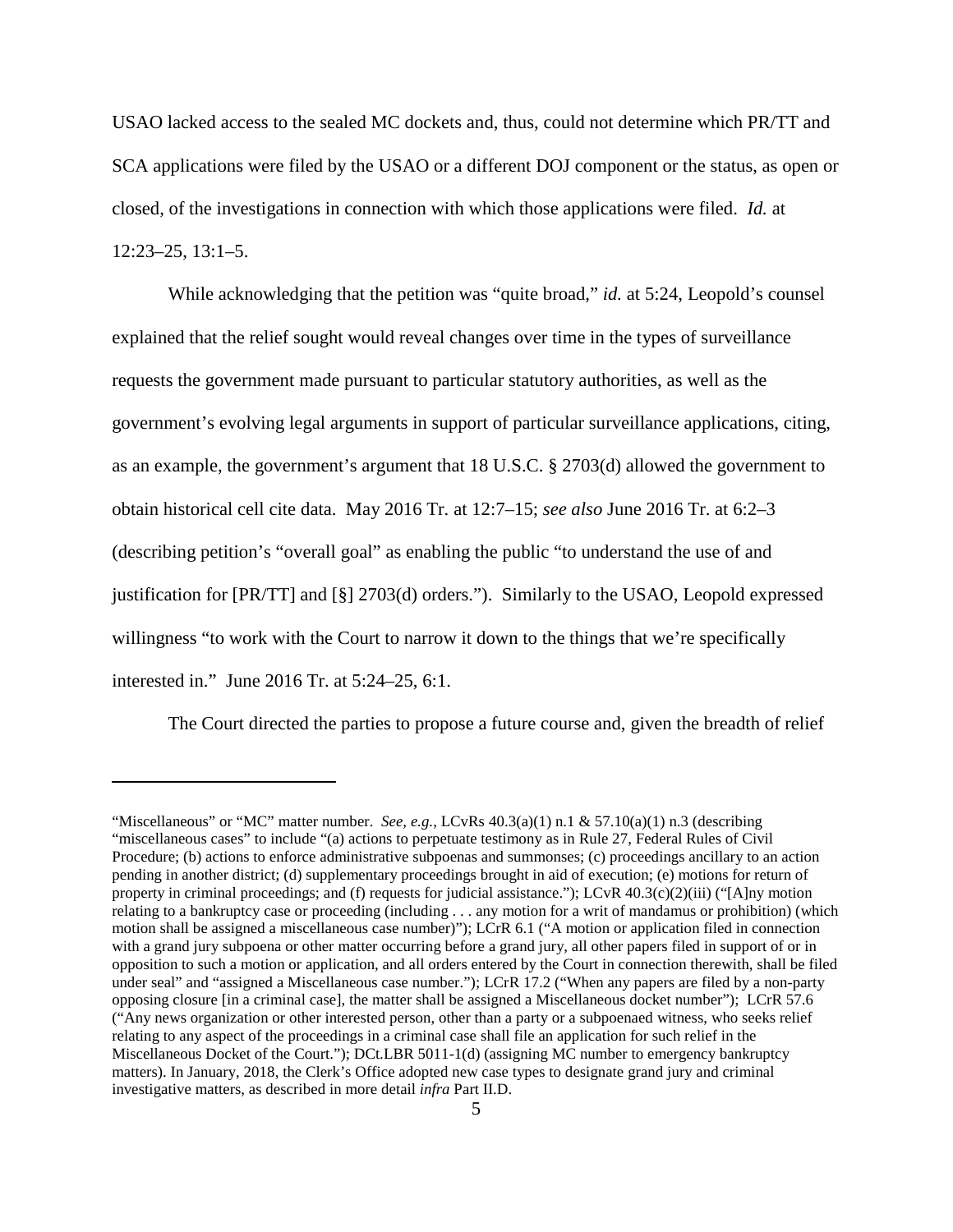the petitioners sought, to refine the scope of Leopold's request to "a manageable time period where we have records that are electronic and so more easily accessible to review and to track." *Id.* at 18:13–1[5](#page-5-0).<sup>5</sup> In addition, the parties were directed to identify any "information the parties" would need from the Court to help facilitate moving forward." *Id*. at 18:16–18. The Reporters Committee for Freedom of the Press moved to intervene soon thereafter, *see* Reporters Comm.'s Unopposed Mot. to Intervene ("Mot. Intervene"), ECF No. 16, which motion was granted, Minute Order, dated Aug. 18, 201[6](#page-5-1).<sup>6</sup>

<span id="page-5-0"></span><sup>&</sup>lt;sup>5</sup> The Case Management/Electronic Case Filing system ("CM/ECF system") is an electronic filing system that allows attorneys "to open new civil cases, and file civil, criminal, and miscellaneous pleadings (including some sealed documents) electronically right from their office." *Electronic Case Filing & Court Records*, U.S. DISTRICT COURT, DIST. OF COLUMBIA, http://www.dcd.uscourts.gov/ECFCR (last visited Feb. 20, 2018). CM/ECF is used across the federal judiciary to give "the courts a way to easily manage these files electronically," *Electronic Filing (CM/ECF)*, U.S. COURTS, http://www.uscourts.gov/courtrecords/electronic-filing-cmecf (last visited Feb. 20, 2018), and to provide attorneys and the public "[c]ase information, including the docket sheet and the filed documents, ... from locations other than the courthouse," *FAQs: Case Management / Electronic Case Files (CM/ECF)*, U.S. COURTS, http://www.uscourts.gov/courtrecords/electronic-filing-cmecf/faqs-case-management-electronic-case-filescmecf (last visited Feb. 20, 2018).

The Administrative Office of the U.S. Courts first developed CM/ECF in 1996 "for use in the [U.S. District Court for the] Northern District of Ohio to help the court deal with an onslaught of asbestos litigation and the massive amount of paperwork associated with it." Tanya White Cromwell, *Electronic Case Filing Saves Space, Time, Improves Access to Documents*, KAN. CITY BUS. J. (May 2, 2003, 11:00 PM CST), https://www.bizjournals.com/kansascity/stories/2003/03/03/focus3.html. After pilot programs were conducted in a handful of district courts, the system began to be rolled out nationwide to federal district courts in 2001 and 2002, soon followed by federal appellate courts in 2005. Daniel T. Fenske, *E-Filing in Federal Courts: How to Avoid Common Mistakes*, 17 PRETRIAL PRAC. & DISCOVERY 4, 4 (2009). According to information obtained from the Clerk's Office, this Court implemented CM/ECF for use in public civil cases in 2003, and in public criminal cases in 2005. Today, all federal district, bankruptcy, and appellate courts, except the U.S. Supreme Court, use the CM/ECF system. ADMIN. OFFICE OF THE U.S. COURTS, NEXT GENERATION OF CM/ECF: ADDITIONAL FUNCTIONAL REQUIREMENTS GROUP FINAL REPORT 1 (Feb. 27, 2012). The Clerk's Office has further advised that this Court began to use CM/ECF for the docketing in sealed cases of sealed government applications and orders in criminal investigative matters in 2008. New functionality added to the CM/ECF system allowed sealed documents to be docketed electronically on CM/ECF by the Clerk's Office on otherwise public civil dockets in 2009, and on public criminal dockets in 2011. In November 2013, the CM/ECF system in this Court was further enhanced to allow the electronic docketing by attorneys of sealed documents in otherwise public civil and criminal cases, with access to the sealed docket entries limited to court personnel and designated parties.

<span id="page-5-1"></span><sup>&</sup>lt;sup>6</sup> The Reporters Committee is "an unincorporated nonprofit association of reporters and editors dedicated to safeguarding the First Amendment rights and freedom of information interests of the news media and public." Intervenor's Pet. ¶ 2. The Reporters Committee sought (1) retrospectively, to unseal applications, supporting materials, and orders concerning PR/TT devices and warrants or orders, issued pursuant to the SCA, requiring disclosure of contents or records of electronic communications, and (2) prospectively, to place all such materials on the Court's public docket, or else to unseal them after an appropriate period of time. *Id.* ¶ 1. Leopold and the Reporters Committee collectively are "the petitioners."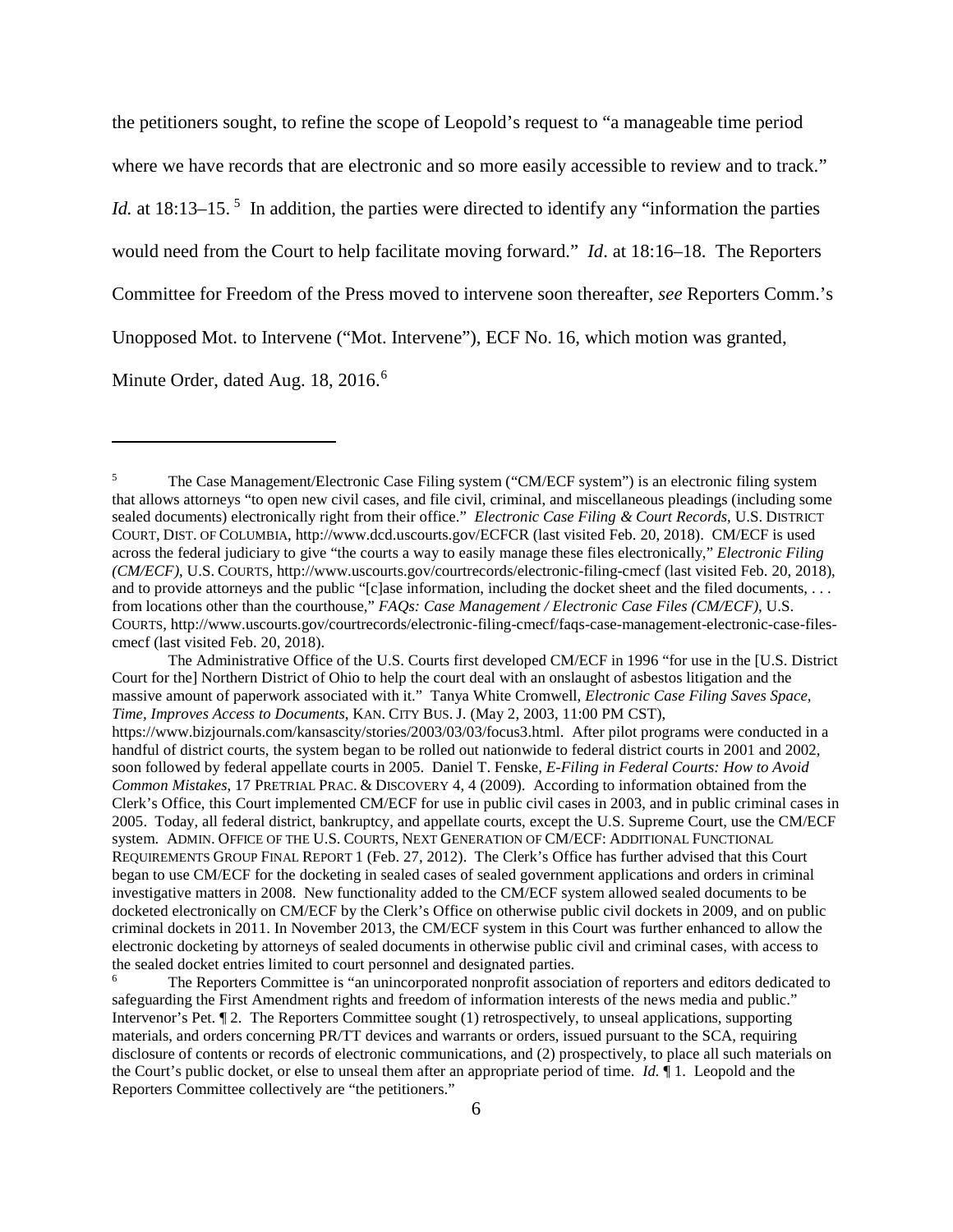The parties' efforts to narrow the issues then progressed in three overlapping phases: (1) the unsealing and public release by the Clerk's Office of docket numbers and limited docket information for PR/TT and certain SCA matters filed during an agreed-upon range of years; (2) the unsealing and public release by the USAO of redacted PR/TT applications and orders from a sampling of such matters filed in 2012, in order to assess both the burdens of redacting and unsealing the requested records and the value of the information yielded; and (3) the extraction by the USAO of agreed-upon categories of information from ten percent of PR/TT matters filed in 2012, and the unsealing and public release of that extracted information. Each phase is described further below.

## **A. The Court Unseals Docket Numbers and Limited Docket Information for PR/TT and Certain SCA Applications and Orders.**

As summarized in a series of joint status reports, the parties agreed upon the steps required to begin identifying the PR/TT and SCA applications and orders at issue. While declining to limit the scope of their requests for ultimate relief, the petitioners agreed to limit the unsealing immediately sought to PR/TT matters that the USAO initiated in 2012 "[f]or purposes of this stage of the litigation." First Joint Status Report ("1st Jt. Rpt.") ¶ 2, ECF No. 19. The USAO, in turn, agreed to "produce to petitioner a representative sampling of redacted applications for the year 2012," though the petitioners "declined to agree to a representative sampling." *Id.*  $\llbracket 2$ . The parties requested that the Clerk's Office prepare a list of the docket numbers for PR/TT matters that the USAO initiated in 2012, and explained that the USAO would then file a motion to partially unseal the dockets for these PR/TT matters for the limited purpose of obtaining and using this list of docket numbers to match them with the relevant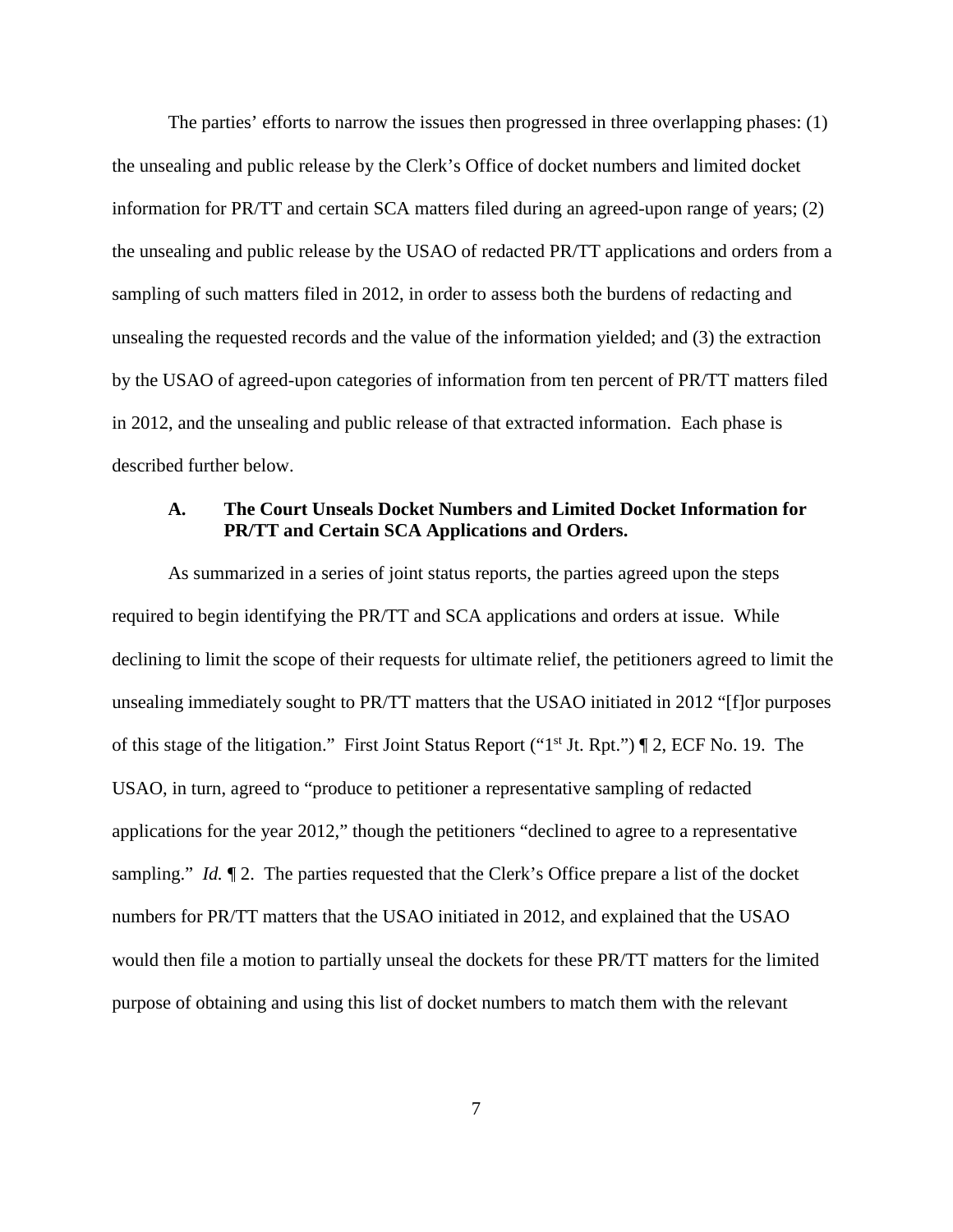internal USAO criminal investigation files. *Id.* ¶¶ 3–4.[7](#page-7-0) Once an actual investigation was identified, the USAO would then determine which Assistant U.S. Attorney ("AUSA"), law enforcement agent, and law enforcement agency had been assigned to that investigation, and query whether a particular PR/TT matter concerned a pending, closed, or related pending investigation. *Id.* ¶ 5. After a determination of the status of an investigation, the USAO would move to unseal partially any PR/TT matter that the USAO could verify related to a closed investigation and was irrelevant to any pending investigation, for the limited purpose of obtaining certified copies of the PR/TT application and order as well as any other pleadings filed. *Id.*  $\phi$  6. The USAO would then review such partially unsealed documents to determine whether cause nonetheless existed to maintain the PR/TT matter under seal and, if not, what redactions would be necessary prior to unsealing. *Id.* The USAO would redact personal identifying information and the factual basis for each investigation, but disclose the statutory violation under investigation. *Id.*

The USAO noted that this process

 $\overline{a}$ 

could take some time, inasmuch as the identification of the broader investigation that is implicated by a particular pen register application may not always be evident from the document itself, and in some instances those agents and Assistants with knowledge of the relevant investigation may have since been transferred or may no longer be employed with the government.

*Id.*  $\parallel$  5. Indeed, determining whether an investigation is pending, closed, or related to a pending investigation may itself "require consultation and coordination with various internal databases and other jurisdictions." *Id.* Despite the "problem" posed in verifying the status of an

<span id="page-7-0"></span><sup>7</sup> The Clerk's Office ascertained from review of CM/ECF dockets for sealed MC and MJ matters that the Clerk's Office could identify which PR/TT applications had been filed by the USAO rather than by other DOJ components only through manual review of each PR/TT matter's docket.  $1<sup>st</sup>$  Jt. Rpt.  $\P$  3.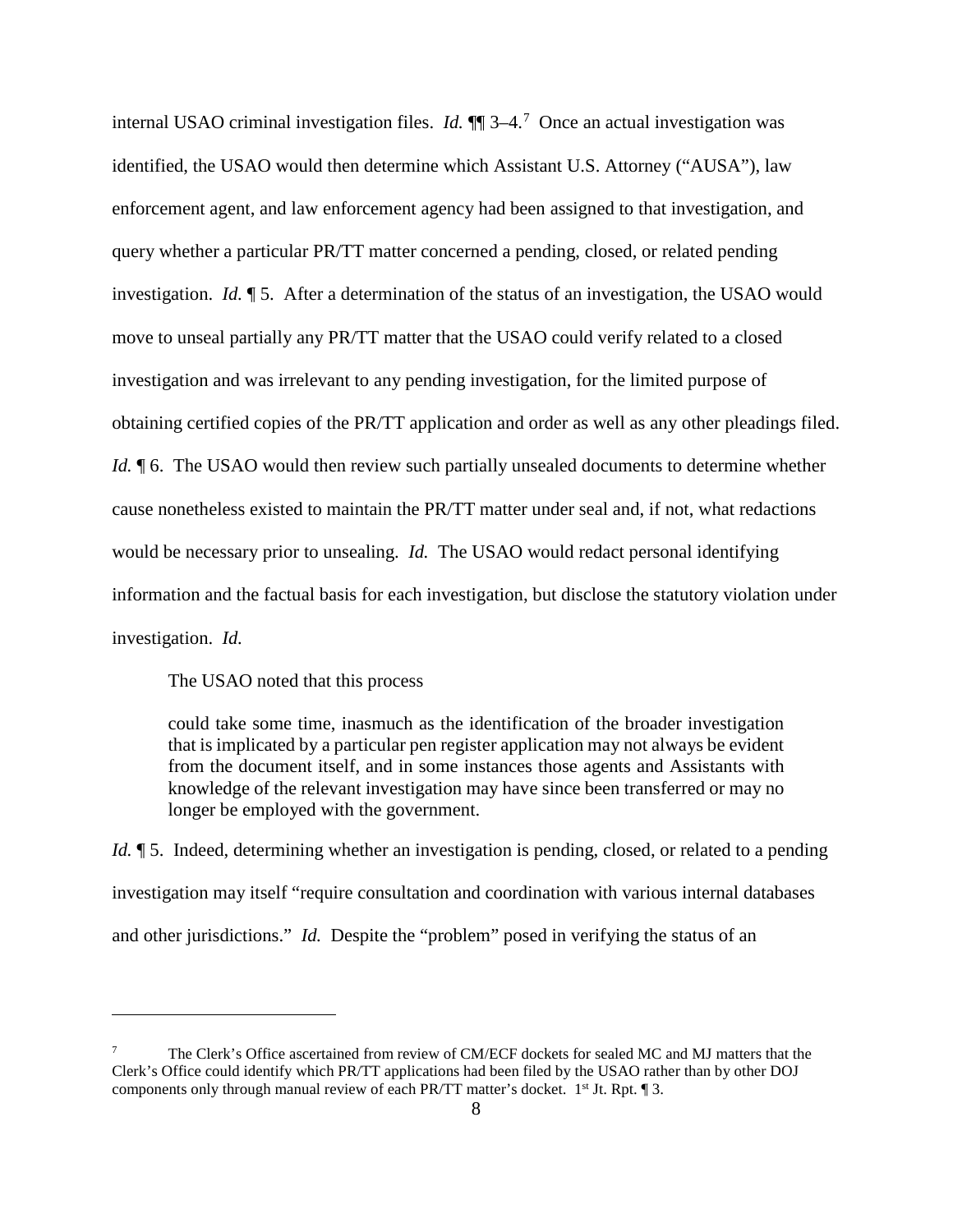investigation, the USAO acknowledged that most PR/TT applications filed in 2012 likely related to investigations that were closed. Hr'g Tr. ("Sept. 2016 Tr.") at 5:20–22, 8:22 (Sept. 16, 2016), ECF No. 23. Recognizing that "it is impossible to determine how long this process could take with respect to all [PR/TT] pleadings for 2012," the parties agreed that the USAO would initially produce a small number of redacted 2012 PR/TT applications and orders. 1st Jt. Rpt. ¶ 7; *see also* Sept. 2016 Tr. at 1–3 (reaffirming the parties' intent to proceed initially with the unsealing of three PR/TT matters from 2012). "The exercise of locating, redacting and producing these documents," the parties said, "should provide insight . . . regarding the work entailed" and inform the scope and form of any further disclosure to follow.  $1<sup>st</sup>$  Jt. Rpt.  $\P$  7. The parties agreed to confer once the USAO had released redacted materials from three 2012 PR/TT matters to determine how to proceed from there. Sept. 2016 Tr. at 20:15–16, 21:1–13.

The Court agreed to the parties' request to unseal MC docket numbers for PR/TT matters that the USAO initiated in 2012. *Id.* at 4:6–13. To re-focus the parties on prospective relief, the Court also instructed the parties to advise whether a docketing system similar to that implemented in the U.S. District Court for the Eastern District of Virginia would provide the petitioners meaningful prospective relief in the form of limited public information about PR/TT and § 2703(d) matters. *Id.* at 11:15–25, 12:1–25, 13:1–9, 16:22–24.[8](#page-8-0)

<span id="page-8-0"></span><sup>8</sup> The U.S. District Court for the Eastern District of Virginia maintains what is known as the "EC" ("electronic communications") docket, which is "a 'running list' that is publicly available from the [U.S. District Court for the Eastern District of Virginia's] clerk's office." *United States v. Appelbaum* (*In re U.S. for an Order Pursuant to 18 U.S.C. Section 2703(D)*), 707 F.3d 283, 288 (4th Cir. 2013). The EC docket "indicates all assigned case numbers, the date of assignment, the presiding judge, and whether the case is sealed" for PR/TT and SCA applications under 18 U.S.C. § 2703(d), and "lacks individual docket entries for all types of documents filed in each case and the dates of such entries." *Id.* The USAO has indicated that the Eastern District of Virginia's EC docket reveals to the public some information that relates to open investigations, but "doesn't seem to put anybody in danger," and that a similar docketing system's implementation in this jurisdiction would be "acceptable." Hr'g Tr. ("Dec. 2016 Tr.") at 10:8 (Dec. 19, 2016), ECF No. 31.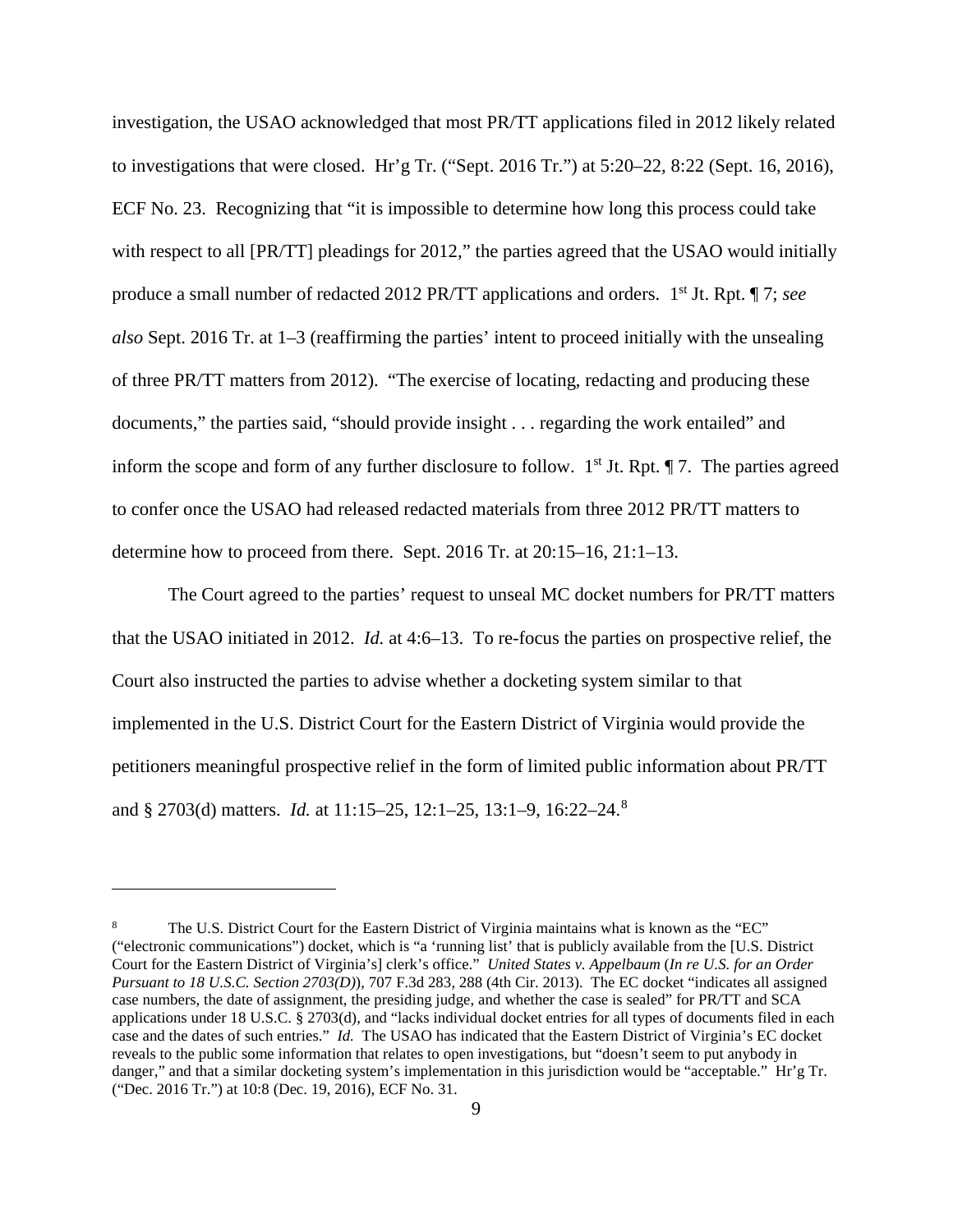Shortly thereafter, the Court provided Notice to the parties of the unsealing of a 53-page list of 235 matter numbers, most of which were MC numbers, for all PR/TT matters that the USAO initiated in 2012, along with limited docket information (*i.e.,* the matter caption, dates of the application's filing and entry onto the docket, the application's caption, and the application's CM/ECF case type). *See* Order and Notice to the Parties, Attach. A, List of Misc. Case Numbers for PR/TT Applications and Orders Filed in 2012 by USAO ("2012 PR/TT List"), ECF No. 22- 1.[9](#page-9-0) With the unsealing and release of this PR/TT matter docket information, the USAO was directed to undertake the proposed sampling process to which the parties had agreed. *See* Order and Notice to the Parties, ECF No. 22.[10](#page-9-1)

The parties subsequently jointly proposed, as an "initial step in the process for addressing sealed original [PR/TT] matters filed by the USAO in other years," that the Clerk's Office compile lists of all PR/TT matters that the USAO filed in the years 2008 through 2011, and 2013 through 2016. Third Joint Status Report ("3rd Jt. Rpt.") ¶ 9, ECF No. 27; *see also* Fourth Joint Status Report (" $4<sup>th</sup>$  Jt. Rpt.") ¶ 3, ECF No. 28 (petitioners agreeing to limit earliest year for PR/TT applications and orders to 2008); Hr'g Tr. ("Dec. 2016 Tr.") at 10:10–15 (Dec. 19, 2016), ECF No. 31 (USAO withdrawing objection to petitioners' request for PR/TT matters lists through 2016). In separate Notices filed in February and April, 2017, the Court granted this request and provided the parties unsealed matter numbers for USAO-initiated PR/TT matters and orders in the years 2008 through 2011 and 2013 through 2016, along with limited docket

<span id="page-9-0"></span><sup>9</sup> The 2012 PR/TT List refers for each matter to a date "Entered," *see generally* Order and Notice, which date is when the PR/TT application was entered on the docket.

<span id="page-9-1"></span>Notably, the 2012 PR/TT List revealed that PR/TT applications filed in 2012 had been assigned inconsistent CM/ECF case types: some applications had been docketed using the "MC" case type, others using the "Complaint" ("CMP") case type, and others using the "Order" case type. *See generally* 2012 PR/TT Lists. The Clerk's Office overcame this lack of administrative uniformity by searching the local CM/ECF dockets for the term "Pen Register" and the relevant statutory authority in the application caption.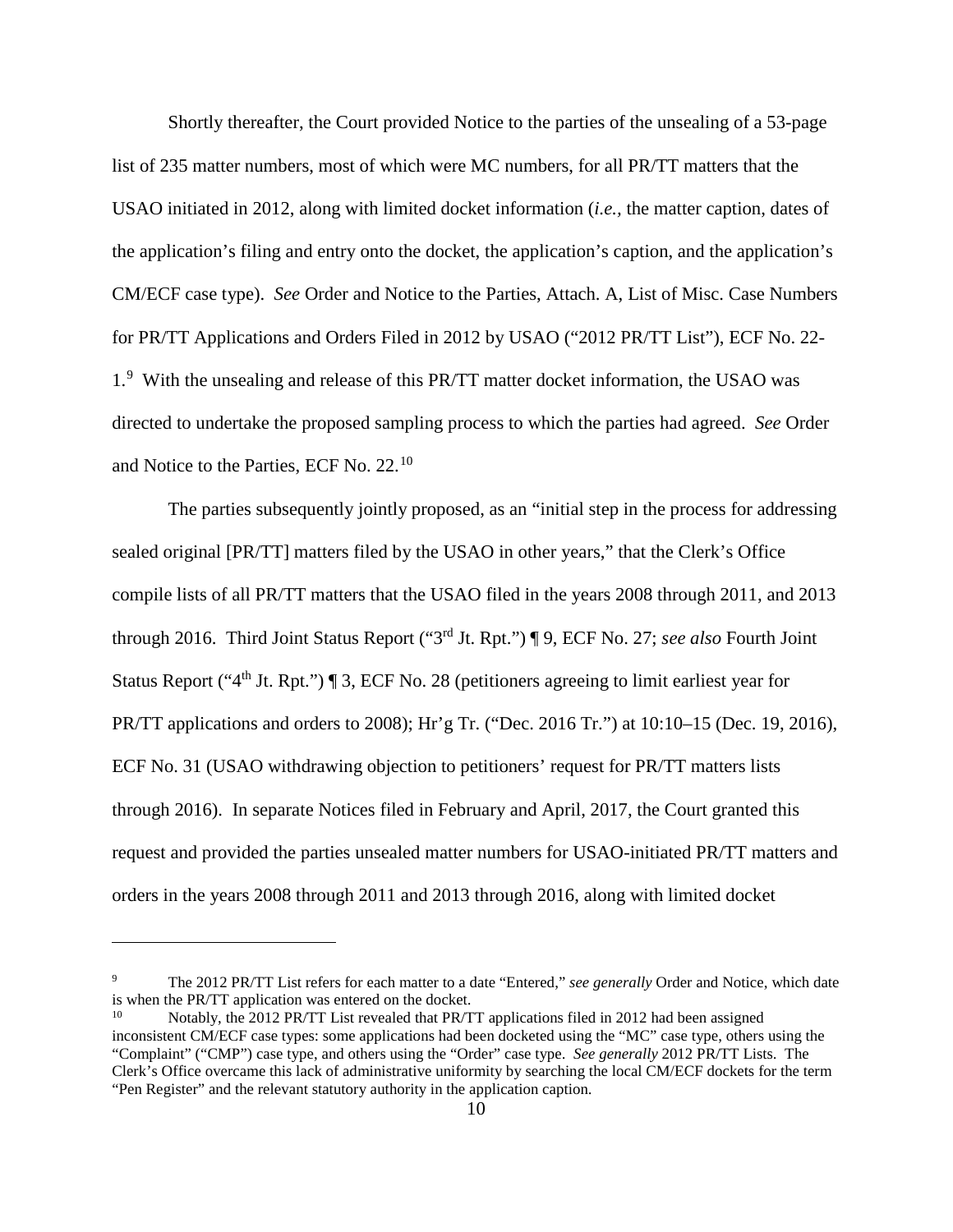information (*i.e.*, the matter caption, dates of the application's filing and entry onto the docket, the application's caption, and the application's CM/ECF case type). *See* Order & Notice to the Parties, ECF No. 32; *id.*, Attachs. A–E, Lists of Misc. Case Nos. for PR/TT Appls. & Orders Filed in 2011, 2013–2016 by USAO, ECF Nos. 32-1, 32-2, 32-3, 32-4, 32-5; Order and Notice to the Parties, ECF No. 37; *id.*, Attachs. A–C, Lists of Misc. Case Nos. for PR/TT Appls. & Orders Filed in 2008–2010 by USAO ECF Nos. 37-1, 37-2, 37-3 (collectively, with 2012 PR/TT List, "PR/TT Lists"). These lists identified the USAO as having initiated the following numbers of PR/TT matters in each year: 329 in 2008; 244 in 2009; 231 in 2010; 284 in 2011; 310 in 2013; 209 in 2014; 217 in 2015; and 189 in 2016. *See* PR/TT Lists. Thus, lists of USAO-initiated PR/TT matters, with limited associated docket information, were released for nine years, 2008 through 2016, and reflected a total of 2,248 USAO-initiated PR/TT matters, not counting any extensions. *Id.*

The parties also requested access, similar to that for PR/TT matters, to lists of sealed matters regarding USAO applications for disclosure of electronic communications records, pursuant to 18 U.S.C. § 2703(d), for the years 2008 through 2016. Sixth Joint Status Report ("6<sup>th</sup> Jt. Rpt.") ¶ 20, ECF No. 36. This request was denied, "due to the myriad challenges, and resultant burden, of compiling such a list." Order & Notice to the Parties at 2, ECF No. 40. First, due to "the lack of uniform captions or textual form used for these records," which led to inconsistent docketing "on the [CM/ECF] system for these records," accurate identification of § 2703(d) matters was challenging and time-consuming. *Id.* In fact, the effort to compile a list of over eight hundred § 2703(d) matters for the year 2016 had taken the Clerk's Office over one month. *Id.* Second, determining whether the USAO or another entity had filed a § 2703(d) application would require review of individual dockets, "a time-consuming task given the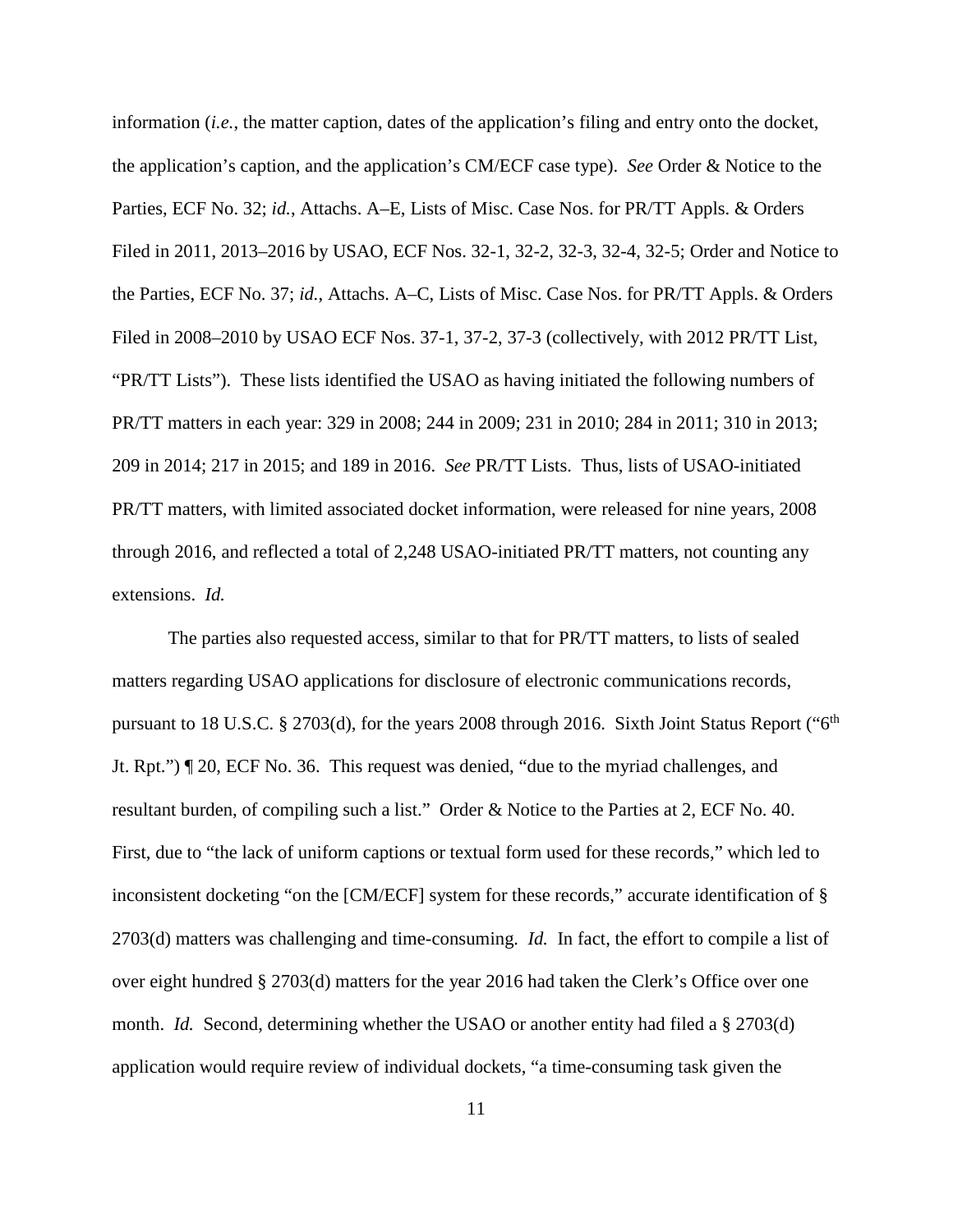number of [matters] potentially subject to such review." *Id.* Third, determining whether § 2703(d) materials implicated grand jury subpoenas, to which obligations of secrecy attach under Rule 6(e) of the Federal Rules of Criminal Procedure, likewise would require time-consuming review of individual dockets. *Id.* at 3. Fourth, "these and other challenges may be exacerbated for earlier years based upon the Clerk's Office staff experience compiling the previously issued PR/TT lists." *Id.*

In response to the Court's practical concerns over compiling lists of § 2703(d) matters, the parties proposed, through a joint status report, that the Clerk's Office conduct targeted searches that "would alleviate any need . . . to manually open and review dockets." Seventh Joint Status Report ( $7<sup>th</sup>$  Jt. Rpt.") | 15, ECF No. 41. The parties specifically requested that the Clerk's Office search for matters (1) corresponding with CM/ECF's § 2703(d) designated event type, regardless of whether accompanied by an application for delayed notice pursuant to 18 U.S.C. § 2705(b) or filed by the USAO or a different DOJ component, and (2) responsive to a set of five defined search terms likely to capture SCA warrant applications, pursuant to 18 U.S.C. § 2703(a) and (b) (there being no designated CM/ECF case or event type for SCA warrant materials). *Id.*  $\P\P$  13–14.<sup>11</sup> The parties acknowledged that any lists generated by such searches likely "would be under-inclusive," but asserted "that use of these search terms would be substantially effective and significantly reduce [the] burden on the Clerk's Office." *Id.* ¶ 15. The parties "respectfully request[ed] as an initial matter that the Clerk's Office run the searches described above to generate a total number of matters for each [type] of materials," so as to

<span id="page-11-0"></span><sup>&</sup>lt;sup>11</sup> The five search terms that the parties believed "would be highly likely to capture SCA Search Warrant Materials" are: "a. \*INFORMATION ASSOCIATED WITH\*; b. \*EMAIL ACCOUNT\*; c. \*E-MAIL ACCOUNT\*; d. \*USER ID\*; e. \*COMPUTER SERVERS\*." 7<sup>th</sup> Jt. Rpt. ¶ 14.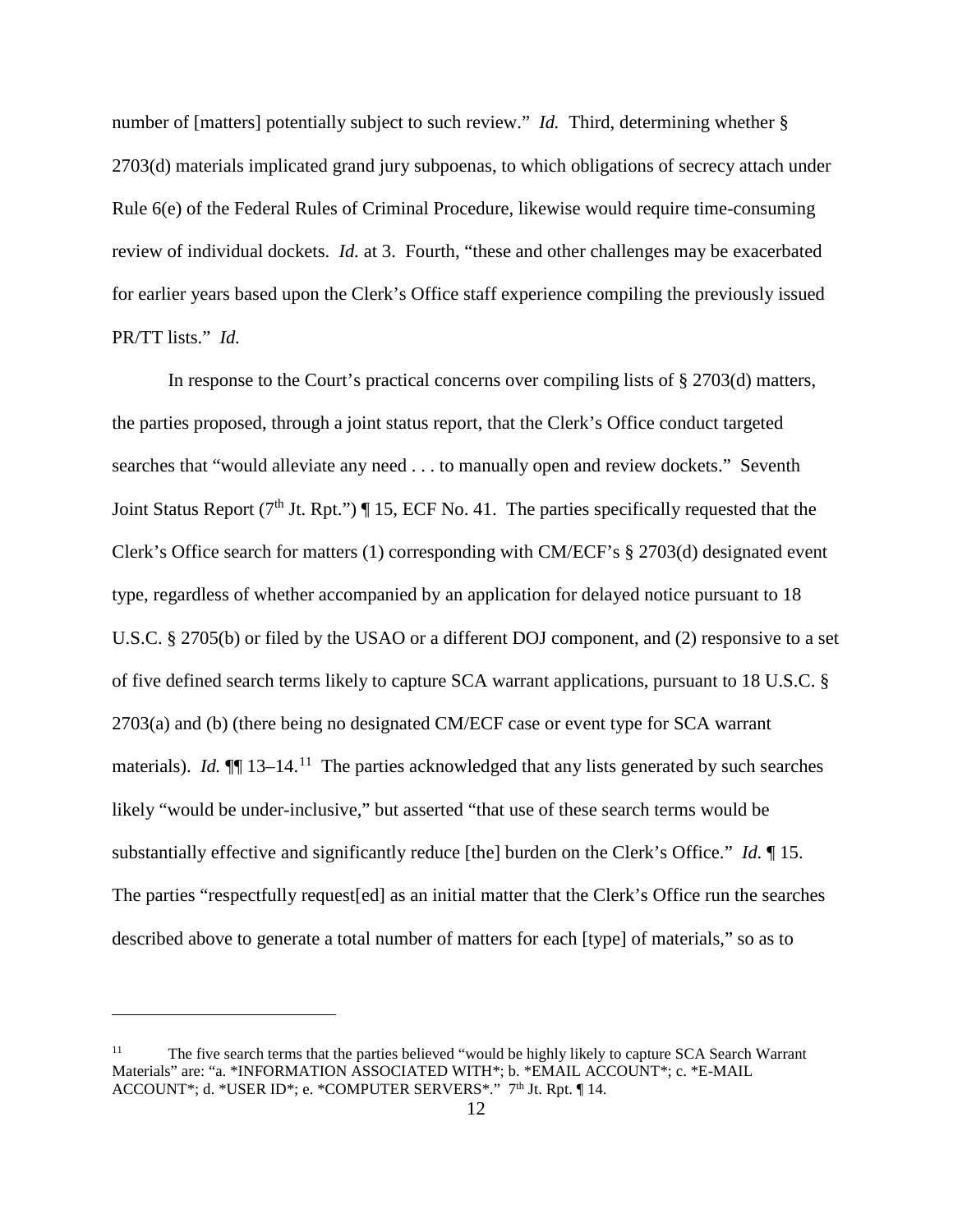"allow the parties to understand the volume of Section 2703(d) and SCA Search Warrant matters at issue." *Id.* ¶ 16.

The Court provided the parties with the total number of matters responsive to the abovedescribed searches, with the significant caveats that such numbers could be under-inclusive by not capturing all SCA matters initiated by the USAO and other DOJ components, and may also reflect double-counting of § 2703(d) matters "since applications for § 2703(d) orders filed in more than one year in the same Miscellaneous matter will result in the same matter being counted in more than one year." *See* Notice to the Parties ("Section 2703(d) Notice") at 2, ECF No. 43; Notice to the Parties ("SCA Warrant Notice") at 2, ECF No. 45. Specifically, the number of § 2703(d) matters responsive to the searches and filed in the following years were: 2008 – 80; 2009 – 55; 2010 – 136; 2011 – 90; 2012 – 64; 2013 – 160; 2014 – 334; 2015 – 581;  $2016 - 1,136$ . Section 2703(d) Notice.<sup>12</sup> The number of SCA warrant matters responsive to the parties' suggested searches and filed in the following years were: 2008 – 0; 2009 – 68; 2010 – 121; 2011 – 152; 2012 – 164; 2013 – 131; 2014 – 107; 2015 – 252; 2016 – 271. SCA Warrant Notice. Thus, the total approximate number, over the relevant nine year period, of § 2703(d) matters was 2,636, and SCA warrant materials was 1,266.

# **B. The USAO Produces Redacted Materials From Four PR/TT Matters Using Sampling Process.**

Following the Court's unsealing and release of the 2012 PR/TT List, the USAO reviewed the list to match each docket number with the USAO's internal investigative file, using the target

<span id="page-12-0"></span><sup>&</sup>lt;sup>12</sup> The Clerk's Office calculated these numbers by tabulating, for each year, "the total number of Miscellaneous matters connected to three event [types] in CM/ECF, namely (1) Application for Order Pursuant to 18 U.S.C. § 2703(d); (2) Application for an Order Pursuant to 18 U.S.C. § 2703(c)(1)(B) & 2703(d); and (3) Application for Historical Cell Site Information for a Telephone Number." Section 2703(d) Notice.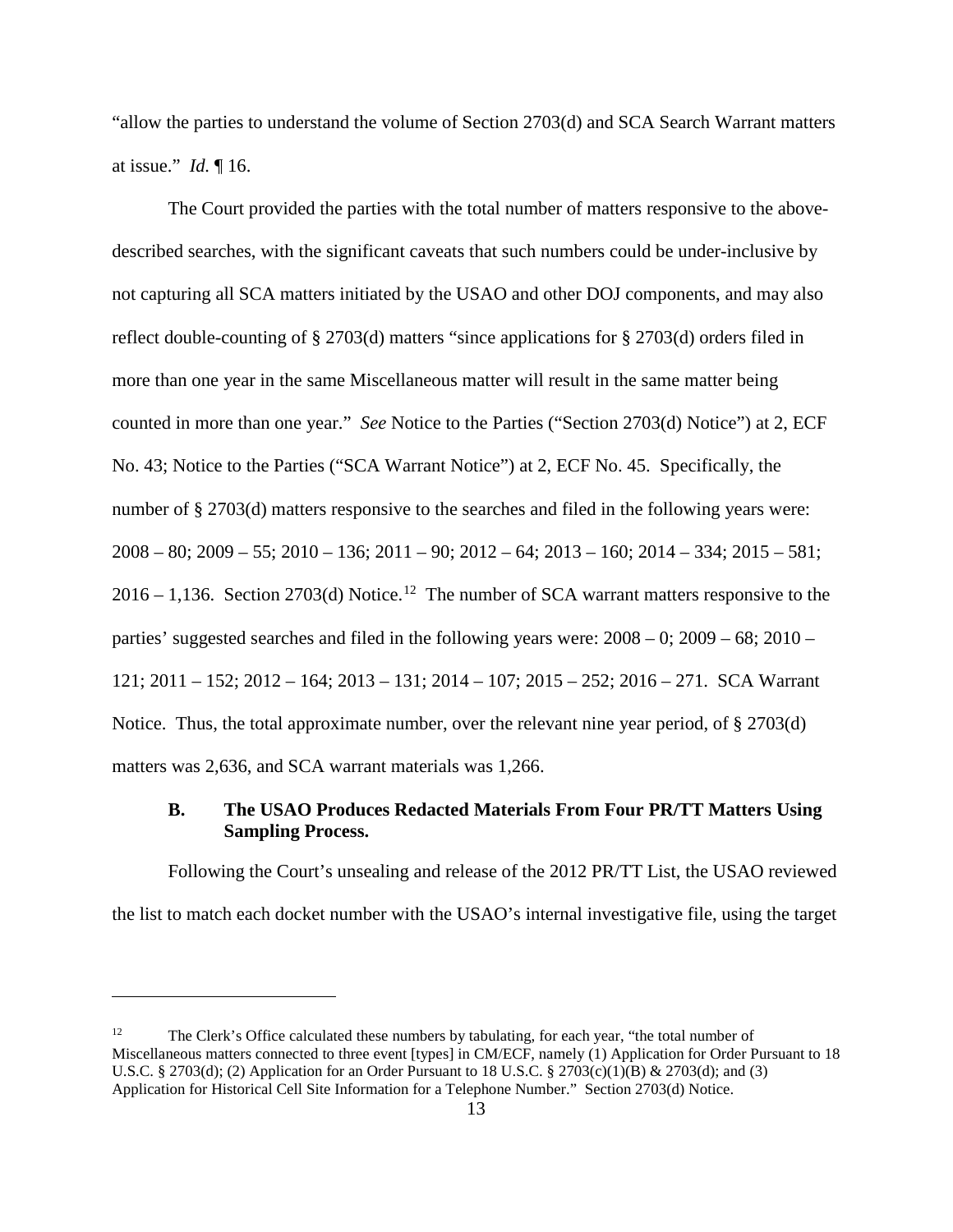telephone or account number, and then identified the AUSA assigned to the matter, a process that took several days. Gov't Status Report ¶ 2, ECF No. 24. Upon completing that review, the USAO selected a representative sampling of ten PR/TT matters assigned to AUSAs still employed by the USAO, and contacted each AUSA to determine whether, in the AUSA's view, a PR/TT matter could be unsealed, in part or whole. *Id.* In determining whether a PR/TT matter could be unsealed, "the AUSAs first retrieved and reviewed paper and/or electronic files, and, in some instances, consulted with the law enforcement agents and/or their supervisors." *Id.* The USAO ultimately determined that four of the ten sample PR/TT matters could be unsealed with redactions, but lacked sufficient information to make an informed determination on unsealing as to the other six matters. *Id.* The USAO then moved to unseal in part those four matters for the limited purpose of obtaining certified copies of all documents filed in each docket, which motions the Court granted. *Id.* ¶ 3; Minute Order, dated October 31, 2016 (granting USAO motions to unseal in part 12-MC-12, 12-MC-129, 12-MC-227, and 12-MC-397 for limited purpose). The USAO received certified copies of the documents filed in each of the four PR/TT matter dockets soon thereafter, and provided the documents to each matter's assigned AUSA for review and to propose redactions. Gov't Status Report ¶ 4.

The USAO then moved to unseal in part the four PR/TT matters, *see* Second Joint Status Report ¶ 2, ECF No 25, with uniform redaction of personally identifiable information, such as names, addresses, and telephone or account numbers, as well as details about the underlying criminal investigations, *see* 3rd Jt. Rpt. ¶ 3; *see* Minute Order, dated Dec. 2, 2016 (directing USAO to move to unseal the four PR/TT matters under review and propose any needed redactions). The Court granted these motions and placed redacted copies of the documents for the four sample PR/TT matters on the public docket in this matter. *See* Notice to the Parties,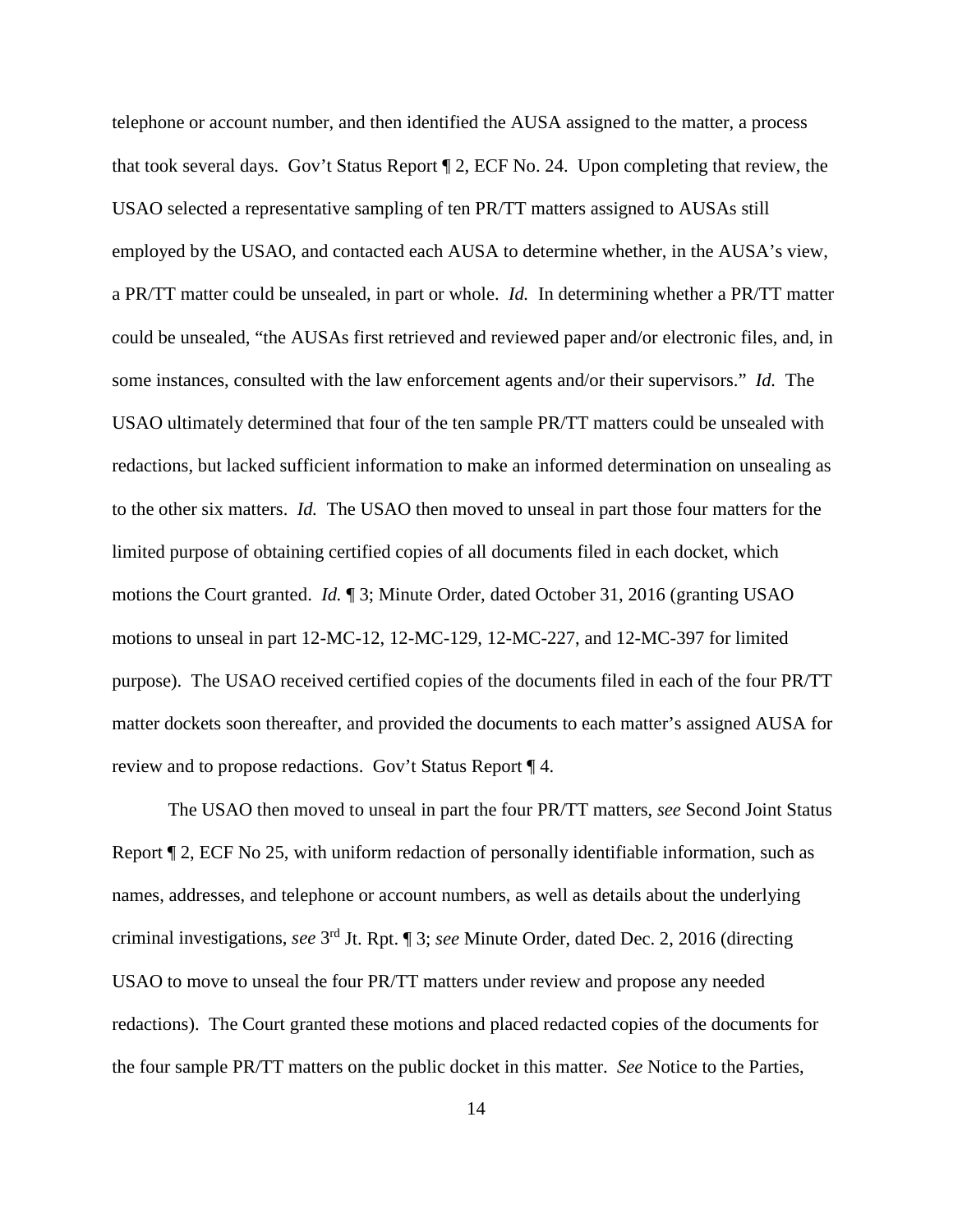Attach. A, Unsealed & Redacted Filings in Matter No. 12-MC-12, ECF No. 26-1; *id.*, Attach. B, Unsealed & Redacted Filings in Matter No. 12-MC-129, ECF No. 26-2; *id.*, Attach. C, Unsealed & Redacted Filings in Matter No. 12-MC-227, ECF No. 26-3; *id.*, Attach. D, Unsealed & Redacted Filings in Matter No. 12-MC-397, ECF No. 26-4 (collectively "Sample PR/TT Materials"). These redacted filings amount to 127 pages overall, and covered both original PR/TT applications and extension applications. *See* Sample PR/TT Materials.

The redacted PR/TT materials, stripped of identifying information about the individual or underlying criminal activity under investigation, revealed that the USAO's PR/TT applications largely used the same language to describe (1) the service provider from whom the USAO sought to compel production, (2) the scope of legal authority sought, (3) the need for such authority, (4) the steps the USAO would take in exercising that authority, including technical assistance to be required of the service provider, and (5) a request for sealing. *See generally id.* The parties expressed disagreement as to the significance of the information that the sample PR/TT matter materials revealed. The USAO described the materials as "substantially similar and reveal[ing] largely boilerplate information," and argued that any additional information that unsealing all of the remaining 2012 PR/TT matters might yield would have little value to the public relative to the significant "expendi[ture of] judicial and prosecutorial resources" that such broad unsealing would entail. 3<sup>rd</sup> Jt. Rpt.  $\P\P$ 4, 7. Consequently, the USAO proposed instead to undertake the same sampling process used for the ten PR/TT matters in 2012 for a representative sample of PR/TT applications in other years. *Id.* ¶ 7.

 The petitioners, meanwhile, continued to insist that all PR/TT materials in closed investigations filed by the USAO be unsealed, subject to categorical redaction of personal or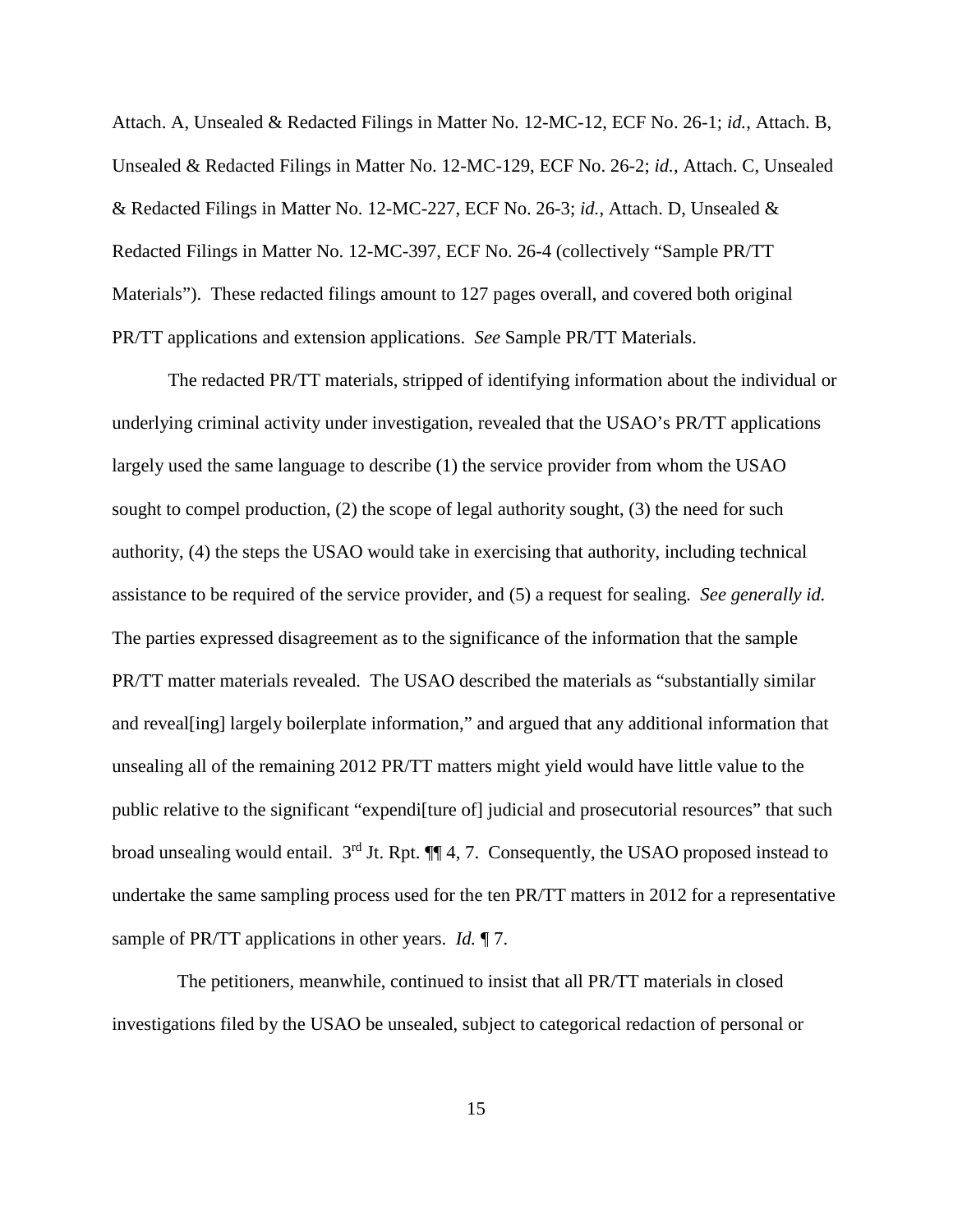criminal investigation identifying information, "on a mutually agreeable schedule." *Id.* ¶ 8.[13](#page-15-0)  The petitioners described the unsealed sample materials as "substantively of interest to the[m], and the press and public more generally," given that the materials "reveal[ed], among a number of other things, the carriers involved in each matter, as well as the fact that in two of the four matters the government repeatedly sought extensions of the court's authorization to use a [PR/TT] device." *Id.* ¶ 5.

## **C. The USAO Extracts Categories of Information from Sealed PR/TT Matters.**

At a status conference, in December 2016, to address the apparent impasse between the parties regarding the scope of unsealing records on the 2012 PR/TT List, the USAO described several practical challenges associated with the unsealing and redaction process used with respect to the four sample PR/TT matters. Dec. 2016 Tr. at 11:15–25, 12:1–5. The USAO explained that roughly half of the AUSAs who had filed particular PR/TT applications in 2012 no longer worked at the USAO, and that those AUSAs still employed had difficulty matching PR/TT applications with particular docket numbers, given that the USAO's internal tracking system organizes files using internal reference numbers different from the docket number assigned by the Clerk's Office to a particular matter. *Id.* at 11:15–24. The USAO represented that it was "rethinking" how it maintains its own files to facilitate more easily the matching of Miscellaneous matter numbers to the internal USAO investigative file, but that "[w]e're not there yet." *Id.* at 12:3, 11.<sup>[14](#page-15-1)</sup> Further, the process of partially unsealing a PR/TT matter to identify its

<span id="page-15-0"></span><sup>&</sup>lt;sup>13</sup> The petitioners declined to "concede that the[se] categorical redactions are warranted or permissible in any individual matter," but agreed not to "challenge the propriety of redactions made by the government" so as "to facilitate the prompt unsealing of all of the electronic surveillance materials at issue that the government agrees should be unsealed." 3rd Jt. Rpt. ¶ 8.

<span id="page-15-1"></span><sup>14</sup> As described *infra* Part II.D, this issue has now been addressed by the USAO's adoption of the use of templates that include the internal USAO reference number on sealed PR/TT and SCA-related applications.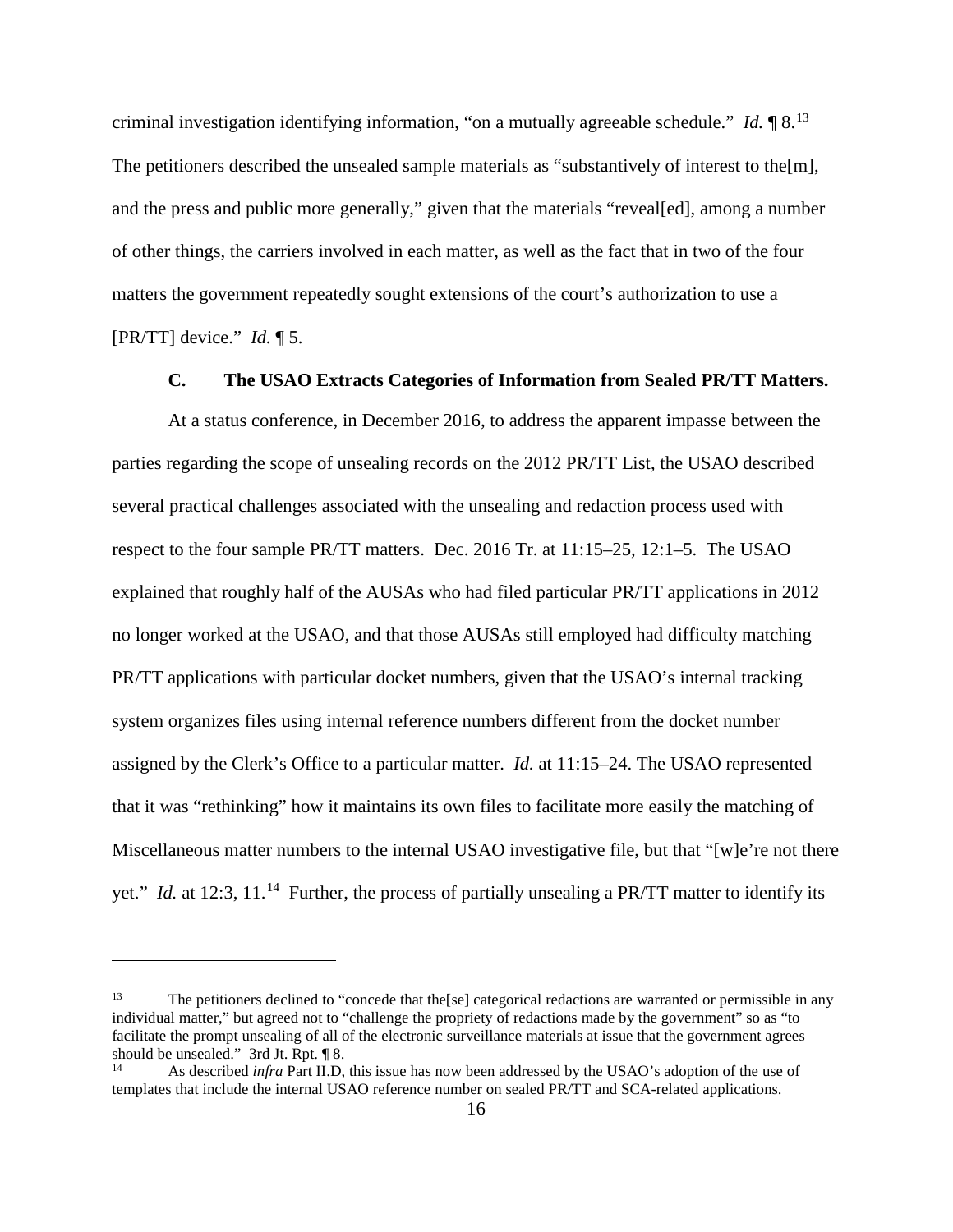initiating AUSA "was just too time consuming," *id.* at 12:4, particularly since the USAO was required to obtain physical copies of docket materials, as the USAO lacked electronic access to such sealed materials, *id.* at 33:1–21, and the redaction process was "painstaking" to ensure protection of all personally identifiable information and details about an underlying criminal investigation, *id.* at 20:14–24. [15](#page-16-0) 

In response to these practical concerns about the "painstaking" unsealing and redaction process the USAO had used with respect to the four sample 2012 PR/TT matters, the Court suggested that the USAO use an "extract[ion]" process as a "simple[r] . . . alternative" going forward. *Id.* Under this approach, the parties would identify particular categories of information contained in PR/TT materials that the USAO would extract and provide to the petitioners. *Id.* Extracting information from PR/TT materials not only would consume less of the USAO's time than an unsealing and redaction process, but would minimize the possibility of inadvertent disclosure of information properly kept under seal, such as personally identifying information. *Id.* at 24:1–7. The parties agreed in principle to consider and confer about such an extraction process. *Id.* at 37:23–25, 38:1–7. In response to the USAO's concern about accessing PR/TT materials electronically, the Court agreed to allow the USAO to access such sealed materials electronically. *Id.* at 33:22–25, 34:1–11. In addition, the Court proposed that the petitioners limit the scope of their request for unsealing and disclosure to materials that the USAO had filed electronically through CM/ECF, and urged the parties to confer as to the scope of potential prospective relief. *Id.* at33:22–25, 34:1–17, 35:15–18, 21–22, 25, 36:1.

<span id="page-16-0"></span><sup>&</sup>lt;sup>15</sup> As to the latter concern, the Court suggested that the USAO adopt templates for PR/TT applications and proposed orders that located all personally identifying information in uniform paragraphs within, rather than scattered throughout, the documents. Dec. 2016 Tr. at 16:15–23. Such templates have recently been adopted by the USAO. *See infra* Part II.D.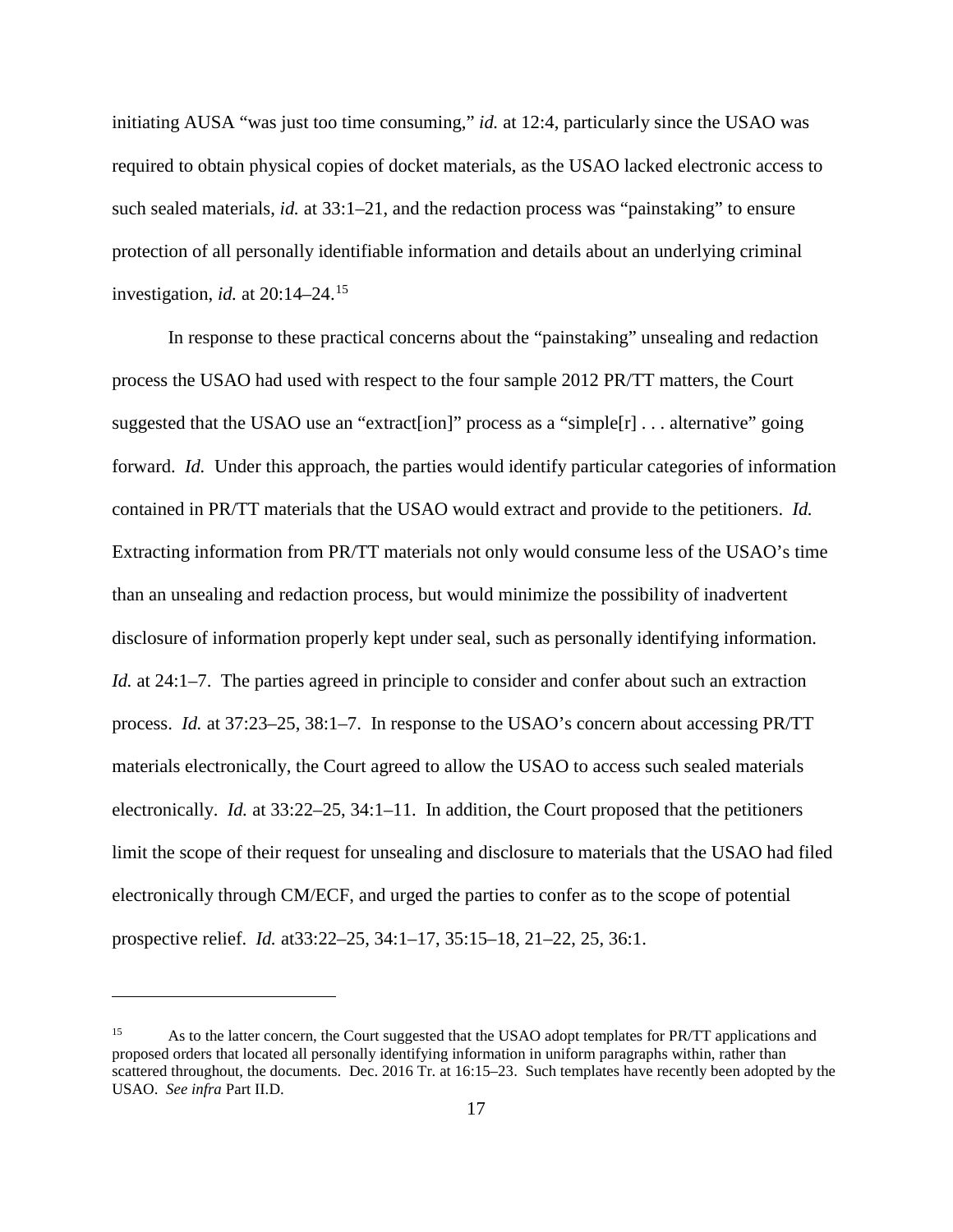The parties soon advised that they would use the Court's proposed extraction method going forward as an alternative to the unsealing and redaction process the USAO had used with respect to the four sample 2012 PR/TT matters.  $4<sup>th</sup>$  Jt. Rpt.  $\P$  $\P$  $4-7$ . In addition, the parties reached three agreements regarding the scope of the petitioners' requests. First, the petitioners "agreed to limit their request for the unsealing of [PR/TT] matters to those matters filed by the USAO" from 2008 to the present, as earlier-filed PR/TT matters are not "electronically stored and retrievable." *Id.* ¶ 3.[16](#page-17-0) Second, the USAO agreed to the unsealing or partial unsealing of two narrow categories of PR/TT materials—(1) PR/TT applications, along with related filings, that had been denied by judicial order, and (2) any substantive judicial opinions or orders entered in connection with a PR/TT application. *Id.* ¶ 4. Third, the parties "agreed, in principle," that the Court should create a public docketing system, modeled largely on the Eastern District of Virginia's "EC" docket, that would provide limited public information about sealed matters, including PR/TT matters. *Id.* ¶ 8. The USAO expressed "willing[ness] to engage in . . . discussions to help facilitate implementation of this type of system," and observed "that any change to the manner in which sealed matters are docketed would be greatly aided if the government were permitted to file sealed matters electronically," rather than in paper form, as then-existing policy required. *Id.*

The parties did not agree, however, on two issues: first, they failed to agree on the categories of information the USAO would extract, but pledged to "continue to discuss and attempt to reach an agreement on what categories of information can be extracted," and, second, they disagreed on whether the USAO would extract information from a ten percent sample or

<span id="page-17-0"></span><sup>16</sup> In a subsequent joint status report, the parties clarified that "the present" referred to the year 2016. *See* Fifth Joint Status Report  $(5<sup>th</sup>$  Jt. Rpt.") ¶ 3, ECF No. 30.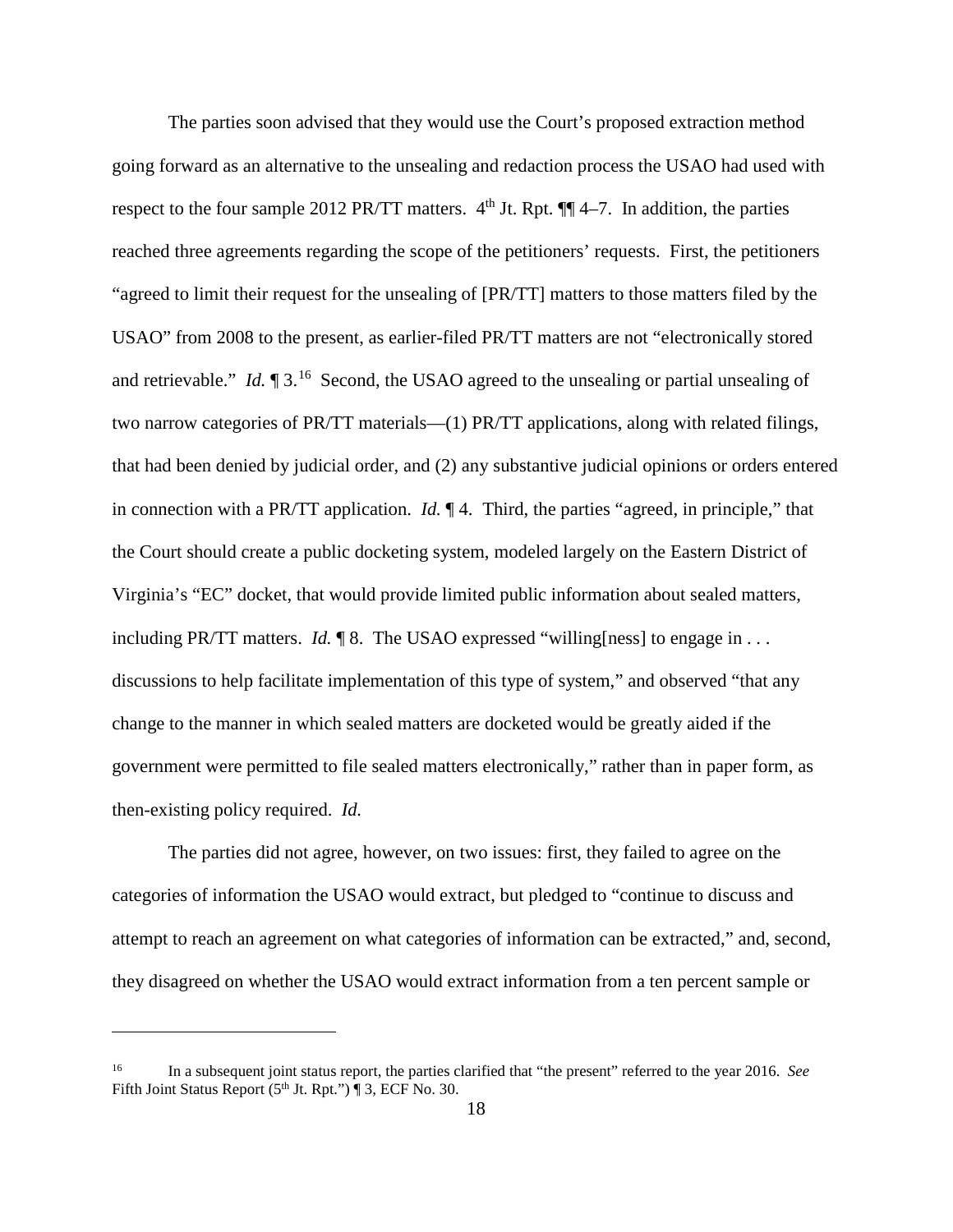from all PR/TT matters for each year. *Id.* ¶¶ 5, 6.

The parties soon reached a general agreement that the USAO would extract fifteen specific categories of information from some or all of the sealed PR/TT dockets: (1) Case Number, (2) Docket Number, (3) Date Executed, (4) Date Docketed, (5) Type (original or extension application), (6) Order Accompanied By Opinion (yes, no, or not applicable), (7) Number of Pages, (8) Signed By (AUSA or Magistrate Judge name), (9) Device Type, (10) Statutory Violation(s), (11) Agency, (12) Service Provider, (13) Number of Target Email Addresses / Phone Numbers / Addresses, Etc., (14) Other Statutory Authority, And If So, What (e.g., Section 2703(d)), and (15) Other Requests, And If So, For What (e.g., Cell Site Data) (collectively "extracted information"). Fifth Joint Status Report ("5th Jt. Rpt.") ¶ 5, p.6 tbl., ECF No. 30. Notwithstanding this broad agreement, however, the parties continued to disagree on three points: whether (1) the USAO would provide names of AUSAs who had initiated PR/TT applications; (2) the USAO would redact the statutory violation at issue where such information is deemed "particularly sensitive," with reservation of the petitioners' "right to challenge the redaction of any information in the chart [that the USAO] provided;" and (3) the USAO would extract information from ten percent or all of the sealed PR/TT matters. *Id.* ¶¶ 5–8.

The parties' three disagreements were resolved through Court rulings the following week. Specifically, the Court ruled that the USAO was not required to: (1) extract the names of AUSAs who had initiated particular PR/TT applications, Hr'g Tr. ("Feb. 2017 Tr.") at 21:24–25, 28:7– 20, 42:18 (Feb. 17, 2017), ECF No. 34; (2) reveal the underlying statutory violations being investigated, when such information was sensitive and could potentially disclose or affect an ongoing investigation, subject to the petitioners' right to challenge any such withholding as to particular matters, *id.* at 22:13 – 25, 23:9–13; or (3) extract information from all sealed PR/TT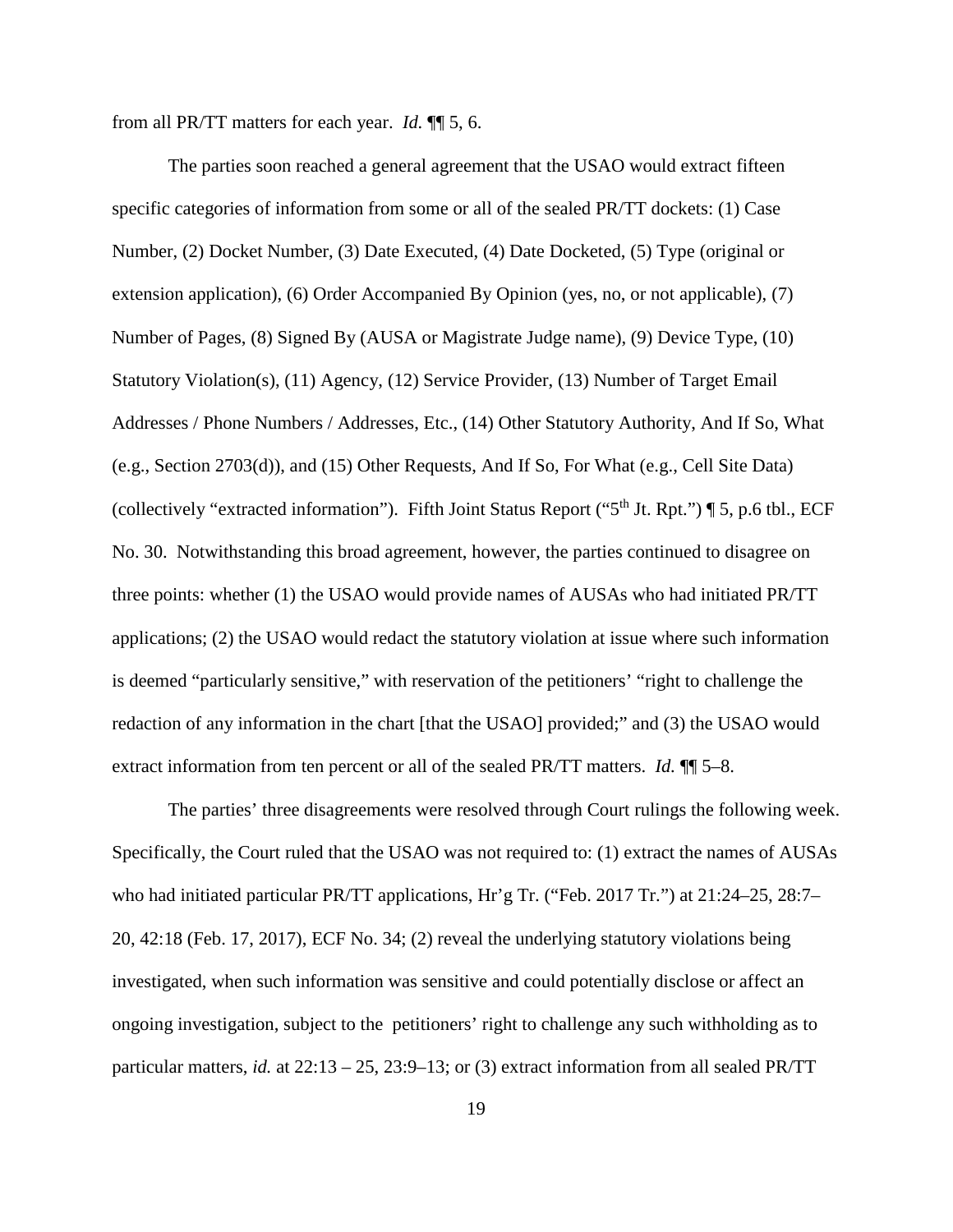matters—rather, the USAO would be required to extract information from only ten percent of matters, at least initially, although the petitioners could later seek additional extraction should the extraction process turn out to be less burdensome than the USAO anticipated, *id.* at 45:14–18.

The USAO completed the extraction process and provided the petitioners an extraction chart for ten percent of PR/TT matters filed by the USAO in 2012, for a total of 24 PR/TT matters.  $6<sup>th</sup>$  Jt. Rpt., Ex. A, Extraction Chart, ECF No. 36. The USAO asserted that completing the extraction process for the 2012 PR/TT matters "took approximately 8.5 hours," *id.* ¶ 10, but nonetheless expressed willingness to perform the same extraction process for a ten percent sample of the remaining eight years of PR/TT matters, *id*. *[*] 10.<sup>[17](#page-19-0)</sup> Despite the USAO's proposal to proceed with the extraction process for other years, the parties reported that they "ha[d] reached an impasse," as to whether USAO should extract information from ten percent or all of the sealed PR/TT matters for 2012 and the remaining years. *Id.* ¶¶ 15, 19.

Due to the petitioners' objection to moving forward with the extraction process from only a sample of ten percent from each list, the cooperative review and release of additional information from the sealed records at issue came to a screeching halt. The parties instead requested a briefing schedule to address "whether the common law and/or U.S. Constitution provide the public and, thus, petitioners, a right of access to the records from [PR/TT] matters that their respective Petitions seek to unseal." *Id.* ¶ 19.[18](#page-19-1)

<span id="page-19-0"></span><sup>17</sup> A Reporters Committee fellow asserted that she had completed the extraction process for the four 2012 matters previously unsealed in 47 minutes. *See* 6<sup>th</sup> Jt. Rpt., Ex. B, Decl. of Selina MacLaren, Legal Fellow, Reporters Comm.  $\P$  2–4, ECF No. 36.<br><sup>18</sup> The first briefing schedule asset

<span id="page-19-1"></span><sup>18</sup> The first briefing schedule, s*ee* Minute Order, dated April 20, 2017, required modification since the petitioners initially addressed only the relief sought as to PR/TT materials, even though the petitioners clarified that they had not abandoned their claims for relief as to SCA applications and orders. Pet'rs' Mem. Supp. Pet. at 1 n.1, ECF No. 38. The Court directed the parties to confer regarding SCA materials, revised the briefing schedule to accommodate such conference, and directed the petitioners to address their SCA claims along with their PR/TT claims and "specify the precise relief sought." *See* Minute Order, dated May 22, 2017. After providing the parties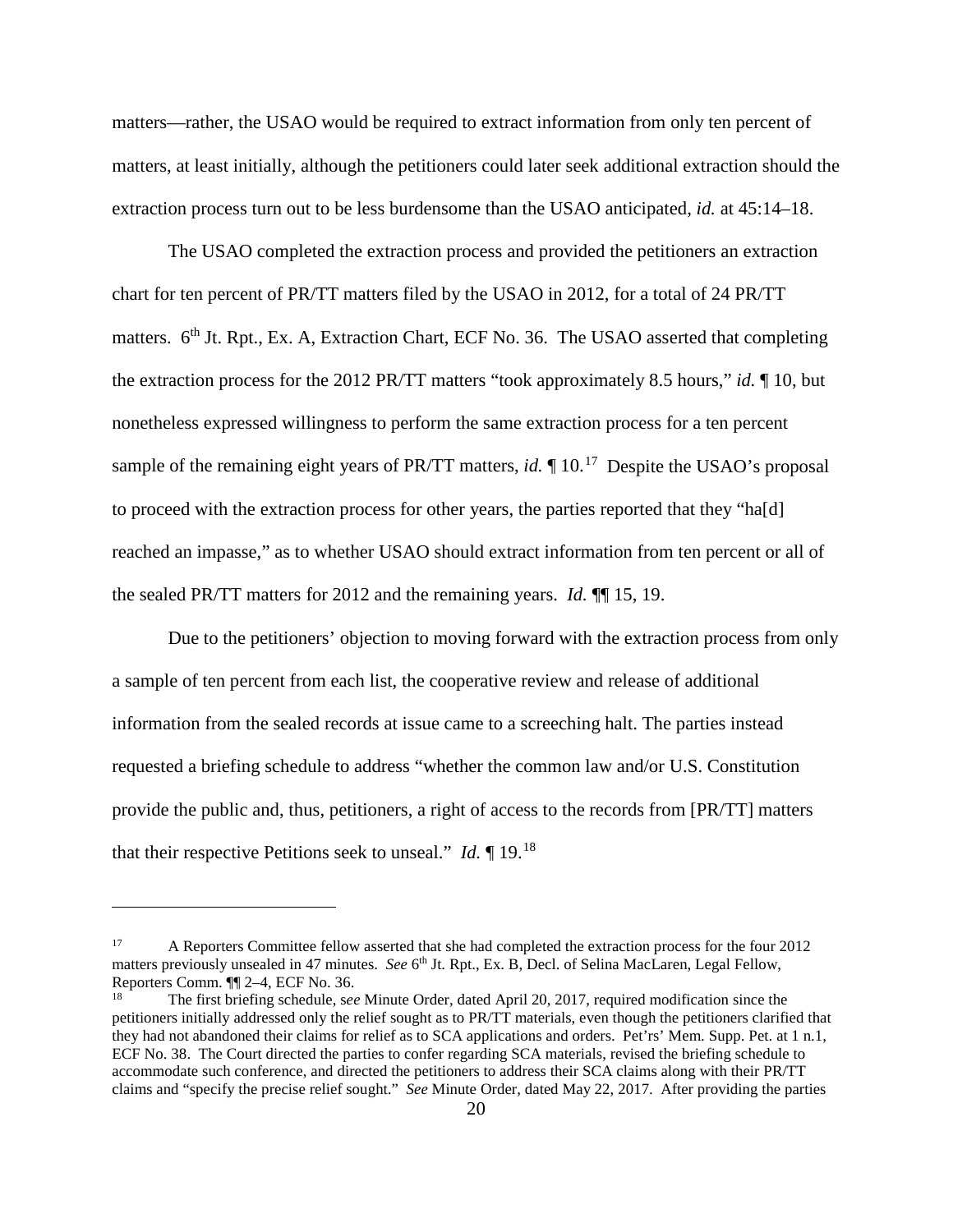Briefing on these legal issues is now complete, and the petitioners' requests are ripe for review.

## **II. DISCUSSION**

 $\overline{a}$ 

"The right of public access is a fundamental element of the rule of law, important to maintaining the integrity and legitimacy of an independent Judicial Branch." *Metlife, Inc. v. Fin. Stability Oversight Council*, 865 F.3d 661, 663 (D.C. Cir. 2017). "[D]istrust for secret trials has been variously ascribed to the notorious use of this practice by the Spanish Inquisition, to the excesses of the English Court of Star Chamber, and to the French monarchy's abuse of the *lettre de cachet.*" *In re Oliver,* 333 U.S. 257, 268–69 (1948) (footnotes omitted). James Madison warned that "[a] popular Government without popular information, or the means of acquiring it, is but a Prologue to a Farce or a Tragedy: or perhaps both. . . . A people who mean to be their own Governors, must arm themselves with the power which knowledge gives." *Metlife, Inc.*, 865 F.3d at 665 (quoting Letter from James Madison to W. T. Barry, Aug. 4, 1822, *in* 9 THE WRITINGS OF JAMES MADISON 103 (Gaillard Hunt ed. 1910)).

"The public right of access [thus] is undisputed in both its importance and its historical pedigree." *United States v. El-Sayegh*, 131 F.3d 158, 161 (D.C. Cir. 1997). "Public access serves to promote trustworthiness of the judicial process, to curb judicial abuses, and to provide the public with a more complete understanding of the judicial system, including a better perception of fairness." *Doe v. Pub. Citizen*, 749 F.3d 246, 266 (4th Cir. 2014) (quoting *Littlejohn v. Bic Corp.*, 851 F.2d 673, 682 (3d Cir. 1988)). Unlike"[t]he political branches of government," which "claim legitimacy by election, [a] judge[']s" legitimacy derives solely "by

the SCA matter lists discussed above, the Court set a revised briefing schedule. Minute Order, dated July 28, 2017.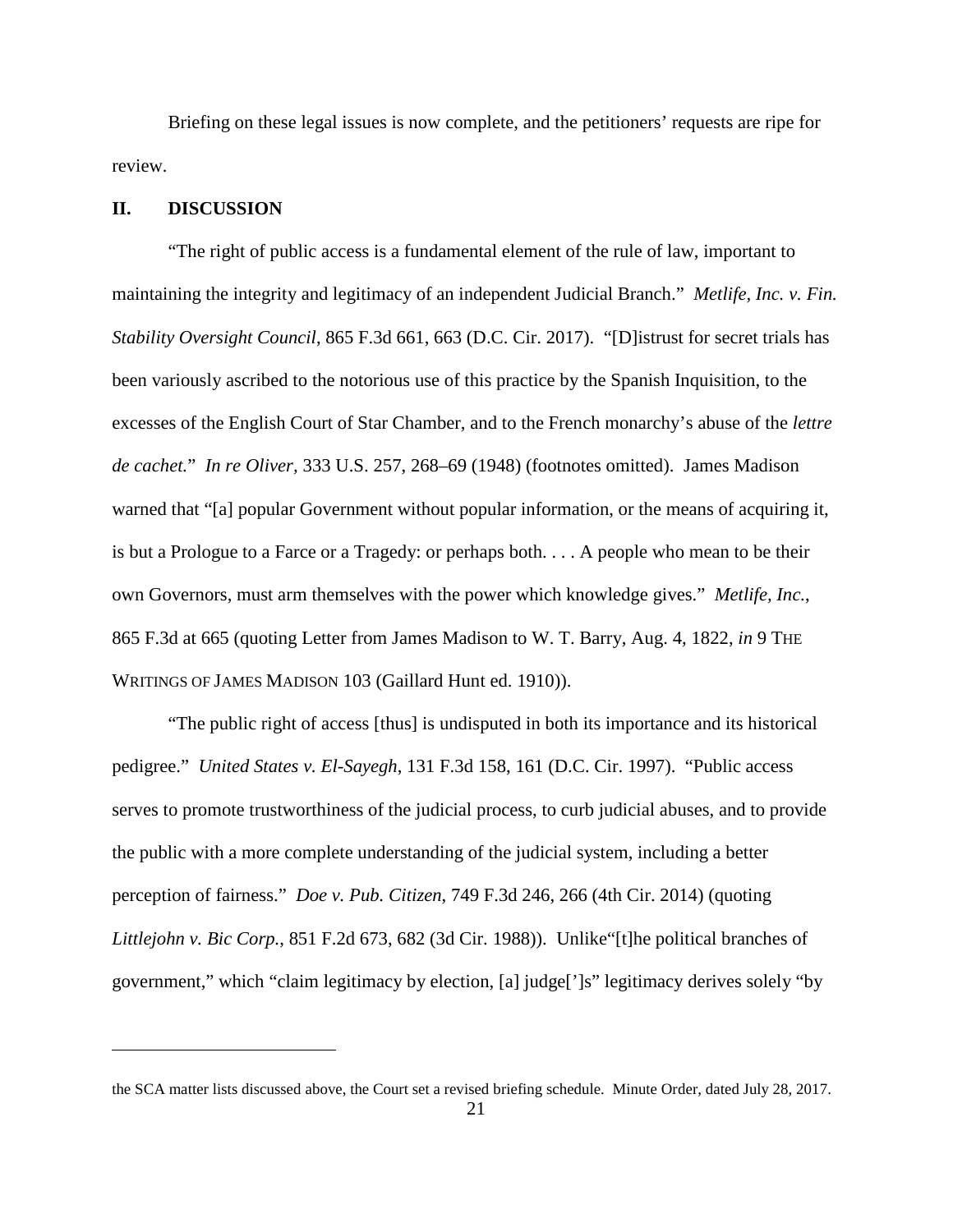reason." *Hicklin Eng'g, L.C. v. Bartell,* 439 F.3d 346, 348 (7th Cir. 2006). "Any step that withdraws an element of the judicial process from public view makes the ensuing decision look more like a fiat and requires rigorous justification." *Id.* "Although the right [of public access] is not absolute, there is a strong presumption in its favor, which courts must weigh against any competing interests." *Metlife, Inc.*, 865 F.3d at 663.

"The right of public access" to judicial proceedings and records "springs from [both] the First Amendment and the common-law tradition" that such proceedings and records "are presumptively open to public scrutiny." *Doe*, 749 F.3d at 265; *see In re U.S. for an Order of Nondisclosure Pursuant to 18 U.S.C. § 2705(b) for Grand Jury Subpoena # GJ2014031422765*, 41 F. Supp. 3d 1, 7 (D.D.C. 2014) ("The First Amendment or the common law provides the legal basis for the public's right of access to court records, depending on the particular court records at issue."). "[T]he right of public access, whether arising under the First Amendment or the common law, 'may be abrogated only in unusual circumstances.'" *Doe*, 749 F.3d at 266 (quoting *Stone v. Univ. of Md. Med. Sys. Corp.,* 855 F.2d 178, 182 (4th Cir. 1988)); *cf. EEOC v. Nat'l Children's Ctr., Inc.*, 98 F.3d 1406, 1409 (D.C. Cir. 1996) ("[T]he starting point in considering a motion to seal court records is a strong presumption in favor of public access to judicial proceedings." (internal quotation marks omitted)). Different analytical frameworks apply to claimed rights of access established by the First Amendment and the common law, respectively. Those legal frameworks are discussed first, followed by a brief examination of the statutes authorizing the government surveillance applications and orders at issue, and then an analysis of the petitioners' requested relief, both prospectively and retrospectively.

#### **A. Legal Framework**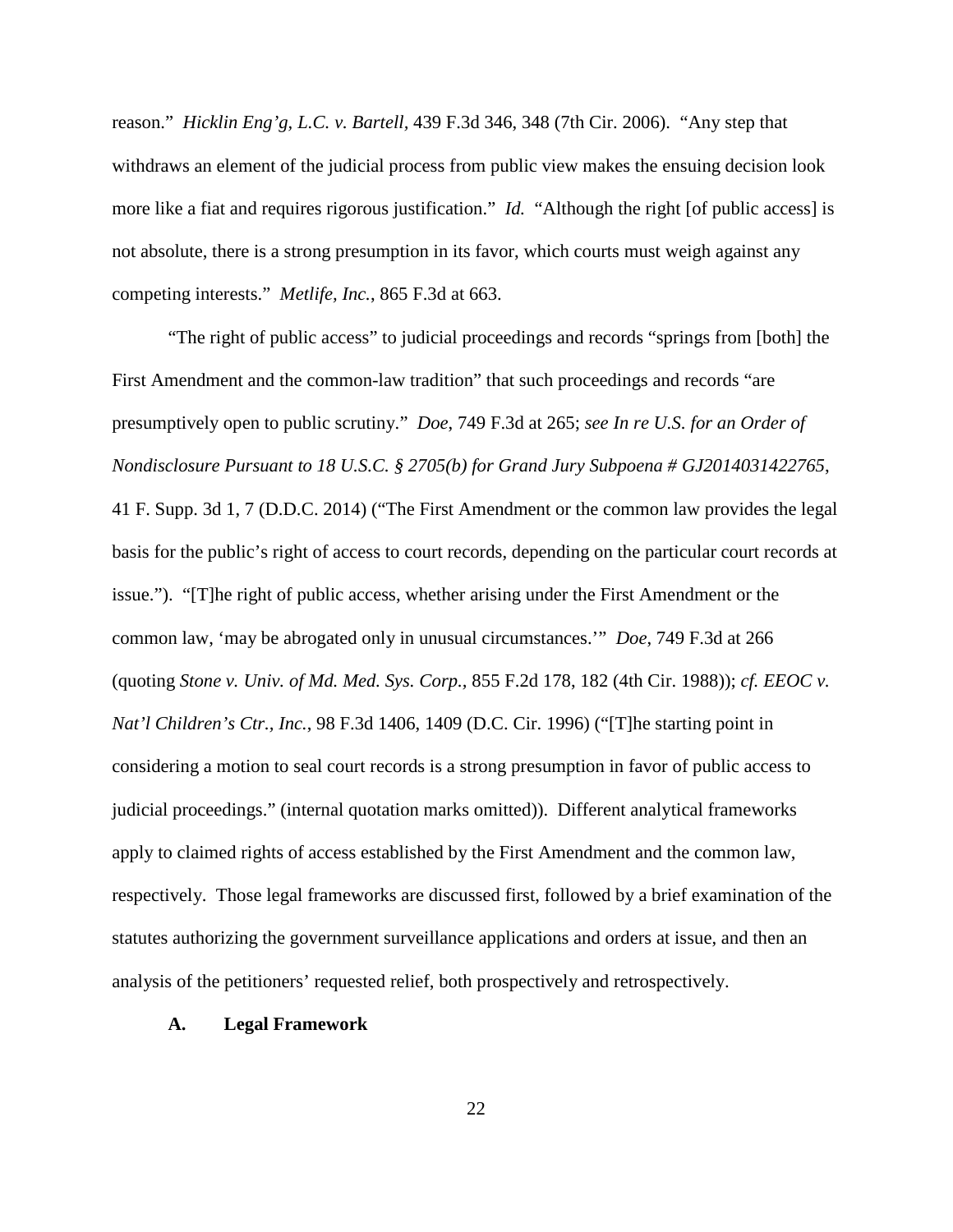#### **1. First Amendment Right of Access to Judicial Records**

Courts utilize a two-step framework to assess the validity of a claimed First Amendment right of access. *See Press–Enter. Co. v. Superior Court of Cal. for Riverside Cty.* ("*Press-Enter. II*"), 478 U.S. 1, 8–9 (1986). The inquiry's first step, sometimes called the "experience and logic" test, is to determine whether a qualified right of access exists. *Id.* at 9. "The public possesses a qualified First Amendment right of access to judicial proceedings where (i) there is an 'unbroken, uncontradicted history' of openness, and (ii) public access plays a significant positive role in the functioning of the proceeding." *United States v. Brice*, 649 F.3d 793, 795 (D.C. Cir. 2011) (quoting *Richmond Newspapers, Inc. v. Virginia*, 448 U.S. 555, 573 (1980)).

The inquiry's second step is to determine whether an "overriding interest based on findings that closure is essential to preserve higher values and is narrowly tailored to serve that interest" nonetheless trumps any qualified right of access that attaches. *Press-Enter. II*, 478 U.S. at 9 (quoting *Press–Enter. Co. v. Superior Court of Cal.* ("*Press–Enter. I*"), 464 U.S. 501, 510 (1984)). "Where there is a First Amendment right of access to a judicial proceeding, the 'presumption of access can be overridden only if (1) closure serves a compelling interest; (2) there is a substantial probability that, in the absence of closure, this compelling interest would be harmed; and (3) there are no alternatives to closure that would adequately protect the compelling interest.'" *Brice*, 649 F.3d at 796 (quoting *Wash. Post v. Robinson*, 935 F.2d 282, 290 (D.C. Cir. 1991)).

The Supreme Court has applied the First Amendment right of access not only to criminal trials, *see Richmond Newspapers, Inc.*, 448 U.S. at 573, but also to "judicial proceedings that are part of the criminal trial process," *Ctr. for Nat'l Sec. Studies v. U.S. Dep't of Justice*, 331 F.3d 918, 935 (D.C. Cir. 2003); *see Press-Enter. I*, 464 U.S. at 505 (criminal voir dire); *Press-Enter.*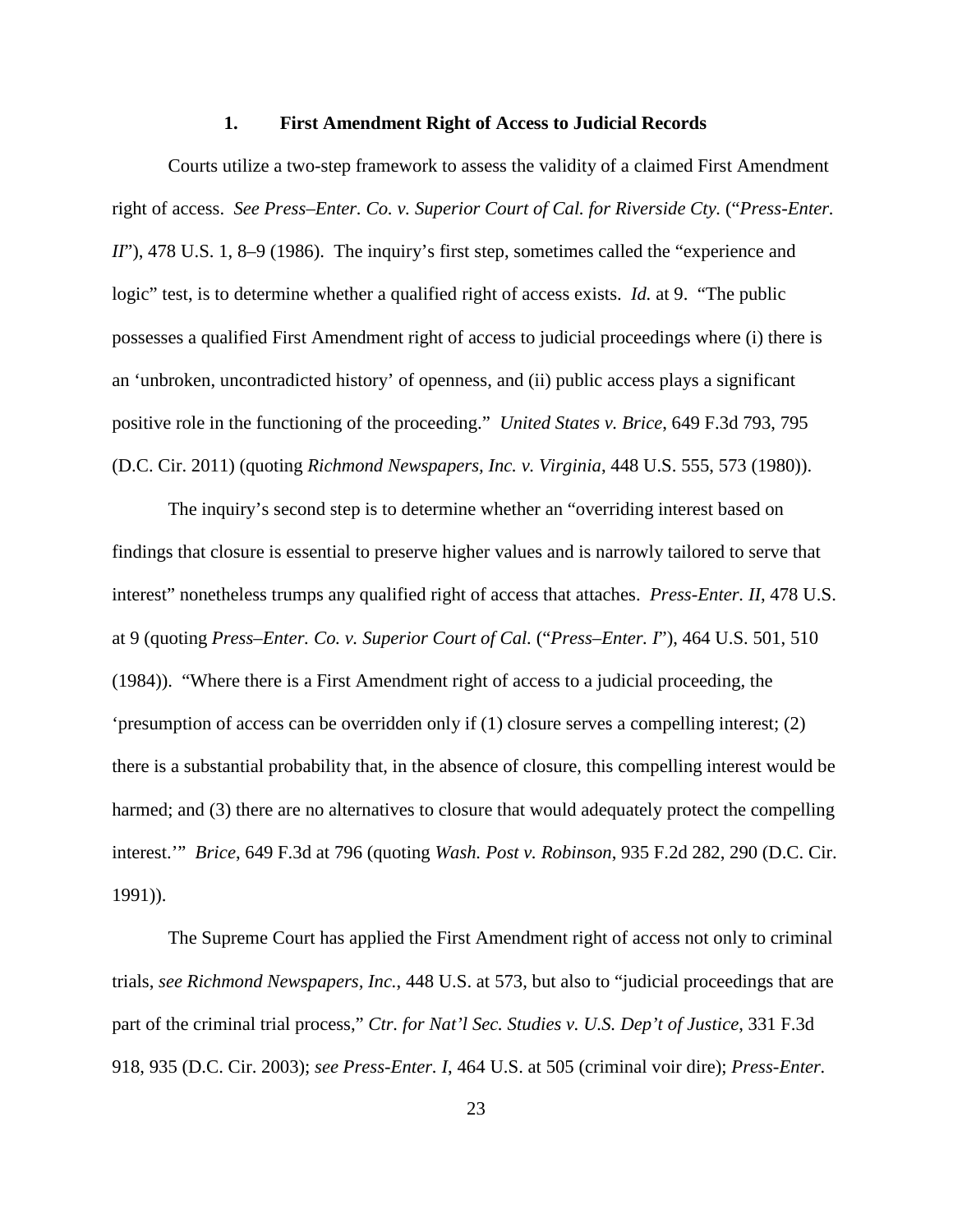*II*, 478 U.S. at 13 (criminal preliminary hearings, as "conducted in California")."[M]ost circuit courts," moreover, "have recognized that the First Amendment right of access extends to civil trials and some civil filings." *ACLU v. Holder*, 673 F.3d 245, 252 (4th Cir. 2011) (collecting decisions).

# **2. Common Law Right of Access to Judicial Records**

The common law also provides a right of access "to inspect and copy public records and documents, including judicial records and documents." *Nixon v. Warner Commc'ns, Inc.*, 435 U.S. 589, 597 (1978) (footnote omitted). Determining "whether a document must be disclosed pursuant to the common law right of access involves a two-step inquiry." *Wash. Legal Found. v. U.S. Sentencing Comm'n*, 89 F.3d 897, 902 (D.C. Cir. 1996). "First, the court must decide whether the document sought is a 'public record.'" *Id.* (internal quotation mark omitted). Second, "the court should proceed to balance the government's interest in keeping the document secret against the public's interest in disclosure." *Id.* (internal quotation mark omitted).

Courts weigh six "generalized" factors, enumerated in *United States v. Hubbard*, and any relevant "particularized" factors in determining "the precise weight to be assigned . . . to the always strong presumption in favor of public access to judicial proceedings." 650 F.2d 293, 317 (D.C. Cir. 1980). The *Hubbard* test is the D.C. Circuit's "lodestar because it ensures that we fully account for the various public and private interests at stake." *Metlife, Inc.*, 865 F.3d at 666 (collecting citations). The six generalized *Hubbard* factors are "(1) the need for public access to the documents at issue; (2) the extent of previous public access to the documents; (3) the fact that someone has objected to disclosure, and the identity of that person; (4) the strength of any property and privacy interests asserted; (5) the possibility of prejudice to those opposing disclosure; and (6) the purposes for which the documents were introduced during the judicial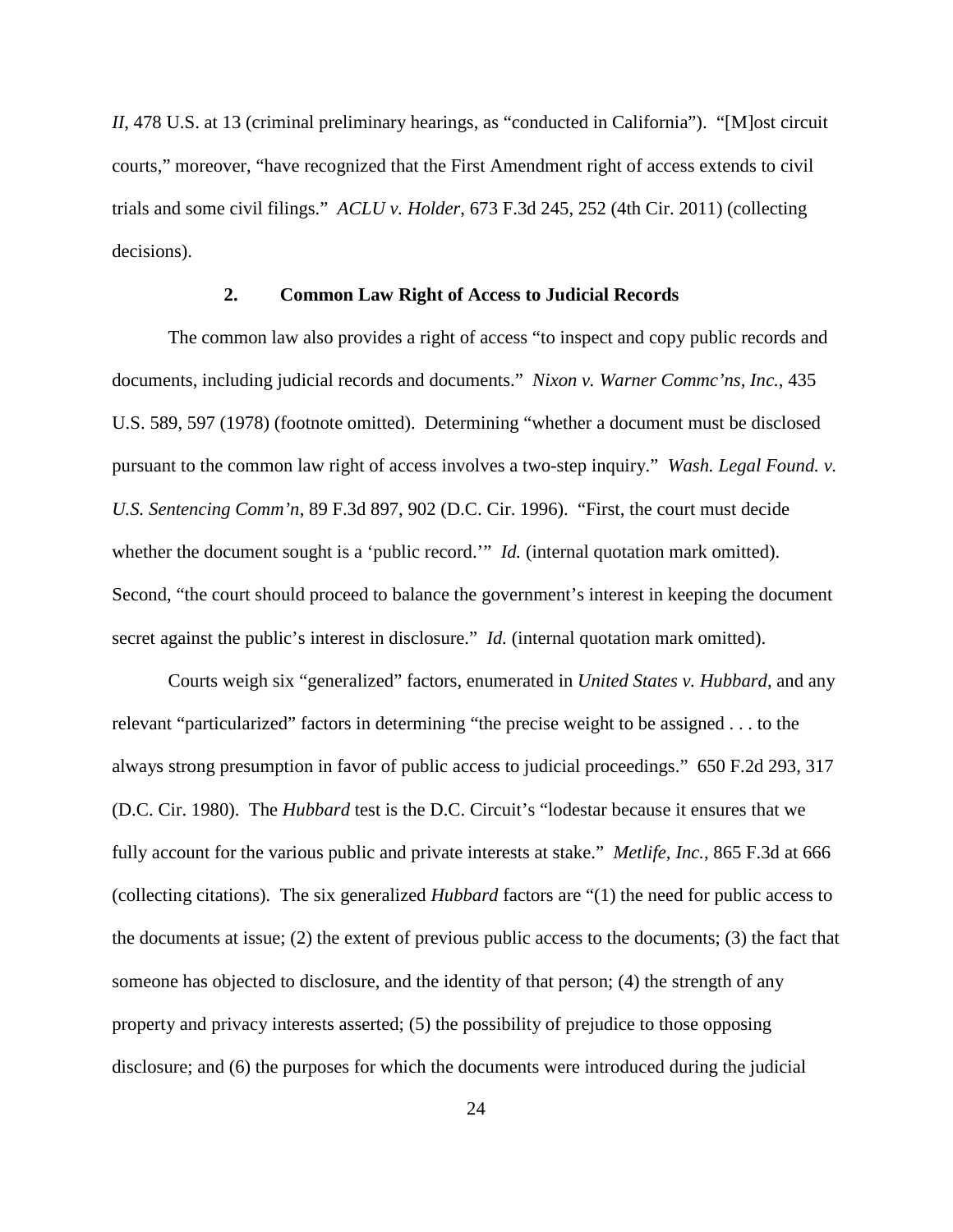proceedings." *Id.* at 665 (quoting *Nat'l Children's Ctr., Inc.*, 98 F.3d at 1409).

*Hubbard* makes clear, however, that these generalized interests do not exhaust the considerations that a court weighs in determining whether to unseal documents, and that a court also must consider such particularized interests as specific contexts make relevant, where the generalized factors do not adequately account for such particularized interests. *See Hubbard*, 650 F.2d at 323 ("To be weighed against the particularized reasons which may justify public access are the particularized privacy or other interests. . . defendants may assert."), 324 (recognizing that a court may, in proper circumstances, determine disclosure's propriety "on the basis of the 'particularized' factors" even where "analysis of the generalized interests at stake" suggest a different outcome).[19](#page-24-0) A court's ultimate task, in applying the *Hubbard* factors, is to "consider[] the relevant facts and circumstances of the particular case, . . . weigh[] the interests advanced by the parties in light of the public interest and the duty of the courts," and reach a "conclu[sion]" as to "[w]hat justice so requires.'" *Metlife, Inc.*, 865 F.3d at 665–66 (quoting *In re Nat'l Broad. Co.*, 653 F.2d 609, 613 (D.C. Cir. 1981)).

### **B. The Surveillance Materials At Issue**

 $\overline{a}$ 

The government's gathering of evidence, both real-time and historical, in criminal investigations is highly regulated by statutes, codified in Title 18 of the United States Code, and in rules set out in the Federal Rules of Criminal Procedure. *See, e.g.*, 18 U.S.C. §§ 2510 *et seq*. (governing real-time interception of wire, oral, or electronic communications); 18 U.S.C. §

<span id="page-24-0"></span><sup>19</sup> Although the particularized interests identified by the *Hubbard* panel as relevant to that case were interests in personal privacy, *Hubbard* made clear that privacy interests are not the only type of particularized interest a court may consider in evaluating a motion to unseal. 650 F.2d at 323 ("To be weighed against the particularized reasons which may justify public access are the particularized privacy *or other interests* . . . defendants may assert." (emphasis added)).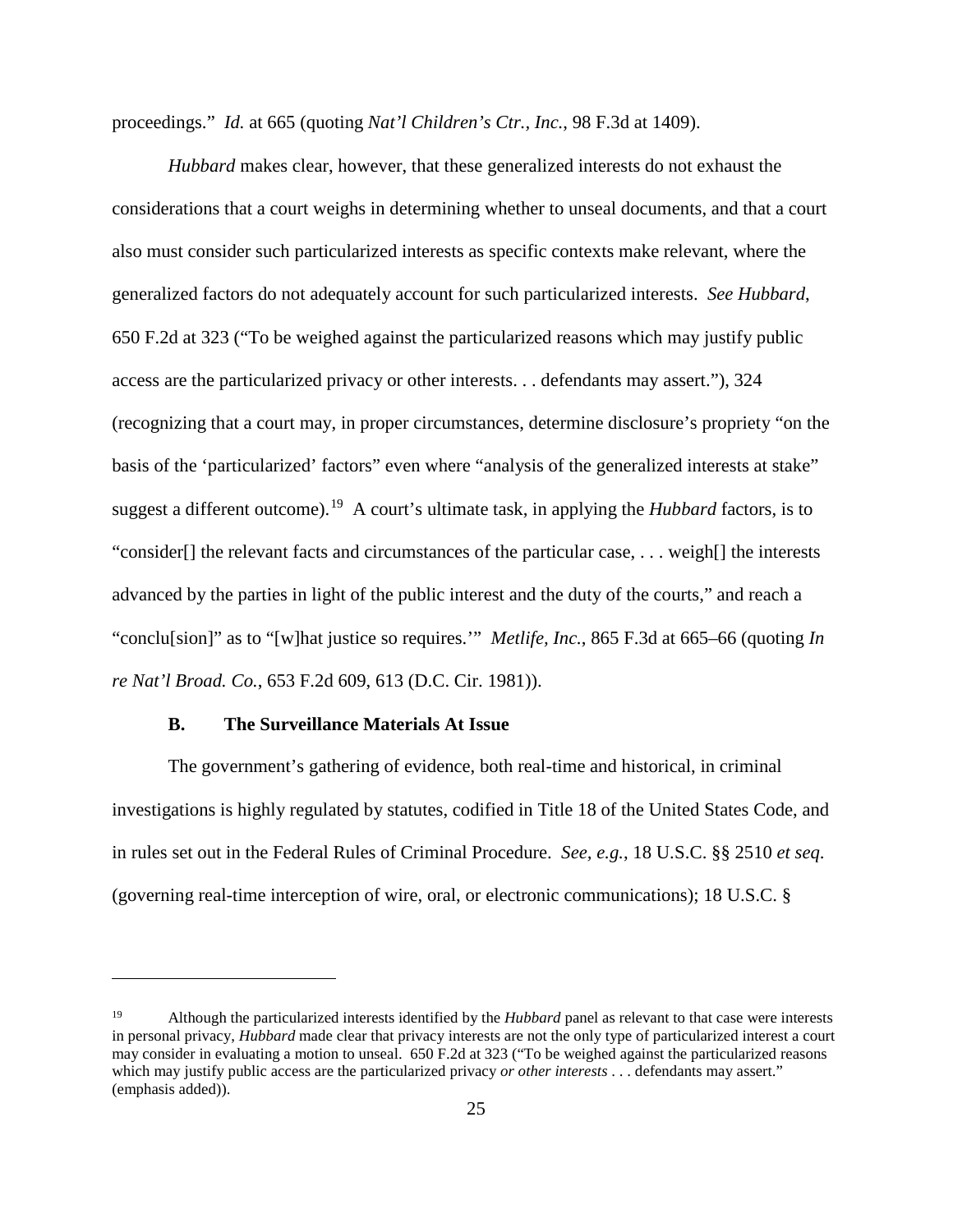2518(11), (12) (governing roving wiretaps); 18 U.S.C. § 2703(c) (governing compelled disclosure of basic subscriber information from electronic communications service and remote computing providers); 18 U.S.C. § 3103a (permitting covert searches if notice will cause an "adverse result"); 18 U.S.C. § 3117 (governing mobile tracking devices); FED. R. CRIM. P. 41 (governing search and seizure warrants). While the petitioners' focus in this case is concededly "broad," June 2016 Tr. at 5:24, they nonetheless seek the unsealing of records related to only a subset of law enforcement evidence collection efforts, as authorized by the Pen Register Act ("PRA") and parts of the SCA. These two statutes are reviewed below, with particular attention to any provisions reflecting any presumption regarding initial or eventual public access.

## **1. The Pen Register Act—PR/TT Materials**

The PRA authorizes "[a]n attorney for the Government" to apply "for an order or an extension of an order . . . authorizing or approving the installation and use of a pen register or a trap and trace device under this chapter, in writing under oath or equivalent affirmation, to a court of competent jurisdiction." 18 U.S.C. § 3122(a)(1). PR/TT devices are devices or processes that record outgoing and incoming signals from an instrument or facility that transmits or receives an "electronic communication," and can be used to identify the source or recipient of that communication, "albeit not the contents of that communication." *In re U.S. for an Order Authorizing the Installation & Use of A Pen Register & A Trap & Trace Device on E-Mail Account*, 416 F. Supp. 2d 13, 15–16 (D.D.C. 2006) (Hogan, C.J.) (citing definitions in 18 U.S.C. § 3127(3), (4), and concluding that the PRA "authorize[s] the Government to use pen registers and trap and trace devices on e-mail accounts during the course of criminal investigations"); *see also Labow v. U.S. Dep't of Justice*, 831 F.3d 523, 527 (D.C. Cir. 2016) ("A pen register is a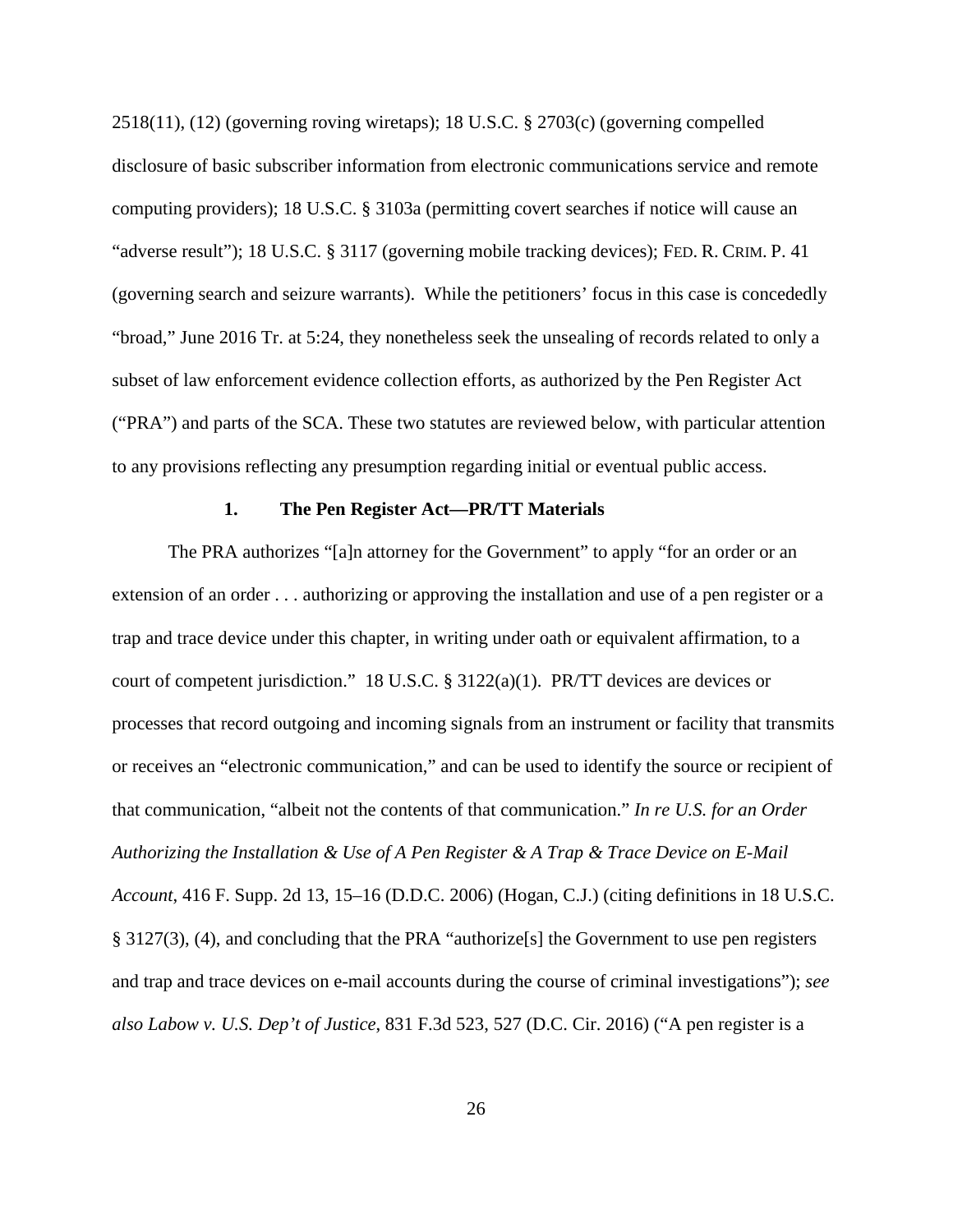device installed on a phone line to enable recording the phone numbers dialed on that line.").<sup>[20](#page-26-0)</sup>

The PRA provides explicit instructions regarding the requisite content of applications seeking, and orders authorizing, the use of PR/TT devices. Each application must include "(1) the identity of the attorney for the Government or the State law enforcement or investigative officer making the application and the identity of the law enforcement agency conducting the investigation; and (2) a certification by the applicant that the information likely to be obtained is relevant to an ongoing criminal investigation being conducted by that agency." *Id.* § 3122(b). The order authorizing the use of the PR/TT device must be entered "*ex parte*" based on a judicial finding "that the attorney for the Government has certified to the court that the information likely to be obtained by such installation and use is relevant to an ongoing criminal investigation." *Id.*  $§ 3123(a)(1).$ 

A PR/TT order "shall specify" certain information about the target of this form of realtime surveillance, including: "the identity, if known, of the person to whom is leased or in whose name is listed the telephone line or other facility" on which the PR/TT device is used; "the identity, if known, of the person who is the subject of the criminal investigation;" "the attributes of the communications to which the order applies, including the number or other identifier and, if known, the location of the telephone line or other facility" on which the PR/TT device is used; and "a statement of the offense to which the information likely to be obtained by the pen register or trap and trace device relates." *Id.* § 3123(b)(1). PR/TT orders "shall authorize" the installation

<span id="page-26-0"></span><sup>&</sup>lt;sup>20</sup> A "pen register" is "a device or process which records or decodes dialing, routing, addressing, or signaling information transmitted by an instrument or facility from which a wire or electronic communication is transmitted, provided, however, that such information shall not include the contents of any communication." 18 U.S.C. § 3127(3). A "trap and trace device" is "a device or process which captures the incoming electronic or other impulses which identify the originating number or other dialing, routing, addressing, and signaling information reasonably likely to identify the source of a wire or electronic communication, provided, however, that such information shall not include the contents of any communication." *Id.* § 3127(4).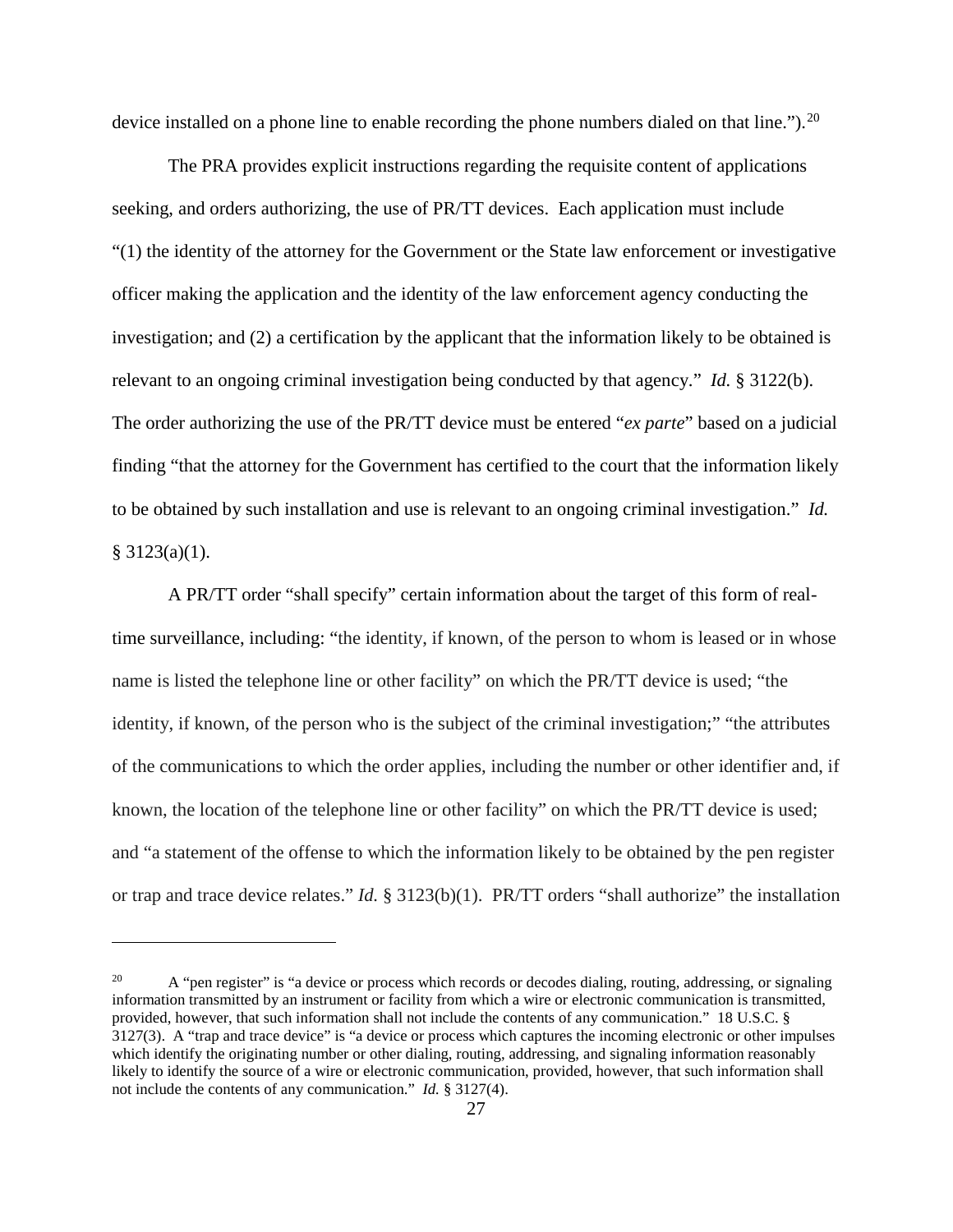of a PR/TT device for no longer than 60 days, though extensions may be granted. *Id.* § 3123(c).

Notably, such orders also "shall direct that . . . (1) the order be sealed until otherwise ordered by the court; and (2) the person owning or leasing the line or other facility to which the pen register or a trap and trace device is attached or applied, or who is obligated by the order to provide assistance to the applicant, not disclose the existence of the pen register or trap and trace device or the existence of the investigation to the listed subscriber, or to any other person, unless or until otherwise ordered by the court." *Id.* § 3123(d). The D.C. Circuit has pointed out that the PRA "provides for sealing [only] of a pen register order itself, not sealing of any and all information the order may contain even if appearing in other documents." *Labow*, 831 F.3d at 528 (concluding that a pen register order was "shielded" from disclosure, under the Freedom of Information Act ("FOIA"), as specifically exempt by operation of the PRA, but not addressing "the extent [to which] the [PRA] arguably authorizes withholding documents other than a pen register order").

# **2. The Stored Communications Act—SCA Warrant and Section 2703(d) Materials**

The SCA was enacted in 1986 as Title II of the Electronic Communications Privacy Act ("ECPA"), Pub. L. No. 99-508, 100 Stat. 1848 (1986), and regulates, *inter alia*, the government's access to stored wire and electronic communications. The SCA's § 2703 "permits the government, in specified circumstances, to compel service providers to disclose records or information pertaining to their customers as well as the contents of their customers' stored electronic communications." *In re Search of Info. Associated with [redacted]@gmail.com That is Stored at Premises Controlled by Google, Inc.* ("*Google*"), No. 16-MJ-00757 (BAH), 2017 WL 3445634, at \*6 (D.D.C. July 31, 2017) (Howell, C. J.). "This provision's framework provides a sliding scale of protections, such that the legal mechanism law enforcement utilizes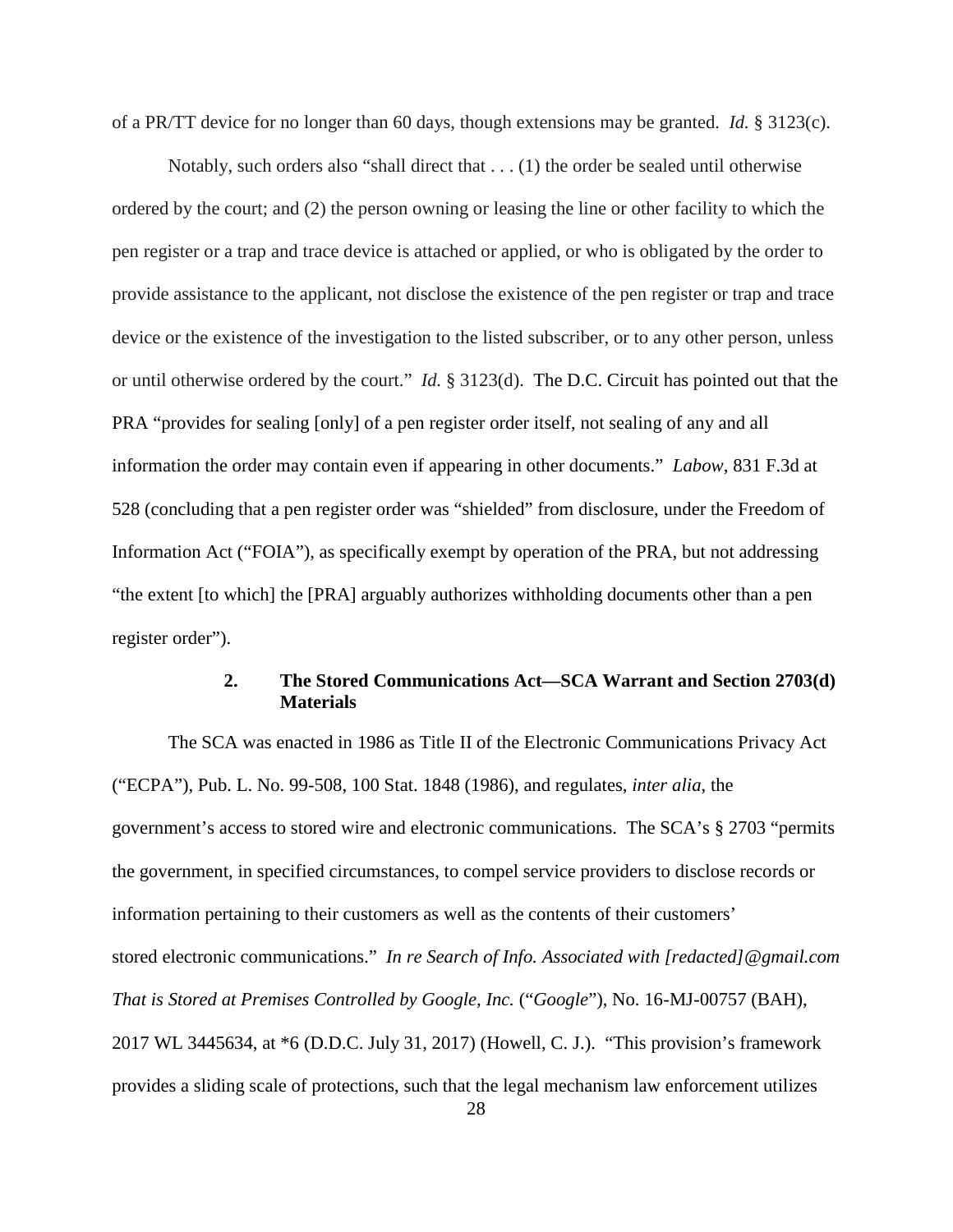and showing required depends on the kind of information sought." *Id.*

Particularly relevant here, the SCA authorizes the government to require electronic communication service and remote computing service providers to disclose "the contents of a wire or electronic communication," without notice to the subscriber, pursuant to a warrant "issued using the procedures described in the Federal Rules of Criminal Procedure." 18 U.S.C. §§ 2703(a), (b)(1)(A). In addition to such SCA warrants, the SCA also authorizes the government to compel disclosure under § 2703(d) of records pertaining to the subscriber, beyond the basic information set out in  $2703(c)(1)$ , to include such records as "logs maintained by a network server." Orin S. Kerr, *A User's Guide to the Stored Communications Act, and A Legislator's Guide to Amending It* ("*User's Guide*"), 72 GEO. WASH. L. REV. 1208, 1219  $(2004)$ .<sup>21</sup> A § 2703(d) order may issue "only if the governmental entity offers specific and articulable facts showing that there are reasonable grounds to believe that . . . the records or other information sought, are relevant and material to an ongoing criminal investigation." 18 U.S.C.  $§$  2703(d).<sup>[22](#page-28-1)</sup>

Unlike the PRA, the SCA contains no provision requiring the sealing of SCA warrants or

<span id="page-28-0"></span><sup>21</sup> Section 2703(d) has been interpreted to allow the government to obtain historical cell site data, *see, e.g.*, *In re U.S. for an Order Authorizing Monitoring of Geolocation & Cell Site Data for a Sprint Spectrum Cell Phone No.*, No. 06-mc-0186, 2006 WL 6217584, at \*2 n.3 (D.D.C. Aug. 25, 2006) (Hogan, C. J.); *In re U.S. for an Order Authorizing the Installation and Use of a Pen Register and/or Trap and Trace for Mobile Identification Number (585) 111–1111 and the Disclosure of Subscriber and Activity Information under 18 U.S.C. § 2703*, 415 F. Supp. 2d 211, 214 (W.D.N.Y. 2006), but pending before the Supreme Court is the issue of "[w]hether the warrantless seizure and search of historical cell phone records revealing the location and movements of a cell phone user over the course of 127 days," pursuant to § 2703(d), "is permitted by the Fourth Amendment," *Carpenter v. United States*, 2017 WL 2407484 (U.S. June 5, 2017) (No. 16-402).<br><sup>22</sup> Although 8.2703(d) by its terms, outbo

<span id="page-28-1"></span><sup>22</sup> Although § 2703(d), by its terms, authorizes the government to obtain the contents of electronic communications stored for over six months based on this standard, as this Court has explained, "the Sixth Circuit has held that the Fourth Amendment applies to the contents of emails and thus that a warrant, issued upon probable cause, is required to search or seize those communications." *Google*, 2017 WL 3445634, at \*7 n.13 (citing *United States v. Warshak*, 631 F.3d 266, 288 (6th Cir. 2010)). Since 2013, the policy of the Department of Justice has been to use SCA warrants exclusively when compelling the disclosure of the contents of electronic communications. *Id.* (citing H.R. Rep. No. 114-528, at 9 (2016)).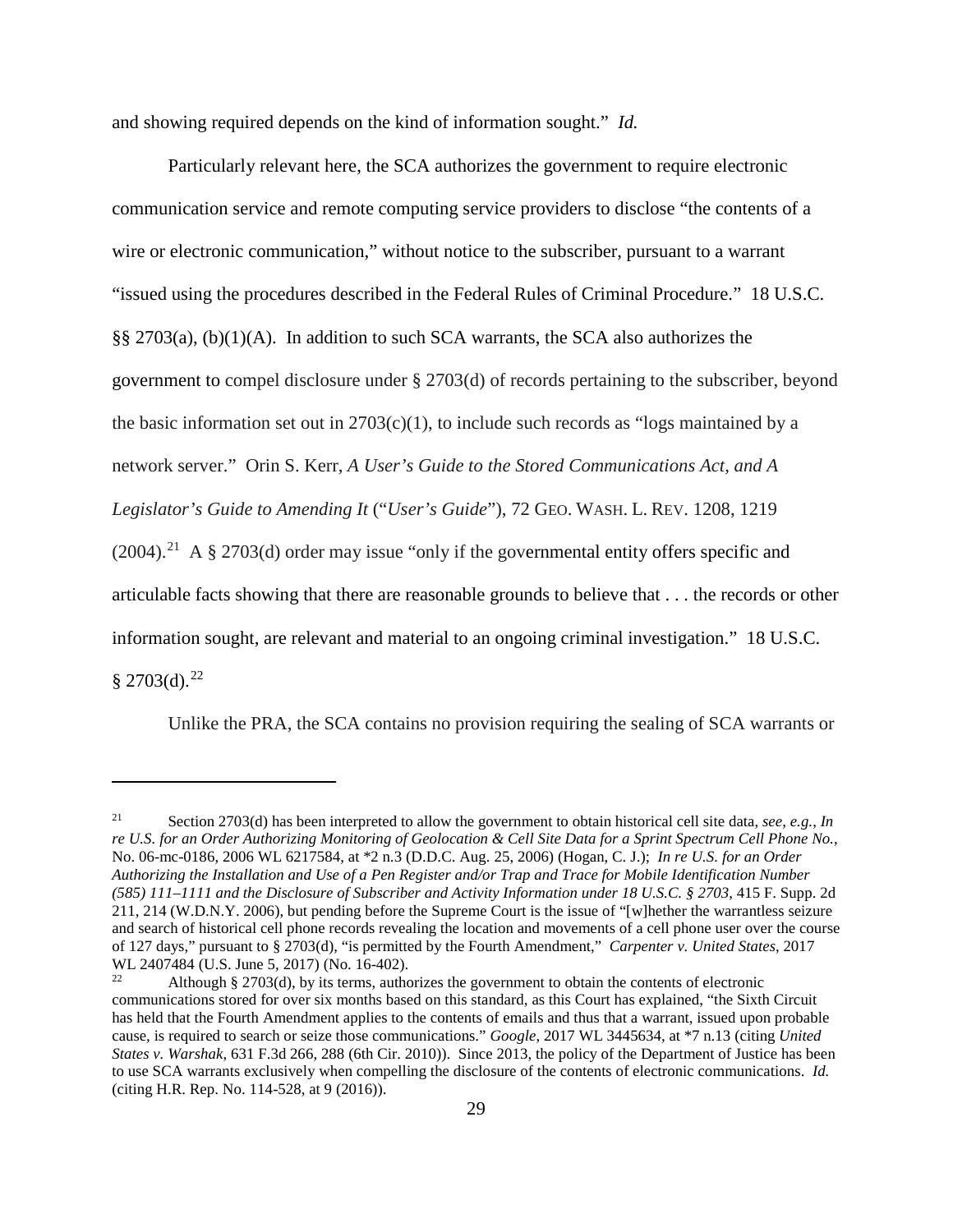§ 2703(d) orders and applications in support thereof. Nevertheless, the SCA explicitly relieves the government of any obligation to notify a subscriber or customer about the compelled disclosure pursuant to an SCA warrant, *see* 18 U.S.C. § 2703(b)(1)(A), and authorizes delayed notification to the subscriber of compelled disclosure pursuant to a § 2703(d) order, *see id*. § 2705(a). In addition, the SCA authorizes the government to seek an order requiring the provider not to disclose to the subscriber, "for such period as the court deems appropriate," that the government had compelled disclosure of records, upon a showing that an enumerated adverse result may occur. *Id.* § 2705(b).

#### **C. Analysis**

 $\overline{a}$ 

The petitioners now seek, as prospective relief, publication, for all PR/TT and SCA warrant and § 2703(d) applications, of "case number[s] and certain associated docket information, including the case name, date of application, and magistrate judge to whom the matter is assigned," as well as periodic unsealing of dockets that no longer require secrecy. Pet'rs' Suppl. Mem. Supp. Pet. ("Pet'rs' Mem.") at 33–35, 39–40, 41–42, ECF No. 47. As to retrospective relief, the petitioners seek extracted information from all sealed PR/TT matters that the USAO initiated since 2008, rather than only from a ten percent sample of such matters, plus "case numbers and certain associated docket information for [§ 2703(d)] matters filed from 2008 to the present." *Id.* at 36, 40. The petitioners do not seek extracted information from materials related to § 2703(d) applications, nor do the petitioners seek any retrospective relief as to SCA warrants. *Id.* at 40,  $42-43.^{23}$  They contend that both the First Amendment and the common law

<span id="page-29-0"></span><sup>&</sup>lt;sup>23</sup> The petitioners acknowledge "that because Section  $2703(d)$  Materials currently under seal may include grand jury-related information subject to Rule 6, broader unsealing (or extraction of information from sealed filings) for Section 2703(d) matters would require document-by-document review and pose other practical challenges." Pet'rs' Mem. at 40. The petitioners also acknowledge that the lack of any reliable method to identify SCA warrant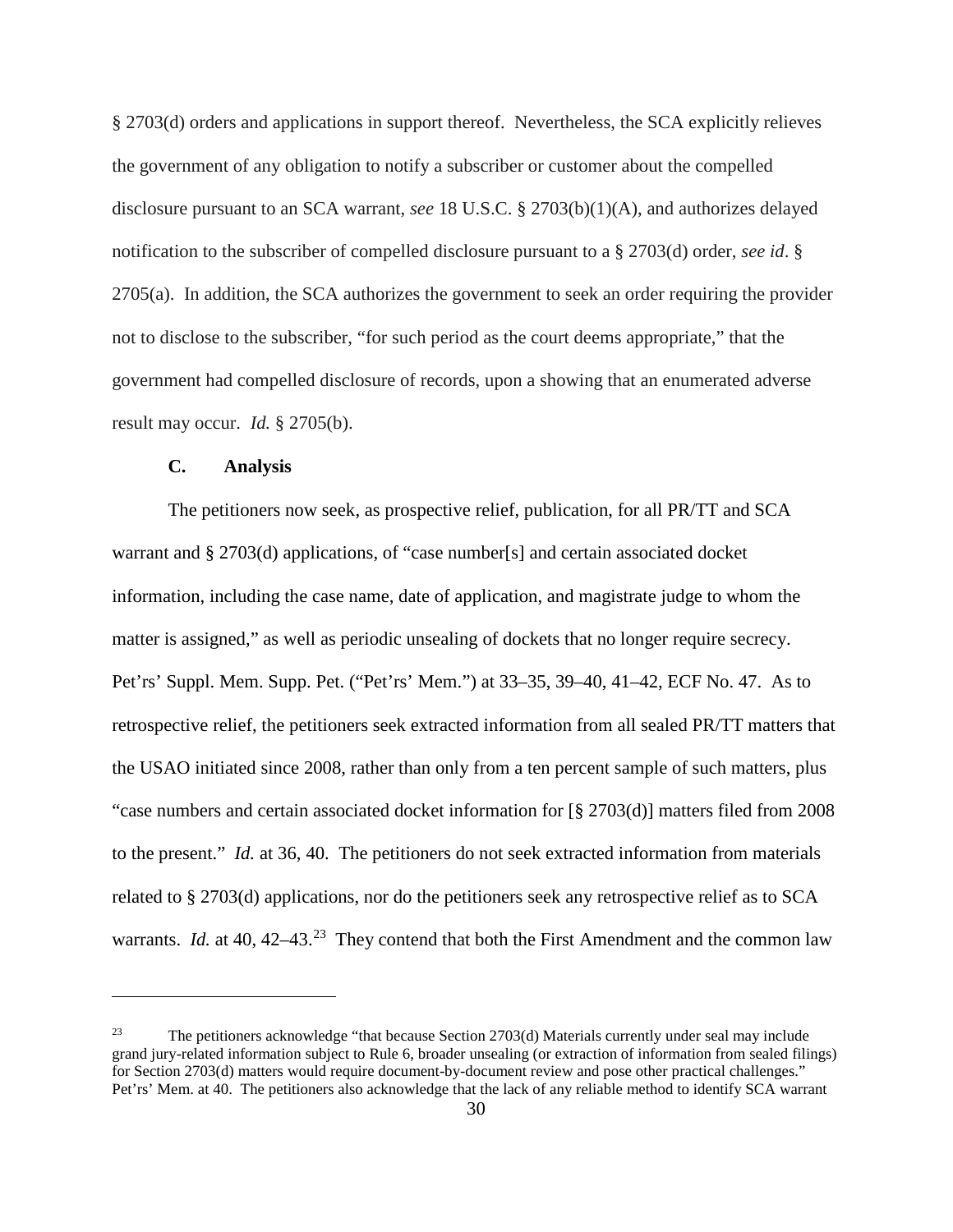grant a right of access to these surveillance materials.

As explained below, the petitioners' First Amendment claim fails, however, because the prerequisite of showing a longstanding tradition of public access simply does not exist as to the PR/TT and SCA materials at issue. Nevertheless, the petitioners' common law claim succeeds, albeit not to the full extent requested by the petitioners, as the materials at issue indisputably are judicial records, and the *Hubbard* factors, which govern decisions on whether to maintain documents under seal in the D.C. Circuit weigh in disclosure's favor, in light of the changes recently adopted by the USAO and Clerk's Office in the processing of such materials.

#### **1. First Amendment**

 $\overline{a}$ 

To satisfy the First Amendment right of access test's first prong requires a court to conclude that "an 'unbroken, uncontradicted history' of openness" exists, *Brice*, 649 F.3d at 795, with respect to SCA warrant, § 2703(d), and PR/TT materials in "particular," *Press-Enter. II*, 478 U.S. at 9. Historical practice, as well as the PRA and SCA's text and statutory context, show that no such tradition of openness exists with respect to the sealed materials the petitioners seek to unseal and disclose. Nor can the petitioners rely on search warrants' judiciallyrecognized history of openness, as none of the materials to which the petitioners seek access not even SCA warrants—are analogous to traditional search warrants issued under Rule 41 of the Federal Rules of Criminal Procedure. For these reasons, the petitioners cannot satisfy the "experience and logic" test's prong, and so cannot prevail on their First Amendment right of access claim.

materials currently under seal within the CM/ECF system would cause any unsealing or extraction of such materials to yield "under-inclusive information" that will not "provide the public meaningful insight into government electronic surveillance practices." *Id.* at 41–42.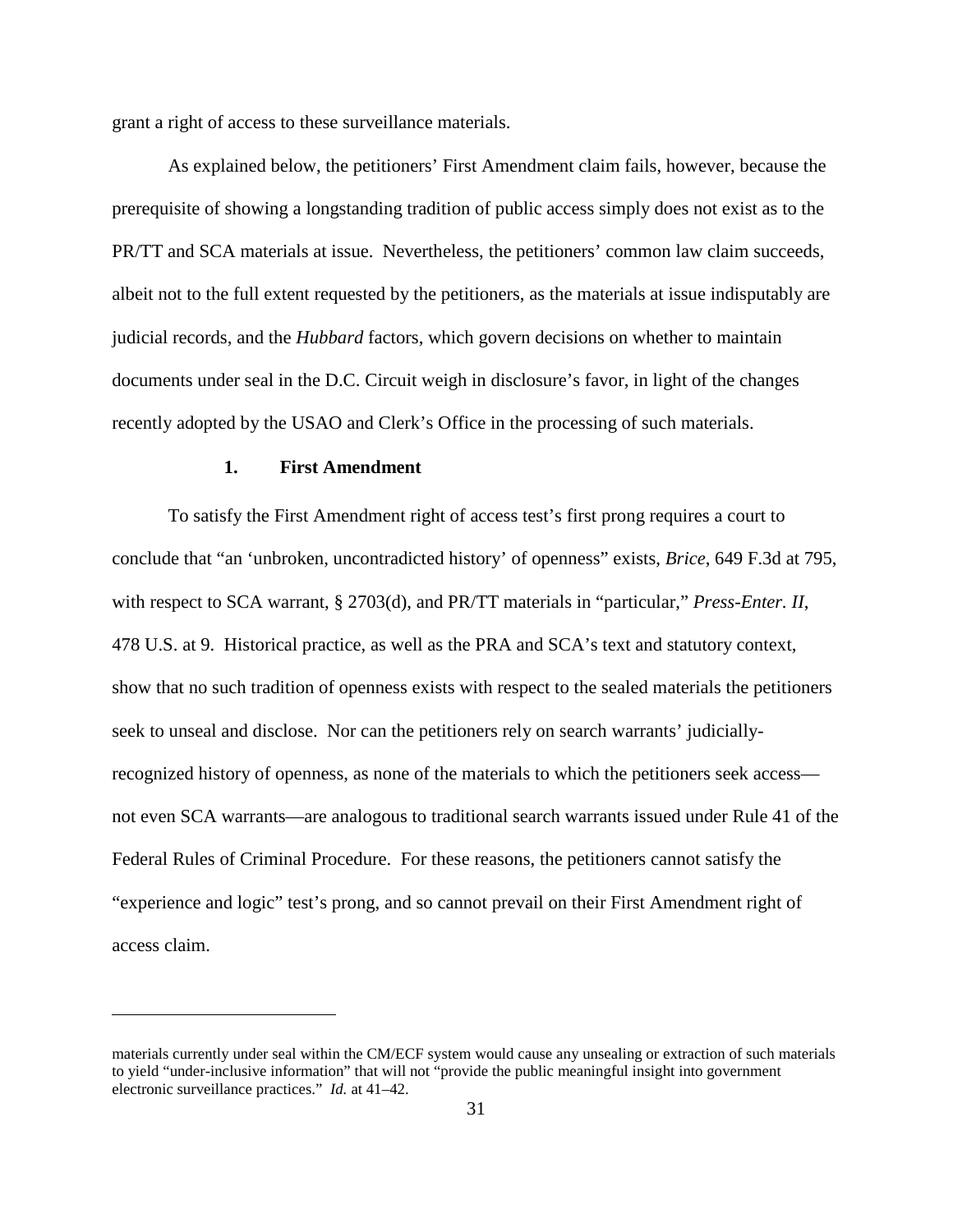SCA materials historically have not been publically available. The petitioners do not dispute this fact, instead acknowledging that such materials "routinely" are "maintained under seal," Pet'rs' Mem. at 1, and that SCA warrants and § 2703(d) materials "are frequently sealed and kept under seal indefinitely," depriving "the public [of] information as to the number of SCA search warrants and Section 2703(d) orders issued by district courts in any given time period." *Id.* at 4. The petitioners also concede that the "unsealing" of PR/TT orders and related materials "is in practice uncommon, and [that] judicial records regarding PR/TT devices, including basic docket information, are typically shielded from public scrutiny indefinitely." *Id.* at 3.

Statutory text and context likewise show that ECPA materials generally have not traditionally been available to the public. ECPA consists of three titles—Title I, amending the wiretap statute, which is not at issue here; Title II, the SCA; and Title III, the PRA. *See* ECPA, 100 Stat. 1848; S. Rep. No. 99–541 (1986), at 3; *Google*, 2017 WL 3445634, at \*6 n.9. The PRA and wiretap statute each provide for default indefinite sealing of surveillance orders. *See* 18 U.S.C. §§ 2518(8)(b) ("Applications made and orders granted under [the wiretap statute] shall be sealed by the judge."), 3123(d) ("An order authorizing or approving the installation and use of a pen register or a trap and trace device shall direct that . . . the order be sealed until otherwise ordered by the court."). The wiretap statute also provides for default sealing of wiretap applications, while the PRA imposes default nondisclosure obligations on third parties who own or lease facilities to which PR/TT devices are attached or who are obligated to assist the government in installing such devices. *Id.* §§ 2518(8)(b), 3123(d)(2). Although the SCA contains no similar default sealing or nondisclosure provisions, the SCA authorizes the government to seek such nondisclosure and, in practice, the government has "always been able to restrict access" to SCA warrants and § 2703(d) orders "by requesting a sealing order, regardless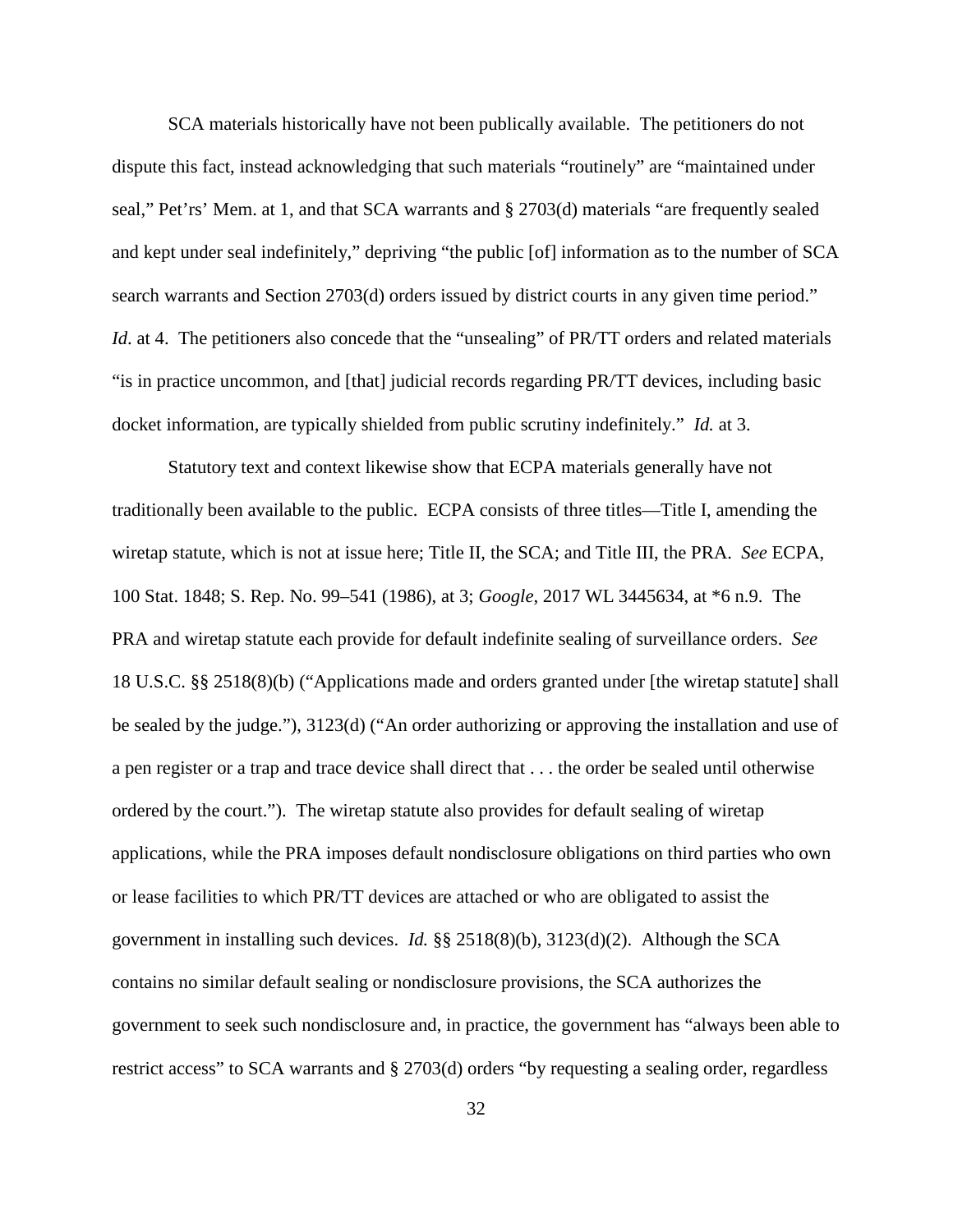of the statutory default," *United States v. Appelbaum* (*In re U.S. for an Order Pursuant to 18 U.S.C. Section 2703(D)*), 707 F.3d 283, 291 n.9 (4th Cir. 2013) (quoting *Times Mirror Co. v. United States*, 873 F.2d 1210, 1214 (9th Cir. 1989)), and to delay or preclude a notification to a subscriber or customer of an SCA warrant or § 2703(d) order's existence, *see* 18 U.S.C. §  $2705(a)$ –(b).<sup>[24](#page-32-0)</sup>

The SCA, moreover, does not exist in isolation, but is nestled between the PRA and wiretap statute within a statutory framework that broadly prioritizes law enforcement's need for secrecy over the public's interest in transparency. Indeed, one commentator urging ECPA's reform has mused that "[t]hrough a potent mix of indefinite sealing, nondisclosure (i.e., gagging), and delayed-notice provisions, ECPA surveillance orders all but vanish into a legal void." Stephen W. Smith, *Gagged, Sealed & Delivered: Reforming ECPA's Secret Docket*, 6 HARV. L. & POL'Y REV. 313, 314 (2012).<sup>[25](#page-32-1)</sup>

The petitioners argue that the absence of any longstanding tradition of openness as to materials relating to ECPA materials generally or SCA materials, in particular, does not defeat their First Amendment right of access claim, given ECPA's relatively recent vintage. Pet'rs' Mem. at 22–23. Instead, the petitioners contend that courts should evaluate ECPA procedures "by the historical tradition of access applicable to an older, analogous process—in this case, search warrants." *Id.* The First Amendment may create a right of access to a procedure that has

<span id="page-32-0"></span><sup>&</sup>lt;sup>24</sup> The government may obtain an order delaying or precluding notification to a subscriber or customer of an SCA warrant or § 2703(d) order's existence upon a showing "that there is reason to believe" that notification would result in "endanger[ment of] the life or physical safety of an individual," "flight from prosecution," "destruction of or tampering with evidence," "intimidation of potential witnesses," or "seriously jeopardizing an investigation or unduly delaying a trial." 18 U.S.C.  $\S 2705(a)(1)$ –(2), (b). Given the posture of incipient criminal investigations when the government uses SCA authorities to gather evidence, this standard, in practice, often is easily met.<br>25 Indeed, this Court is aware of only one other district court, the U.S. District Court for the Eastern l <sup>25</sup> Indeed, this Court is aware of only one other district court—the U.S. District Court for the Eastern District

<span id="page-32-1"></span>of Virginia—that systematically provides the public with limited information about matters involving § 2703(d) and PR/TT applications. *See supra* note 8.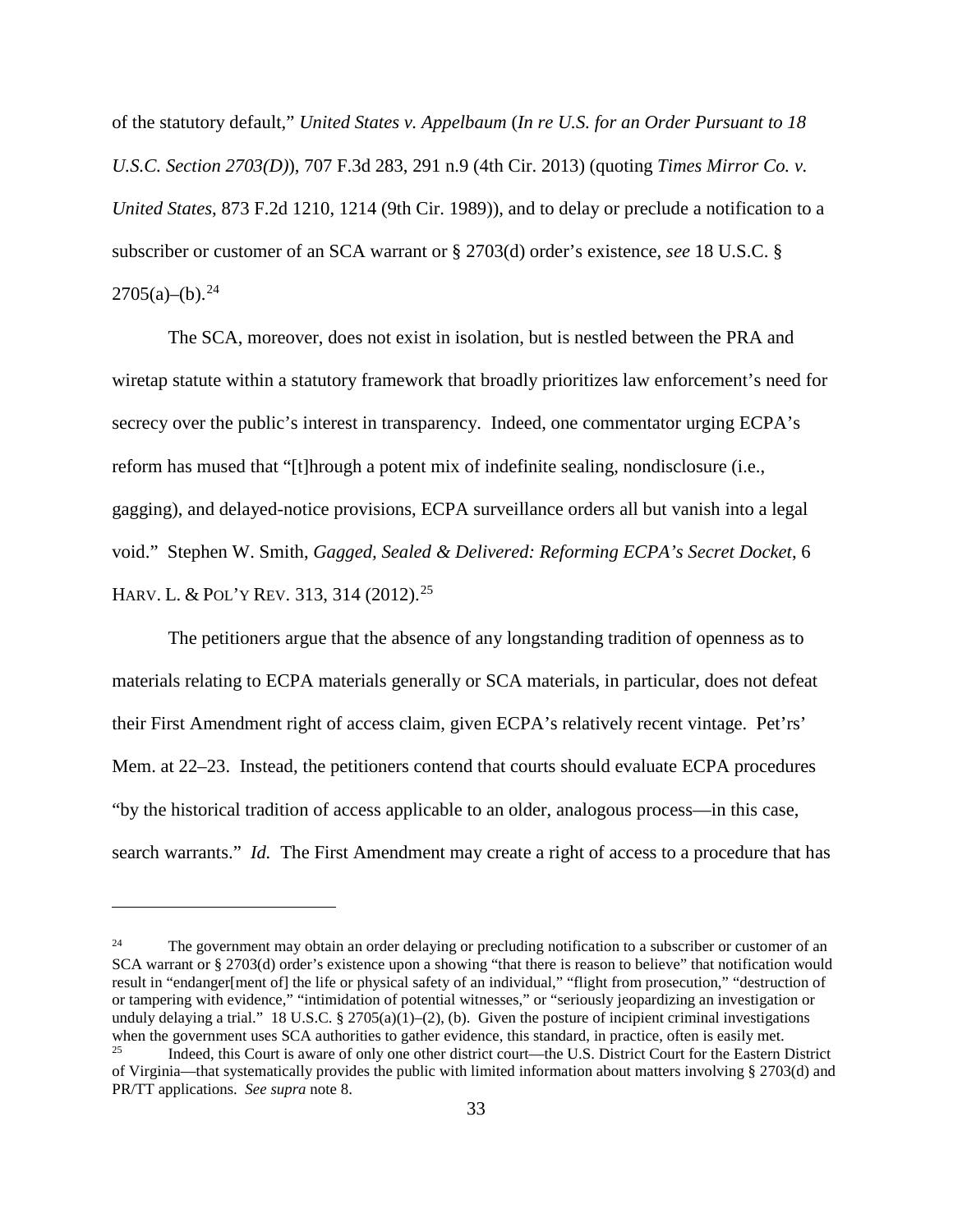no historical counterpart, as "[a] new procedure that substituted for an older one would presumably be evaluated by the tradition of access to the older procedure." *El-Sayegh*, 131 F.3d at 161. Although "affidavits submitted in support of search warrants are sometimes sealed to protect the secrecy of an ongoing criminal investigation," *Hubbard*, 650 F.2d at 316 n.84, the public has indeed had access to post-execution search warrant materials. "Frequently—probably most frequently—the warrant papers including supporting affidavits are open for inspection by the press and public in the clerk's office after the warrant has been executed." *Baltimore Sun Co. v. Goetz*, 886 F.2d 60, 64 (4th Cir. 1989); *see also Times Mirror Co.*, 873 F.2d at 1214 ("[M]ost search warrant materials routinely become public."); *In re Search Warrant for Secretarial Area Outside Office of Gunn*, 855 F.2d 569, 573 (8th Cir. 1988) ("[A]lthough the process of issuing search warrants has traditionally not been conducted in an open fashion, search warrant applications and receipts are routinely filed with the clerk of court without seal."); *In re N.Y. Times Co. for Access to Certain Sealed Court Records*, 585 F. Supp. 2d 83, 88 (D.D.C. 2008) ("[P]ost-investigation warrant materials . . . have historically been available to the public . . . . [W]arrant applications and receipts are routinely filed with the clerk of court without seal."). The "routine practice" in this Court "is to make [search] warrant materials publicly available after a search has been executed and a return is available," although "in a particular case a party may file a motion to seal the warrant materials even after a search is executed." *Id.* at 88 n.8.

To evaluate SCA procedures in light of executed search warrants' historical tradition of openness, however, is an inapposite analogy. Analytical substitution of one judicial procedure for another is appropriate only where the procedure to which petitioners assert a right of access is "new." *El-Sayegh*, 131 F.3d at 161. The SCA, as enacted as part of ECPA, is over 31 years old. *See generally* ECPA, 100 Stat. 1848. Thus, whether SCA orders are of such recent vintage as to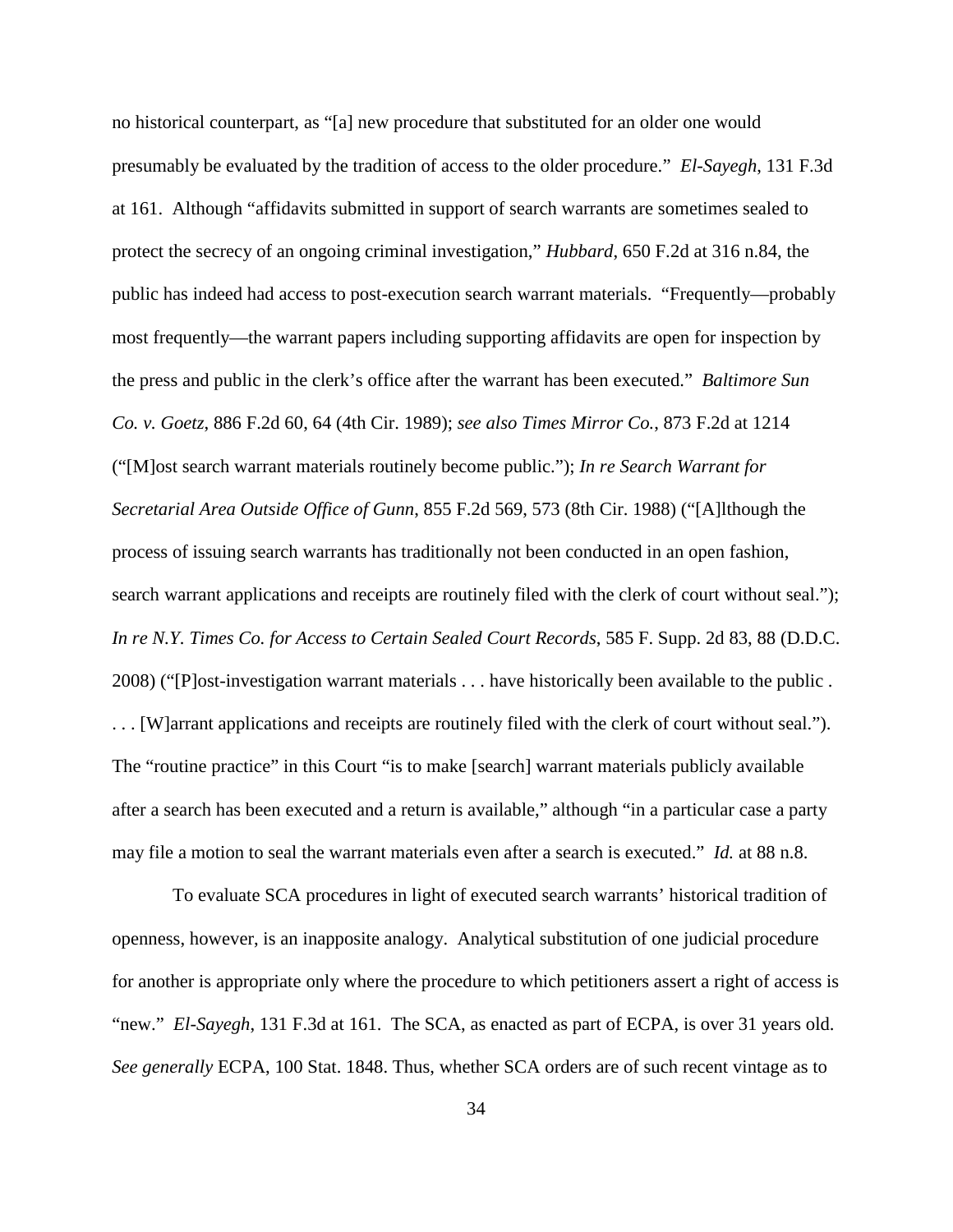require analytical substitution of Rule 41 search warrants is doubtful.

More fundamentally, analytical substitution is appropriate only where "[a] new procedure [] substituted for an older one." *El-Sayegh*, 131 F.3d at 161. First Amendment analysis "look[s] to the substance of [the government's] power[s] rather than how [an] Act nominally refers to those powers." *Big Ridge, Inc. v. Fed. Mine Safety & Health Review Comm'n*, 715 F.3d 631, 646 (7th Cir. 2013) (prioritizing substance over form in Fourth Amendment analysis); *cf. R.J. Reynolds Tobacco Co. v. Shewry*, 423 F.3d 906, 929 (9th Cir. 2005) (rejecting an "approach [that] would elevate form over substance and . . . enable the government to dictate the First Amendment result simply by manipulating the agency in the decision-making process" (internal quotation marks omitted)). To determine whether the history of one judicial procedure may be substituted for another, then, requires determining the procedures' degree of functional similarity, rather than looking to labels. SCA orders, even SCA warrants, are functionally unlike traditional search warrants and more akin to subpoenas, to which no recognized First Amendment right of access attaches, in two significant respects: their method of execution and opportunity for pre-disclosure challenge. SCA orders thus do not analytically substitute for search warrants, meaning that the petitioners cannot rely on post-execution search warrant materials' "unbroken, uncontradicted history of openness," *Brice*, 649 F.3d at 795, to support their asserted First Amendment right of access to SCA materials.

"A warrant," as the Fourth Circuit has explained, "is a judicial authorization to a law enforcement officer to search or seize persons or things." *In re Subpoena Duces Tecum*, 228 F.3d 341, 348 (4th Cir. 2000). A search warrant "is issued without prior notice and is executed, often by force, with an unannounced and unanticipated physical intrusion," so as "[t]o preserve advantages of speed and surprise." *Id.* The target, moreover, has no opportunity to challenge a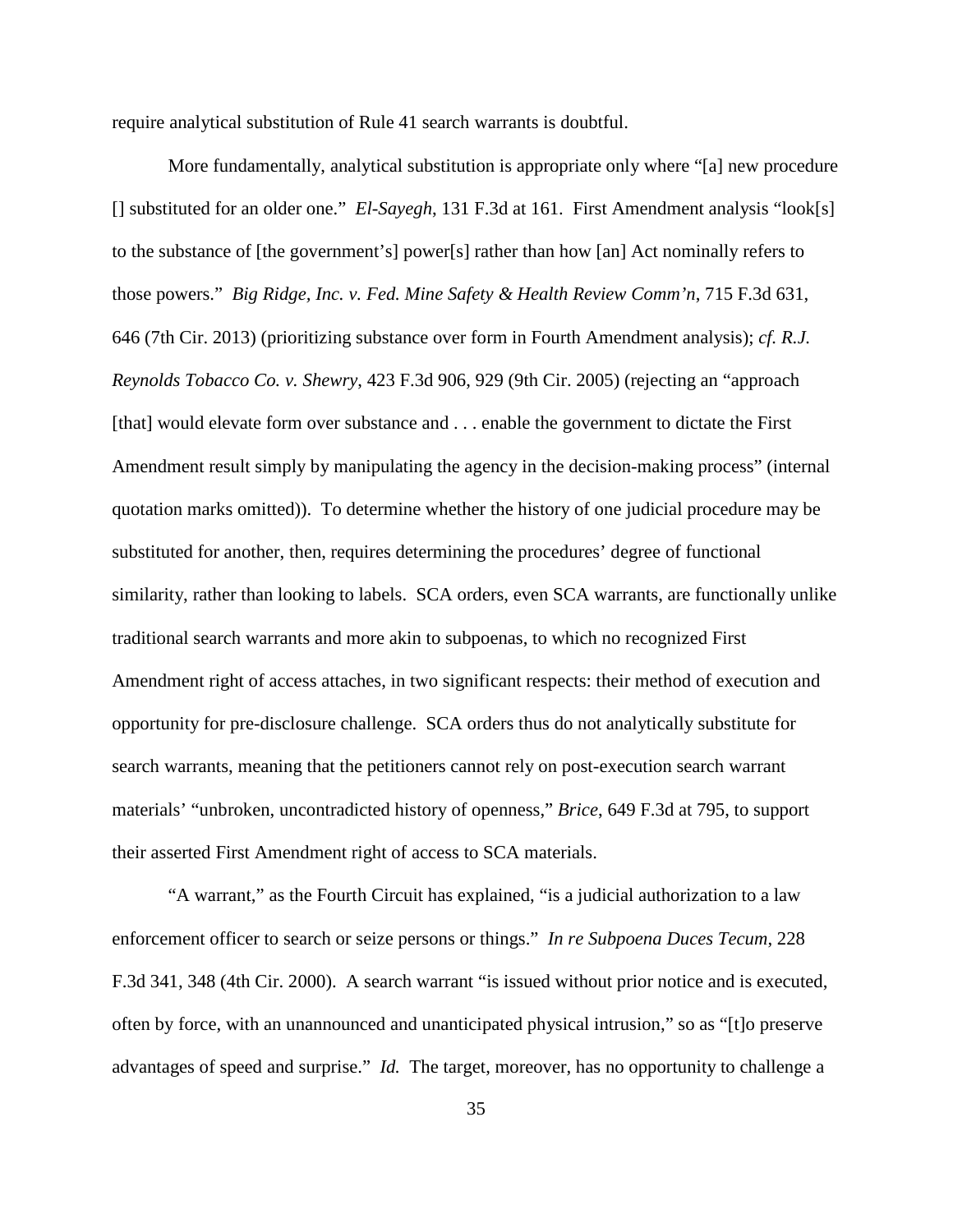search warrant "before the warrant issues"—a judicial probable cause determination is the only pre-execution check on the government's ability to obtain information via a warrant. *Id.* ("The demonstration of probable cause to 'a neutral judicial officer' places a 'checkpoint between the Government and the citizen' where there otherwise would be no judicial supervision." (quoting *Steagald v. United States*, 451 U.S. 204, 212 (1981)). For these reasons, search warrants entail an "intrusion [that] is both an immediate and substantial invasion of privacy." *Id.*

A subpoena operates differently. Whereas a search warrant entitles government agents to inspect and/or rifle through targets' "persons, houses, papers, and effects," U.S. CONST. amend. IV, a subpoena instead directs a target to "comply" with a "demand" for information, *Subpoena Duces Tecum*, 228 F.3d at 348; *see also* FED. R. CRIM. P. 17(a), (c). A subpoena "commences an adversary process during which the person served with the subpoena may challenge it in court before complying," meaning that "judicial process is afforded before any intrusion occurs." *Subpoena Duces Tecum*, 228 F.3d at 348; *see also* FED. R. CRIM. P. 17(c)(2) ("On motion made promptly, the court may quash or modify the subpoena if compliance would be unreasonable or oppressive."). A subpoena thus does not subject a target to "the immediacy and intrusiveness of a search and seizure conducted pursuant to a warrant." *Subpoena Duces Tecum*, 228 F.3d at 348. These distinctions between search warrants and subpoenas—(1) execution via government agents' physical presence and search or a recipient's individual compliance, and (2) the absence or provision of an *ex ante* opportunity to challenge the disclosure sought—are so significant that they form the basis for the search warrant's "probable cause" requirement. *Id.* at 348–49.

An SCA warrant, though a warrant in name, is more analogous to a subpoena than to a traditional search warrant with respect to (1) method of execution and (2) *ex ante* opportunity to challenge compelled disclosure. As to method of execution, an SCA warrant does not authorize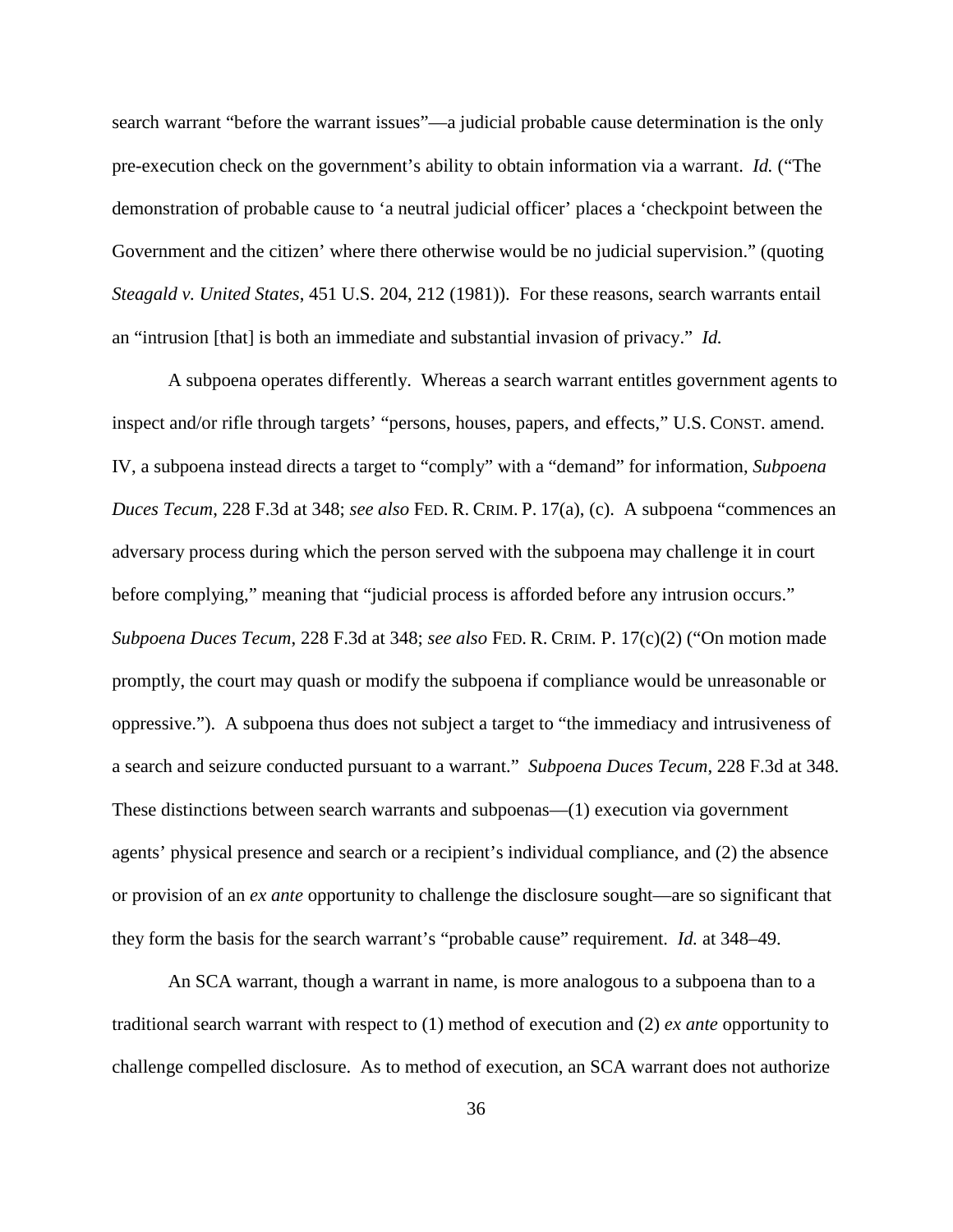the government to search and seize "persons or things," in a search warrant's manner, *id.* at 348, but rather requires a provider's "disclosure . . . of the contents of [certain] communication[s,]" 18 U.S.C. § 2703(a), in a subpoena's manner. As this Court has recently explained:

SCA warrants are not like the search warrants used in the physical world: they are 'executed' when a law enforcement agent delivers (sometimes by fax) the warrant to the service provider. The service provider, not the agent, performs the 'search'; the service provider 'produces' the relevant material to the agent; the user associated with the inbox often never learns that his inbox has been 'searched.'

*Google*, 2017 WL 3445634, at \*18 (quoting Paul K. Ohm, *Parallel-Effect Statutes and E-Mail "Warrants": Reframing the Internet Surveillance Debate*, 72 GEO. WASH. L. REV. 1599, 1610– 11 (2004)) (internal alterations and quotation marks omitted). As to an *ex ante* opportunity to challenge compelled disclosure, a recipient may move to quash an SCA warrant, *see In re Warrant to Search a Certain E-Mail Account Controlled & Maintained by Microsoft Corp.*, 15 F. Supp. 3d 466, 467 (S.D.N.Y. 2014) ("*Microsoft I*"), *rev'd*, 829 F.3d 197, 201 (2d Cir. 2016) ("*Microsoft II*"), *reh'g denied*, 855 F.3d 53 (2d Cir.) ("*Microsoft III*"), *cert. granted sub nom. United States v. Microsoft Corp.*, 138 S. Ct. 356 (2017), and need not disclose any information sought until the adversary process completes. A traditional search warrant, in contrast, generally provides the target neither prior notice of the search and/or seizure nor *ex ante* opportunity to quash. *See Subpoena Duces Tecum*, 228 F.3d at 348.

In short, as other Judges have recognized, the government executes an SCA warrant in a manner more akin to that of a subpoena than to that of a traditional search warrant. *See, e.g.*, *Microsoft III*, 855 F.3d at 60 (Jacobs, J., dissenting from the denial of rehearing *en banc*) (observing that an SCA warrant "functions as a subpoena though the [SCA] calls it a warrant"); *id.* at 70 (Raggi, J., dissenting from the order denying rehearing *en banc*) ("[An SCA warrant] does not authorize federal agents to *search* any premises or to *seize* any person or materials," but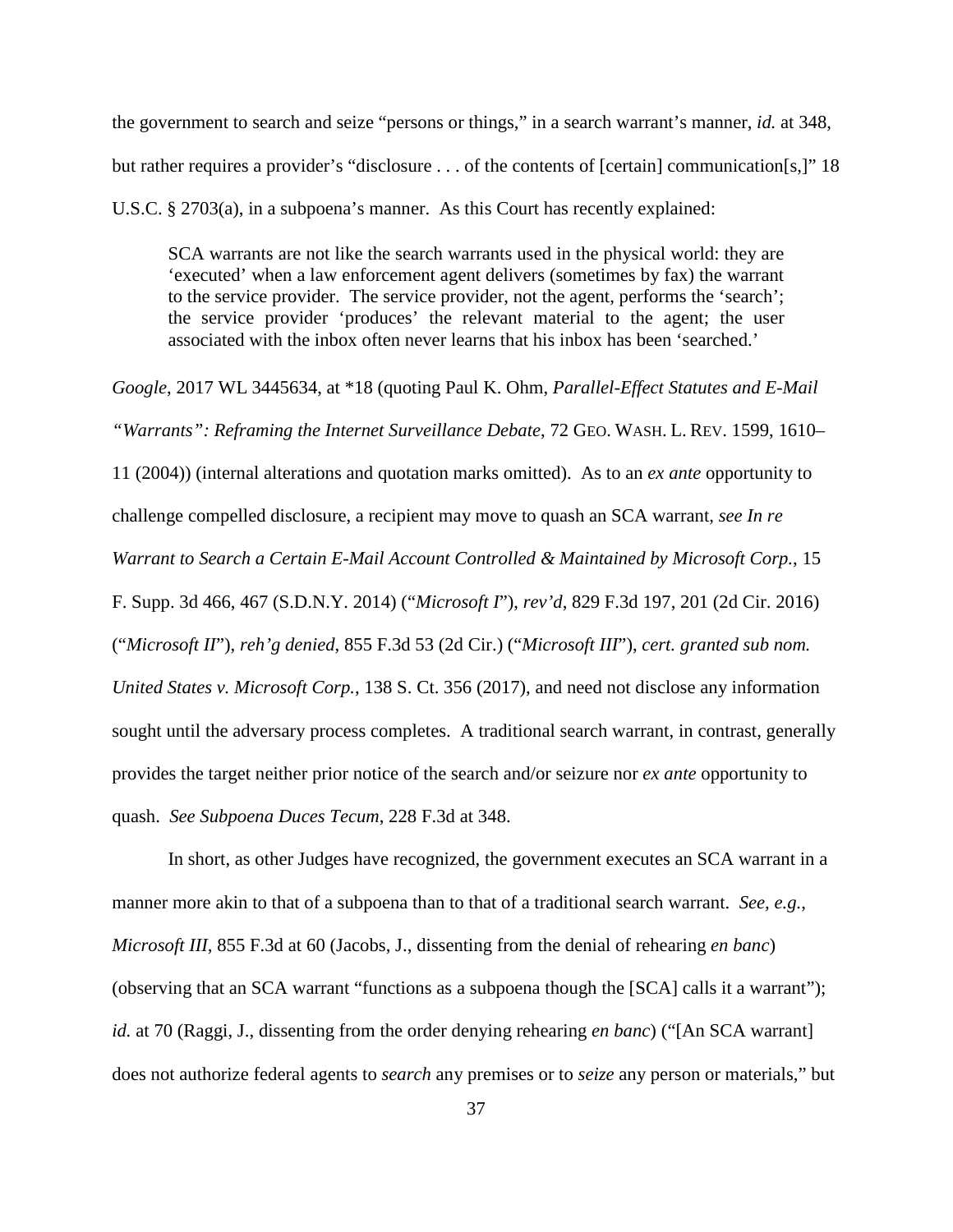"authorizes a federal agent to require a service provider to disclose materials in its possession. . . . A search warrant is executed with respect to a *place* . . . [b]y contrast, . . . a § 2703(a) warrant is executed with respect to a *person*."); *Microsoft II*, 829 F.3d at 226 (Lynch, J., concurring) ("[An SCA] 'warrant' . . . does not appear to be a traditional search warrant . . . . [T]he SCA does not . . . contain language implying . . . that the warrant . . . authorizes government agents to go to the premises of a service provider without prior notice to the provider, search those premises until they find the computer, server or other device on which the sought communications reside, and seize that device . . . . Rather, the statute expressly requires the 'warrant' not to authorize a search or seizure, but . . . to allow the government to require a service provider to disclose the contents of certain electronic communications." (alterations, emphasis, and internal citation and quotation marks omitted)); *Microsoft I*, 15 F. Supp. 3d at 471 ("Although section 2703(a) uses the term 'warrant' and refers to the use of warrant procedures, the resulting order is not a conventional warrant . . . . [I]t is executed like a subpoena in that it is served on the ISP in possession of the information and does not involve government agents entering the premises of the ISP to search its servers and seize the e-mail account in question.").

Other aspects of the SCA confirm that an SCA warrant is in substance more analogous to a subpoena than to a traditional search warrant. First, "[p]arallel provisions" of § 2703 "permit the government to require equivalent disclosure of" identical categories of "communications by the service provider" through an SCA warrant, § 2703(d) order, or subpoena. *Microsoft II*, 829 F.3d at 227 (Lynch, J., concurring). "Indeed, the various methods of obtaining the communications . . . are not merely parallel" but "all depend on the same verbal phrase"— "disclose" or "disclosure"—constituting "alternative means, applicable in different circumstances, to require the service provider to disclose the communications." *Id.* (alterations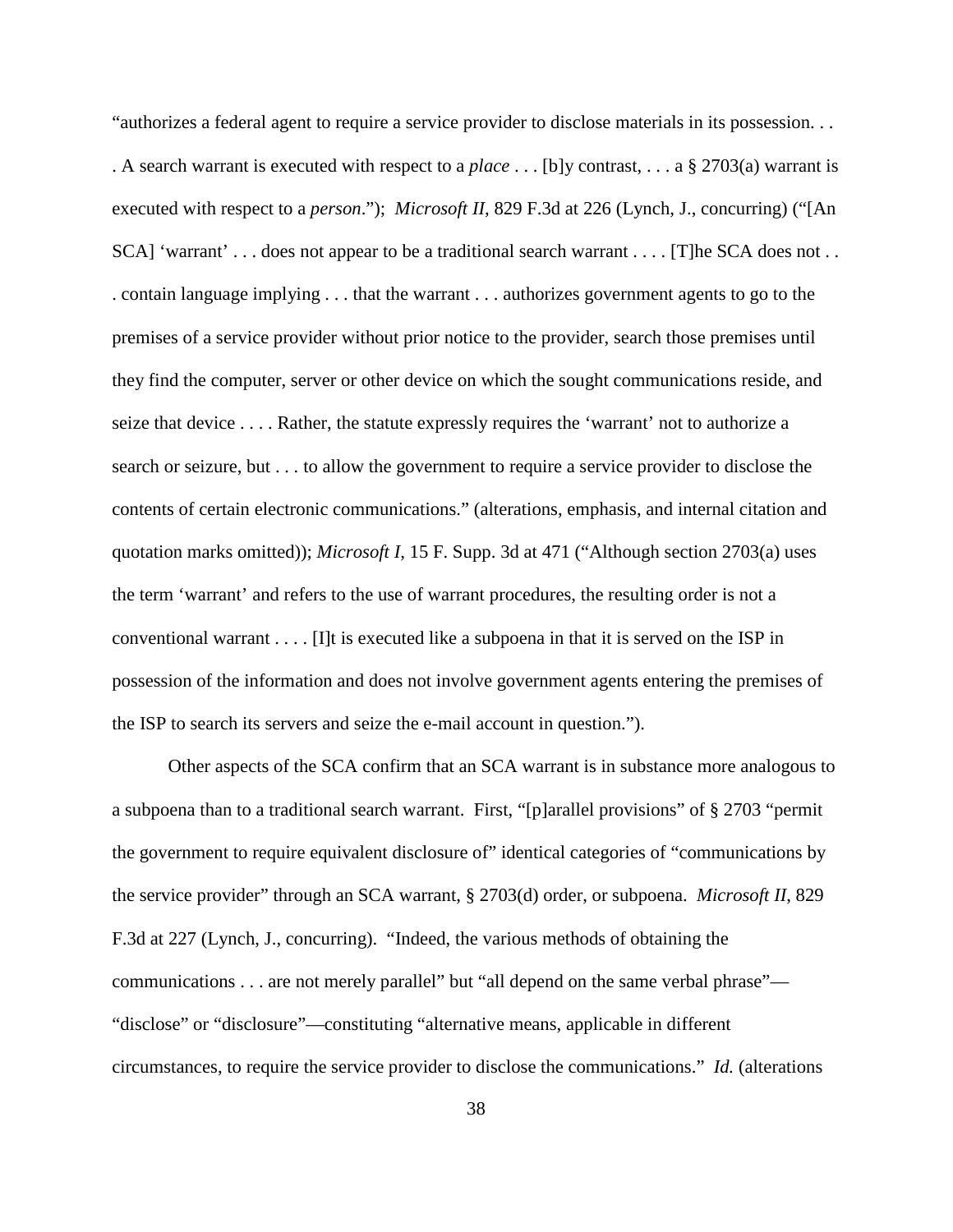and internal quotation marks omitted); *see* 18 U.S.C. § 2703(a), (b)(1), (c)(1)–(2). Second, § 2703 uses the term "warrant" rather than "search warrant" in all but one instance, and then only with respect to a "search warrant . . . requiring *disclosure* by a provider." 18 U.S.C. § 2703(g) (emphasis added). Third, § 2703 incorporates only those procedures of Federal Rule of Criminal Procedure 41 that govern a warrant's issuance, not those addressing execution. *Id.* § 2703(a); *see Google*, 2017 WL 3445634, at \*8 ("The applicable *procedures* [governing an SCA warrant's issuance] are those found in Federal Rule of Criminal Procedure 41.").<sup>[26](#page-38-0)</sup>

For these reasons, SCA warrants in fact "are not search warrants at all and to call them such confuses legal terminology." *Google*, 2017 WL 3445634, at \*18 (quoting Ohm, *supra*, at 1611). "The structure of § 2703 . . . evinces an intent to create a distinct procedural mechanism from a traditional Rule 41 'search warrant.'" *Id.* To the extent SCA warrants are analogous to any longstanding procedures used by the government to collect evidence in criminal investigations, they are analogous to grand jury subpoenas, for the reasons explained above. No historical tradition of public access to grand jury subpoenas exists. *See* FED. R. CRIM. P. 6(e)(2)(B) (prohibiting prosecutors, grand jurors, court reporters, and others from "disclos[ing] a matter occurring before the grand jury"); *Press-Enter. II*, 478 U.S. at 10 ("[G]rand jury proceedings have traditionally been closed to the public and the accused."); *Douglas Oil Co. of Cal. v. Petrol Stops Nw.*, 441 U.S. 211, 218 n.9 (1979) ("Since the 17th century, grand jury

<span id="page-38-0"></span><sup>&</sup>lt;sup>26</sup> Indeed, this Court's recent decision holding that an SCA warrant operates to compel a domestic service provider to produce records, which the provider may store overseas in whole or part, similarly concluded that SCA warrants are akin to mere "subpoena[s] requiring the production of documents" domestically, rather than to search "warrants for extraterritorial searches," which "courts may not issue." *Google*, 2017 WL 3445634, at \*14–15 (*quoting FTC v. Compagnie De Saint–Gobain–Pont-a-Mousson*, 636 F.2d 1300, 1316 (D.C. Cir. 1980)). The Supreme Court recently granted *certiorari* in *United States v. Microsoft Corp.*, which will resolve "[w]hether a United States provider of email services must comply with a probable-cause-based warrant issued under 18 U.S.C. 2703 by making disclosure in the United States of electronic communications within that provider's control, even if the provider has decided to store that material abroad." *See* 138 S. Ct. 356 (U.S. Oct. 16, 2017) (No. 17-2).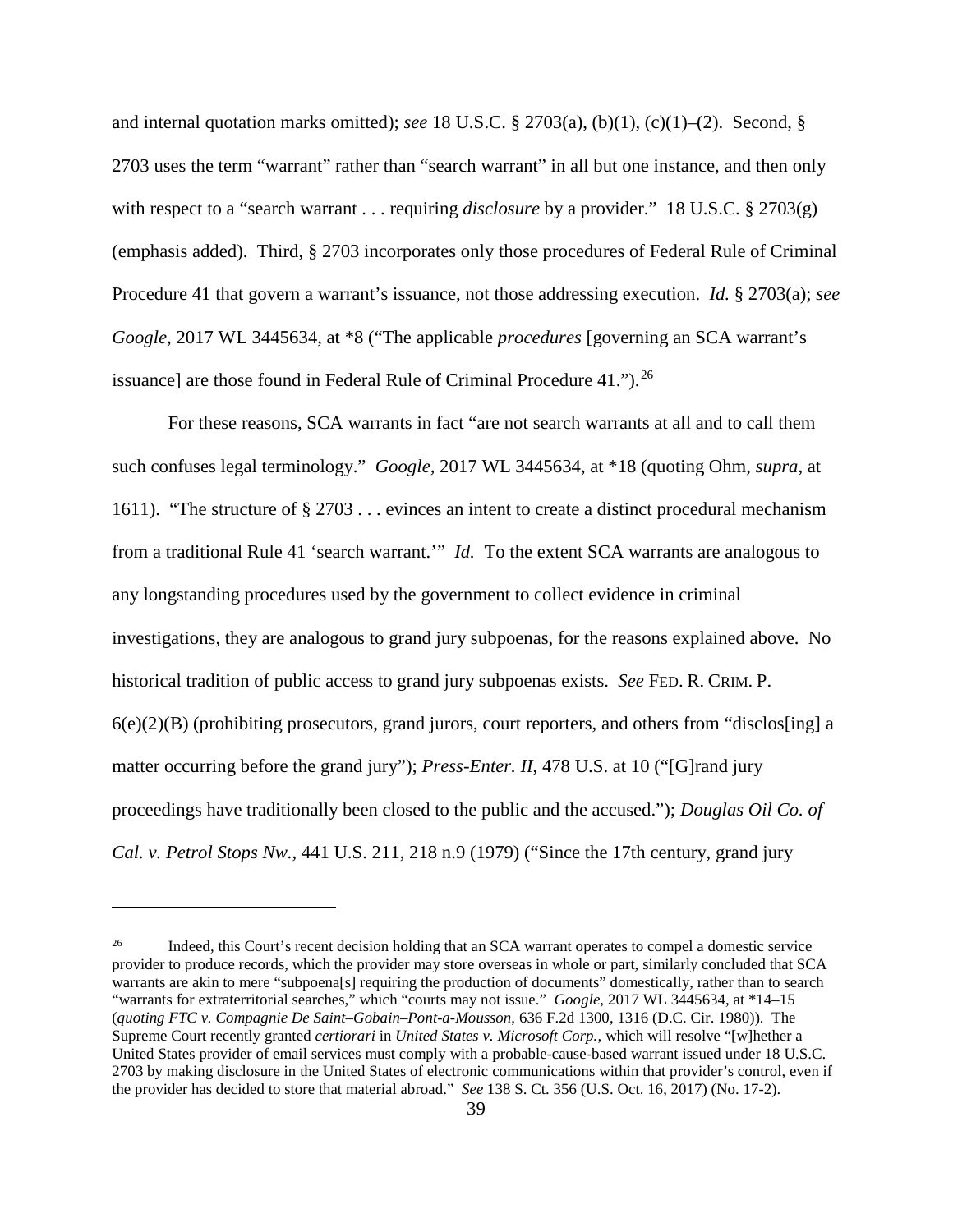proceedings have been closed to the public, and records of such proceedings have been kept from the public eye. The rule of grand jury secrecy was imported into our federal common law and is an integral part of our criminal justice system."); *In re Sealed Case*, 199 F.3d 522, 526 (D.C. Cir. 2000) ("[T]he grand jury context presents an unusual setting where privacy and secrecy are the norm."); *In re Dow Jones & Co.*, 142 F.3d 496, 499 (D.C. Cir. 1998) ("[T]here is no First Amendment right of access to grand jury proceedings.").

Section 2703(d) and PR/TT orders are even less analogous to traditional search warrants than are SCA warrants, differing in both execution and applicable legal standard. An § 2703(d) order, like an SCA warrant, requires a provider to disclose information sought rather than authorizing the government to conduct a physical search, and allows a recipient an opportunity to quash prior to complying with the production demanded. 18 U.S.C. § 2703(b)–(d). Unlike an SCA search warrant, a § 2703(d) order's issuance need not comply with Rule 41 procedures or Rule 41's "probable cause" standard, but instead requires only "specific and articulable facts showing that there are reasonable grounds to believe" the information sought is "relevant and material to an ongoing criminal investigation." *Id.* § 2703(d). A PR/TT order likewise does not authorize government agents physically to search or seize "persons or things," *Subpoena Duces Tecum*, 228 F.3d at 348, in the manner of a search warrant, *see Smith v. Maryland*, 442 U.S. 735, 742 (1979) (rejecting the claim that "a pen register's . . . installation and use constitute[s] a 'search'"), although such orders authorize the government physically to install a PR/TT device at a "telephone line or other facility," and the showing required for issuance of a PR/TT order is mere relevance "to an ongoing criminal investigation," 18 U.S.C.  $\S$  3123(a)(1), (b)(1)(A).

In sum, no historical tradition of openness exists as to PR/TT, SCA warrant, or § 2703(d) materials, and such orders are too functionally unlike search warrants in issuance, execution or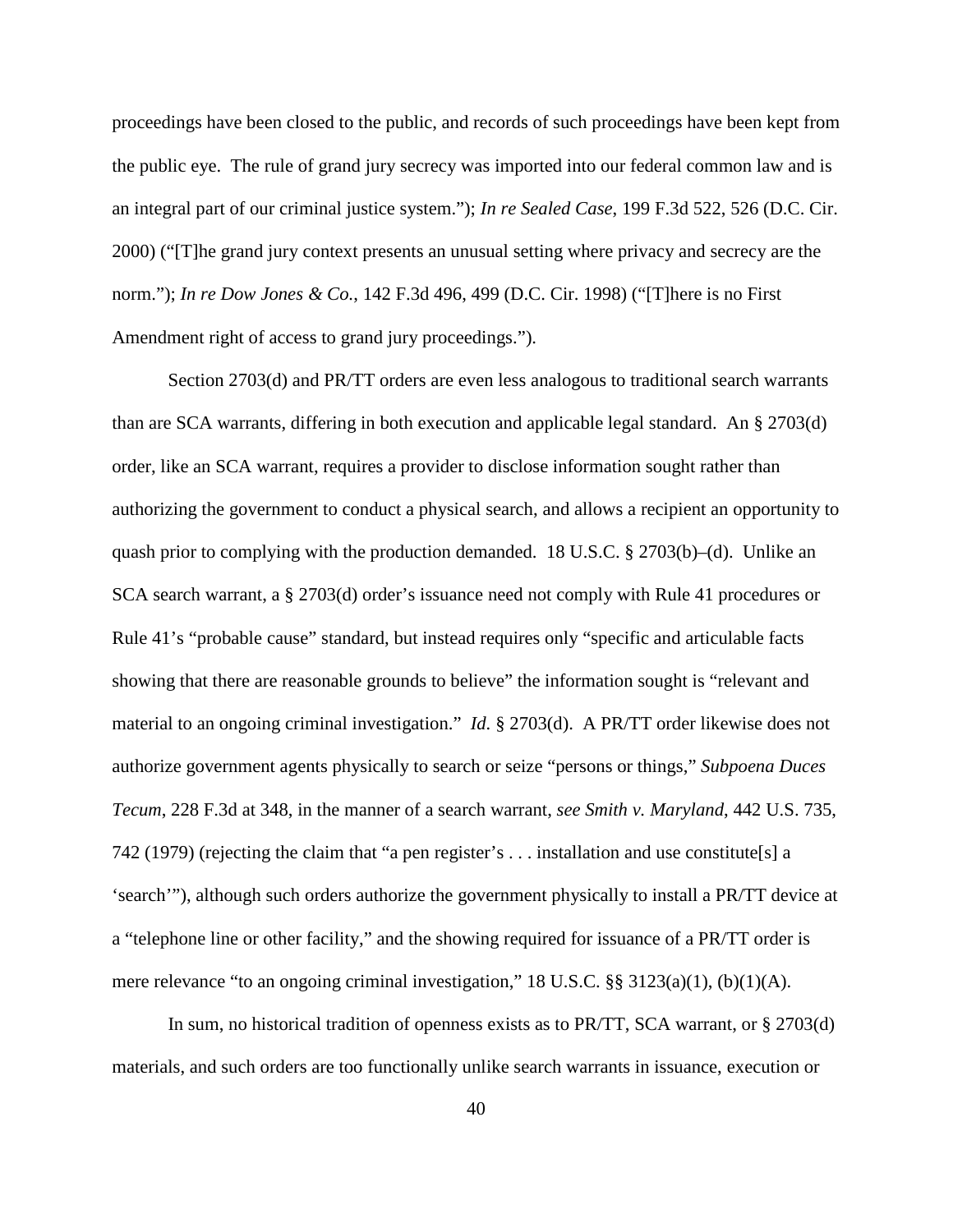challenge procedures to justify the latter's analytical substitution in evaluating the historical aspect of the petitioners' First Amendment right of access claim. The petitioners' failure to show an "'unbroken, uncontradicted history' of openness," *Brice*, 649 F.3d at 795, as to these statutorily authorized methods under the PRA and SCA for the government to gather evidence in criminal investigations precludes petitioners from prevailing on their First Amendment right of access claim, *see In re Reporters Comm. For Freedom of the Press*, 773 F.2d 1325, 1332 (D.C. Cir. 1985) ("[B]oth these ['history' and 'logic'] questions must be answered affirmatively before a constitutional requirement of access can be imposed."), making unnecessary any consideration of the claim's other elements.

### **2. Common Law**

The petitioners also argue that the common law affords them a right of access to the PR/TT and SCA materials at issue. Pet'rs' Mem. at 15–21. The limited scope of the petitioners' claim is significant—the petitioners seek access only to PR/TT, SCA warrant and § 2703(d) materials from closed criminal investigations, and only to those portions of such materials that do not reveal personally identifying information. As such, the USAO does not contend that disclosure would impede an ongoing criminal investigation or reveal information that would impinge on personal privacy. For the reasons that follow, the *Hubbard* factors weigh in favor of a prospective common law right of access to the materials to which the petitioners seek access, in light of administrative changes recently adopted by both the USAO and the Clerk's Office. The significant burdens on the USAO and Clerk's Office that would attend recognizing a common law right of access to previously initiated PR/TT and SCA matters, however, properly are cognizable as particularized interests that weigh heavily against further retrospective relief than has already been provided.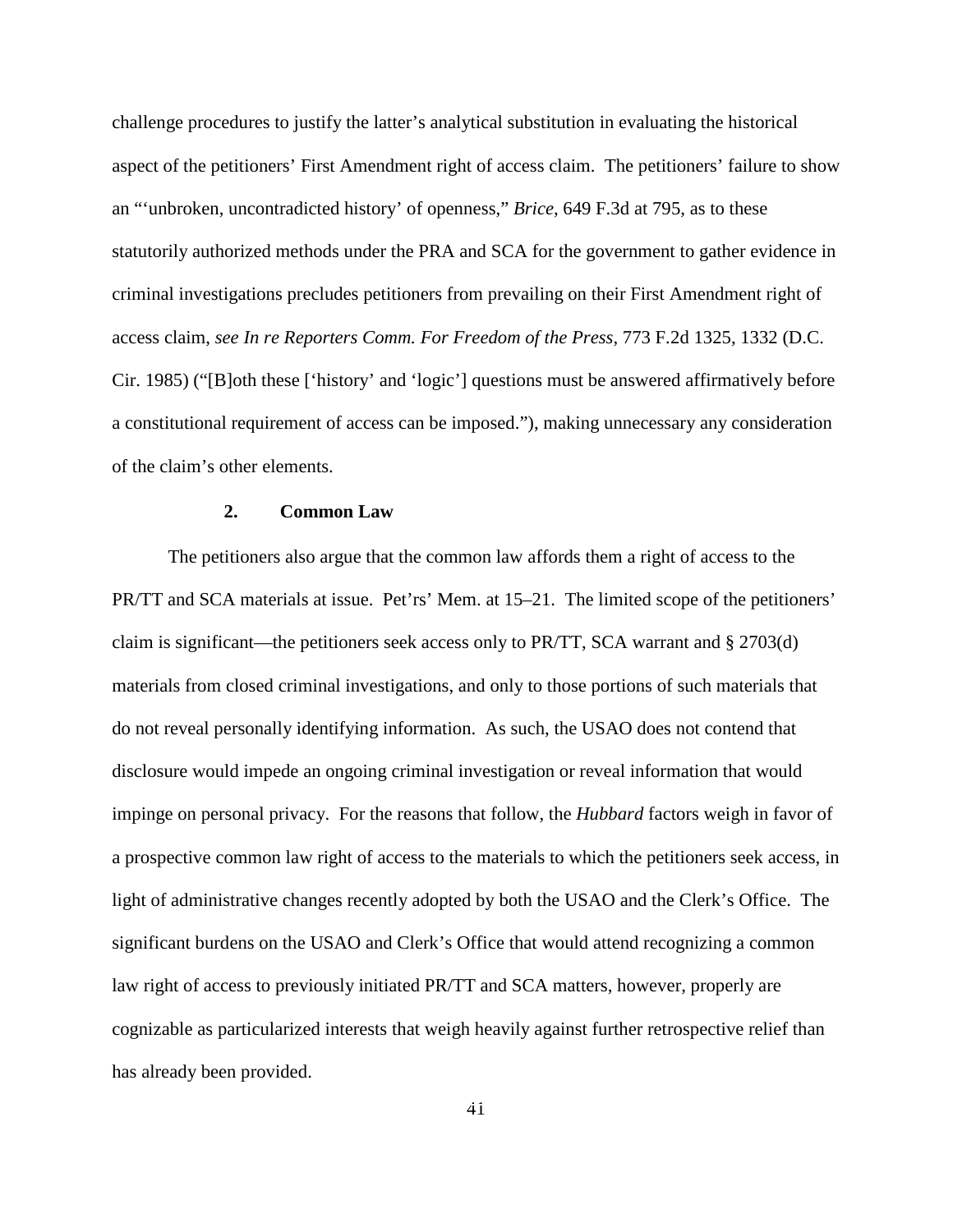#### *a. The Materials At Issue Are Judicial Records*

A presumptive common law right of access attaches only to documents that are "public record[s.]" *Wash. Legal Found.*, 89 F.3d at 902 (internal quotation mark omitted). The USAO "[a]ssum[es] for the sake of argument" that the PR/TT and SCA materials at issue satisfy this requirement. Gov't's Opp'n at 25, ECF No. 51. The USAO is correct to so assume. "[W]hether something is a judicial record depends on 'the role it plays in the adjudicatory process.'" *Metlife, Inc.*, 865 F.3d at 666 (quoting *SEC v. Am. Int'l Grp.*, 712 F.3d 1, 3 (D.C. Cir. 2013)). PR/TT and SCA applications and orders are judicial records, as "it is commonsensical that judicially authored or created documents are judicial records." *Appelbaum*, 707 F.3d at 290. A document filed with a court (1) that "can affect a court's decisionmaking process," (2) "which the parties hope to influence the court," and (3) "upon which the court must base its decision" likewise is a judicial record. *Metlife, Inc.*, 865 F.3d at 667. PR/TT and SCA applications and any supporting materials, which the government submits to obtain the related orders and on which courts rely in deciding whether to enter such orders, undoubtedly meet this standard. *See Appelbaum*, 707 F.3d at 291 ("[T]he derivative § 2703(d) motions are 'judicial records' because they were filed with the objective of obtaining judicial action or relief pertaining to § 2703(d) orders."); *accord Goetz*, 886 F.2d at 64 ("[A]ffidavits for search warrants are judicial records."). A "common law presumption of access [thus] attaches to" PR/TT and SCA orders and related materials, *Appelbaum*, 707 F.3d at 291, which the government can rebut only by showing "competing interests" that compel a "conclu[sion] that justice [] requires" maintaining a seal, *Metlife*, 865 F.3d at 665. The *Hubbard* factors govern this analysis. *Id.*

### **b. Overview: Hubbard** *Factor Analysis*

The petitioners seek access to information concerning the government's reliance on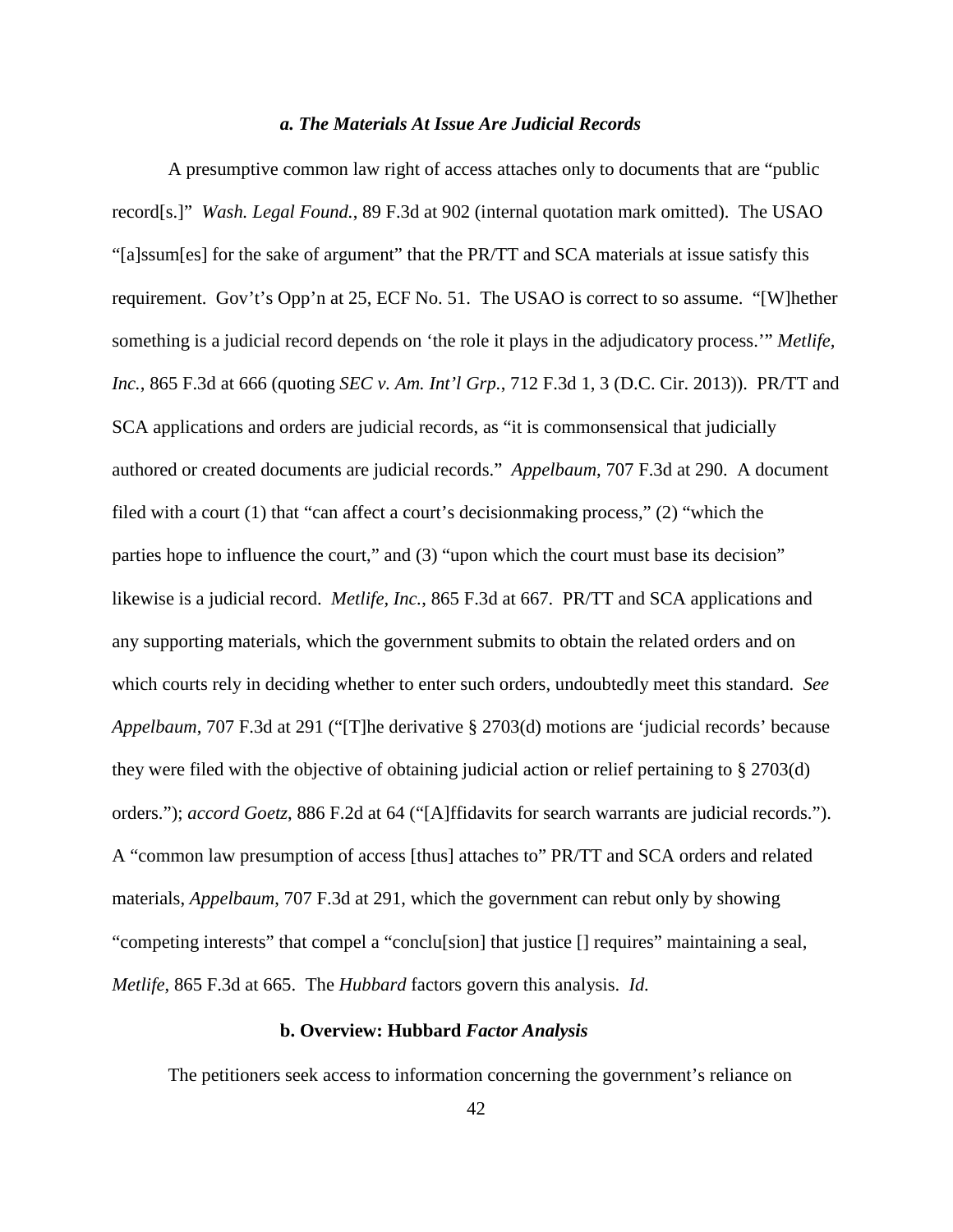statutory authority under the PRA and SCA to gather evidence in criminal investigations using: (1) PR/TT devices, (2) § 2703(d) orders, and (3) SCA warrants. The type of information sought can be divided into three categories: (1) docket information, including the matter number and caption, the dates the application was filed and entered onto the docket, the assigned case type (*e.g*., MC, CV, CR, MJ) and event type (*e.g.*, "Application for Pen Register"), and the assigned Magistrate Judge, *see, e.g.*, Order and Notice to the Parties, Attach. A, List of Misc. Case Numbers With Assoc. Docket Info., ECF No. 22-1; (2) fifteen specified categories of information extracted from applications and orders for such materials, *see, e.g.,* Extraction Chart; and (3) unsealed materials filed in a particular docket, with such redactions needed to protect information implicating privacy and law enforcement investigative interests. Having already obtained docket information for USAO-initiated PR/TT matters over a nine year period, as noted *supra* Part I.C, the petitioners continue to seek retrospective access to extracted information for all PR/TT matters and docket information for § 2703(d) matters. They also seek prospective access to real-time docket information and full unsealing, upon an investigation's closure, with appropriate redactions, of PR/TT, § 2703(d), and SCA warrant materials, with persistent monitoring by the Court. Pet'rs' Mem. at 30–43. Significantly, by contrast to their initial petitions, they no longer seek retrospectively the full unsealing, with redactions, of such materials. *See id.*

Resolving the petitioners' common law right of access claim thus requires applying the *Hubbard* factors to three separate variables: (1) the statutory authority relied upon for the government's application and related order; (2) the type of information sought, *i.e.,* docket information, extracted information, or full unsealing of materials; and (3) whether the petitioners seek this information prospectively or retrospectively. To simplify this analysis, the prospective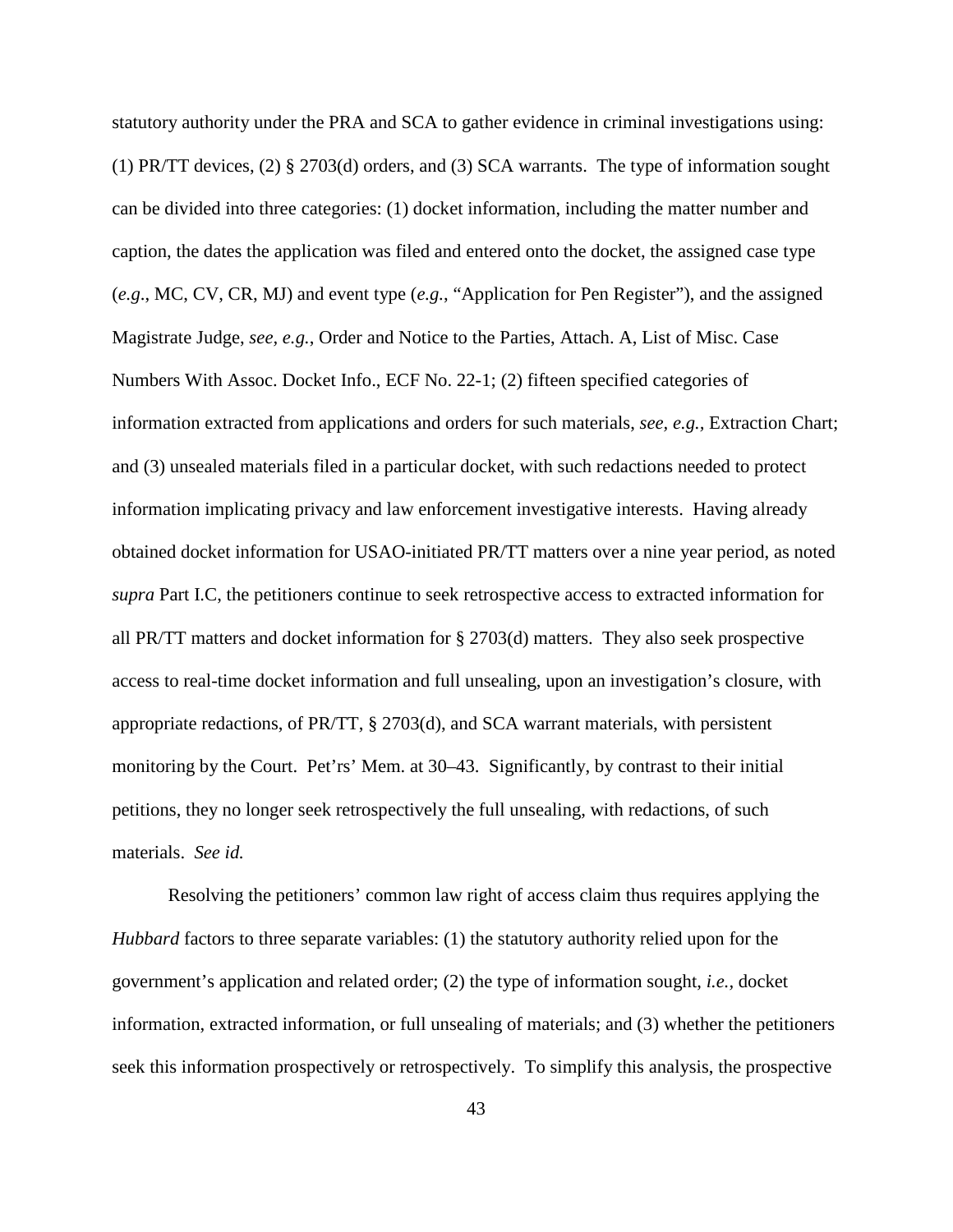aspect of the petitioners' claim is considered first, followed by the claim's retrospective aspect.

Consideration of the *Hubbard* factors, in light of the "'strong presumption in favor of public access to judicial proceedings,'" *Metlife*, 865 F.3d at 665 (quoting *Hubbard*, 650 F.2d at 317), and the petitioners' decision to disclaim any entitlement to materials whose disclosure would impinge upon privacy or law enforcement investigative prerogatives, yields a conclusion, due largely to the administrative changes recently adopted by the USAO and Clerk's Office, that the petitioners are entitled to prospective relief, albeit not all they request nor on a real-time basis. The retrospective relief sought, however, involves to a much greater extent than the prospective relief the imposition of substantial burdens on the USAO and the Clerk's Office in complying with any order requiring the unsealing and extraction of information from over two thousand PR/TT matters, and compilation of docket information for over two thousand 2703(d) matters. This burden, cognizable as a particularized *Hubbard* factor, weighs firmly against allowing the petitioners additional retrospective access to the PR/TT and SCA materials at issue beyond the significant access already granted.

## *c. Common Law Right To Prospective Access*

The petitioners seek prospective access to "case number[s] and certain associated docket information" in all PR/TT, SCA warrant, and § 2703(d) matters "including the case name, date of application, and magistrate judge to whom the matter is assigned," along with continuous unsealing of all the records on the dockets that no longer need be maintained under seal. Pet'rs' Mem. at 33–35, 39–40, 41–42. Given their request for unsealing, the petitioners do not seek prospective extraction of any of the categories of information that the USAO extracted from the 2012 PR/TT matter sampling. *See id.* For the reasons that follow, the *Hubbard* factors weigh in favor of some prospective access to docket information for PR/TT, § 2703(d) , and SCA warrant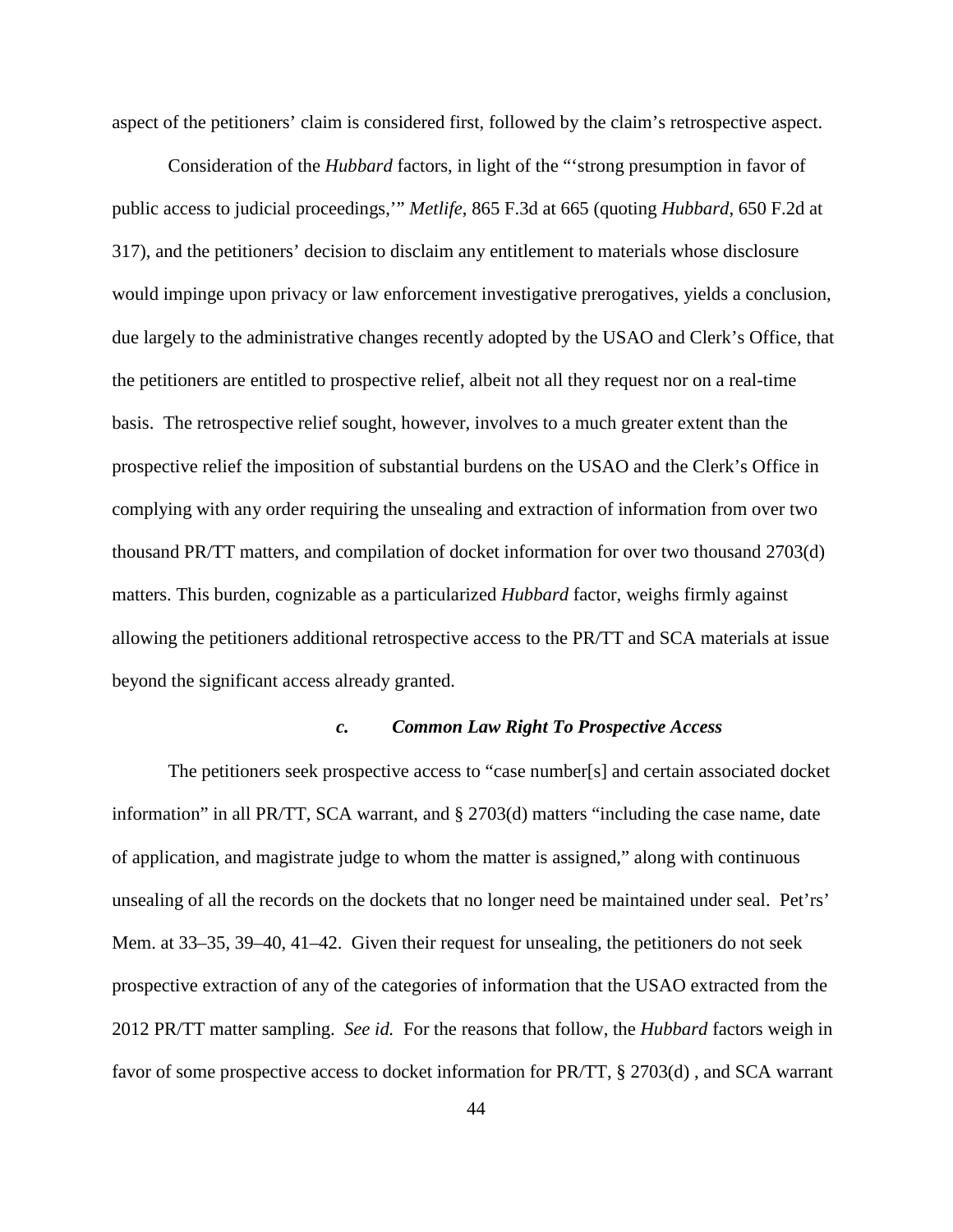matters, though not in favor of the timetable for disclosure of such information requested by the petitioners nor in favor of the continuous unsealing of the underlying materials on dates certain, subject to rigorous judicial monitoring.

## *i. Need for Public Access to the Documents at Issue*

The need for public access to the documents at issue is the first *Hubbard* factor a court weighs in determining whether to unseal documents. 650 F.2d at 317. The USAO concedes "that transparency is important," and objects only to additional retrospective disclosure given the "disclosures that have been made to date," not to additional prospective disclosure. Gov't's Opp'n at 33. Transparency as to docket information for PR/TT, SCA warrant, and § 2703(d) matters "is necessary for journalists to inform the public [of], and for the public to understand, the USAO's use of [these statutorily-authorized surveillance] devices" and "the role of the courts in overseeing their use." Pet'rs' Mem. at 36. "Such information, if provided for all of the sealed PR/TT[, SCA warrant, and § 2703(d)] matters filed by the USAO, will shed light on, *inter alia*, how frequently judges deny [such surveillance] applications, the types of crimes that are investigated using [such] devices, how frequently orders authorizing the installation and [/or] use of [such] devices are extended, and how frequently [such] applications have been accompanied by other types of requests." *Id.* at 36–37. These points are well-taken, and not disputed by the government. Thus, the first *Hubbard* factor thus weighs in favor of prospective disclosure of PR/TT, SCA warrant, and § 2703(d) matter docket information.

## *ii. Extent of Previous Public Access to the Documents*

The extent of the public's previous access to the documents at issue is the second factor to be weighed in determining whether to unseal documents. *Hubbard*, 650 F.2d at 318.

"[P]revious access has been considered relevant to a determination whether more liberal access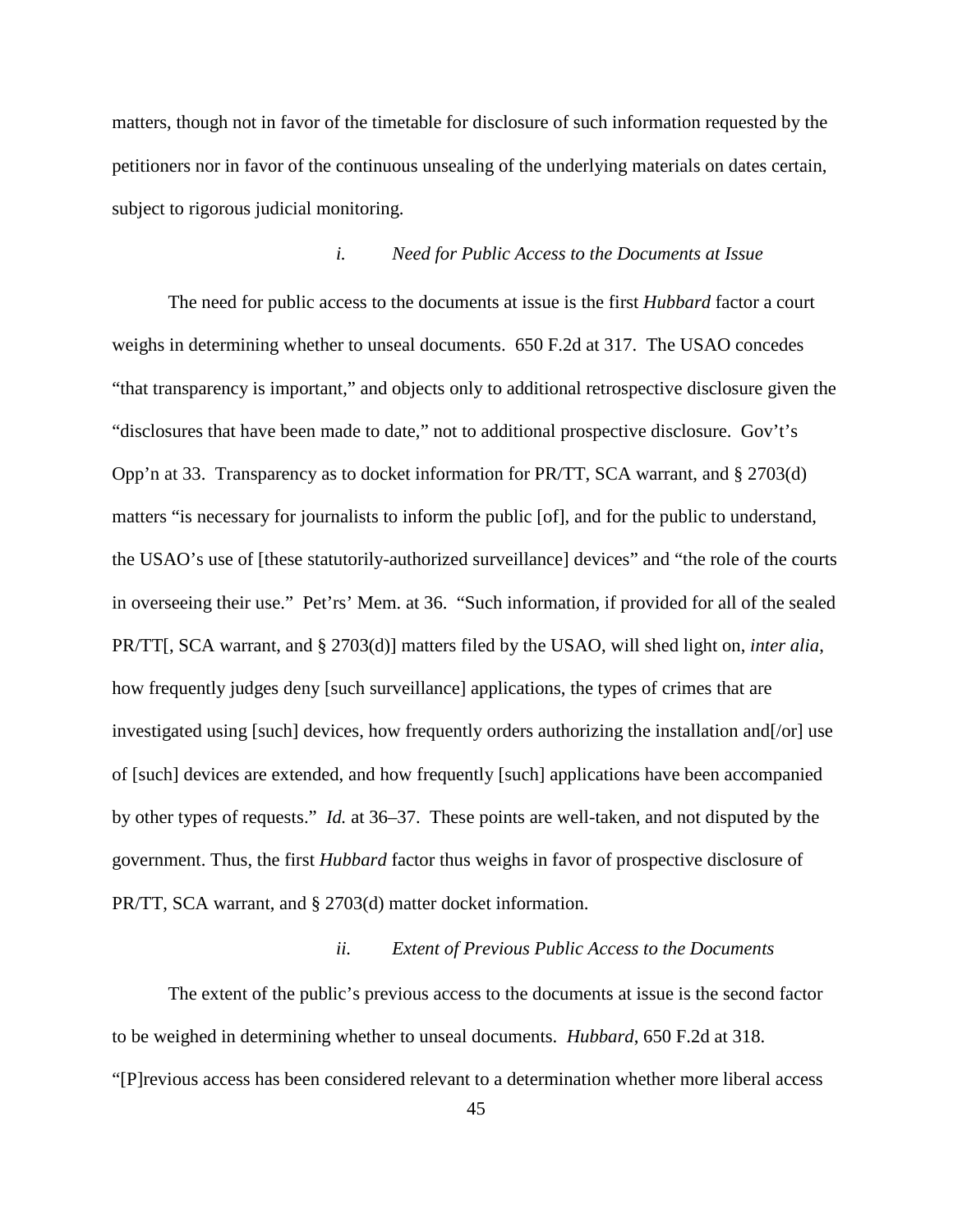should be granted to materials formerly properly accessible on a limited basis through legitimate public channels and to a determination [of] whether further dissemination of already accessible materials can be restrained." *Id.* (internal citation omitted). This factor is typically applied to actual, extant documents and has limited usefulness in evaluating the docket information the petitioners seek *prospectively* to disclose since, obviously, the public could not possibly have enjoyed access to documents that have not yet been filed with or entered by the Court.

Nonetheless, as the petitioners observe, "[t]he public is well aware that law enforcement uses PR/TT devices, search warrants under the SCA, and Section 2703(d) orders in criminal investigations." Pet'rs' Mem. at 18–19. The public also has access to docket and limited extracted information concerning the USAO's filing of PR/TT applications from 2008 through 2016 in this Court, which information has been made publicly available in this litigation, *see* PR/TT Lists, as well as to the number of matters that both the USAO and DOJ filed during that period connected to case types in the CM/ECF system associated with § 2703(d) and SCA warrant applications, *see* SCA Warrant Notice; Section 2703(d) Notice, respectively. In the petitioners' view, such docket information provides valuable information to the public primarily due to the light shed on broad trends and patterns in the USAO's use of PR/TT orders, § 2703(d) orders, and SCA warrants. Pet'rs' Mem. at 12–13, 18.

The petitioners seek disclosure of docket information about PR/TT, § 2703(d), and SCA warrant matters on a continuous, real-time basis, and point to the U.S. District Court for the Eastern District of Virginia as doing so. *See* Pet'rs' Mem. at 32–33, 37–40. Indeed, the Eastern District of Virginia does make publicly available on a real-time basis limited docket information as to PR/TT and § 2703(d) applications (but not as to SCA warrant applications), apparently without any adverse results. *See Appelbaum*, 707 F.3d at 288. Yet, such real-time docket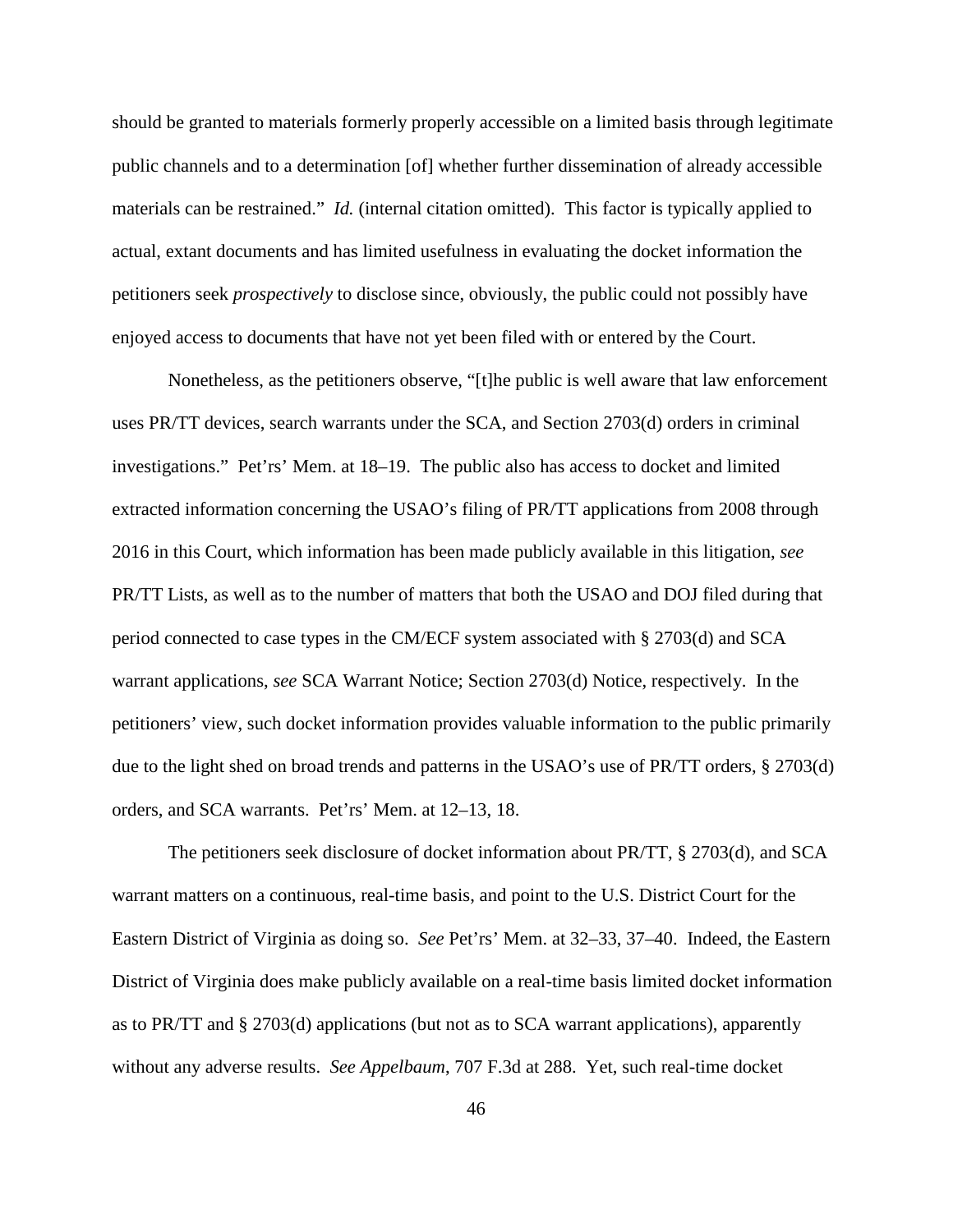information necessarily implicates pending, active criminal investigations, while the petitioners here have from the outset limited their request to closed investigations, a limitation better respected by delaying disclosure of the docket information for at least six months. Moreover, the prospective docket information sought by the petitioners here is more extensive than that provided in the Eastern District of Virginia on a real-time basis, and, consequently, this commendable example from a single neighboring district court simply does not provide a sufficiently parallel docket disclosure to establish this *Hubbard* factor.<sup>[27](#page-46-0)</sup> Thus, the second *Hubbard* factor weighs against any common law right of access claim to a continuous, real-time stream of the more fulsome docket information relating to PR/TT, § 2703(d), and SCA warrant matters requested by the petitioners.

#### *iii. Fact of Objection and Objector's Identity*

The fact that someone has objected to the documents' unsealing, and the objector's identity, is the third *Hubbard* factor to be weighed in reviewing motions to unseal. 650 F.2d at 319. No individual or entity, other than the USAO, has objected to prospective disclosure of the PR/TT, § 2703(d), and SCA warrant matter docket information at issue. *See* Pet'rs' Mem. at 19. The USAO asserts that the scope of the retrospective relief that the petitioners seek makes this factor's application impossible or unworkable, *see* Gov't's Opp'n at 34, but makes no similar argument as to prospective disclosure. The third factor thus weighs in favor of a common law right of access to the prospective disclosure of the docket information sought.

## *iv. Strength of Property and Privacy Interests Asserted*

<span id="page-46-0"></span><sup>&</sup>lt;sup>27</sup> The Eastern District of Virginia discloses "assigned case numbers, the date of assignment, the presiding judge, and whether the case is sealed," *see Appelbaum*, 707 F.3d at 288, without providing information on the case caption, which can reveal additional information about an ongoing criminal investigation, and is information sought by the petitioners here as part of their prospective relief, *see* Pet'rs' Mem. at 33, 39, 41.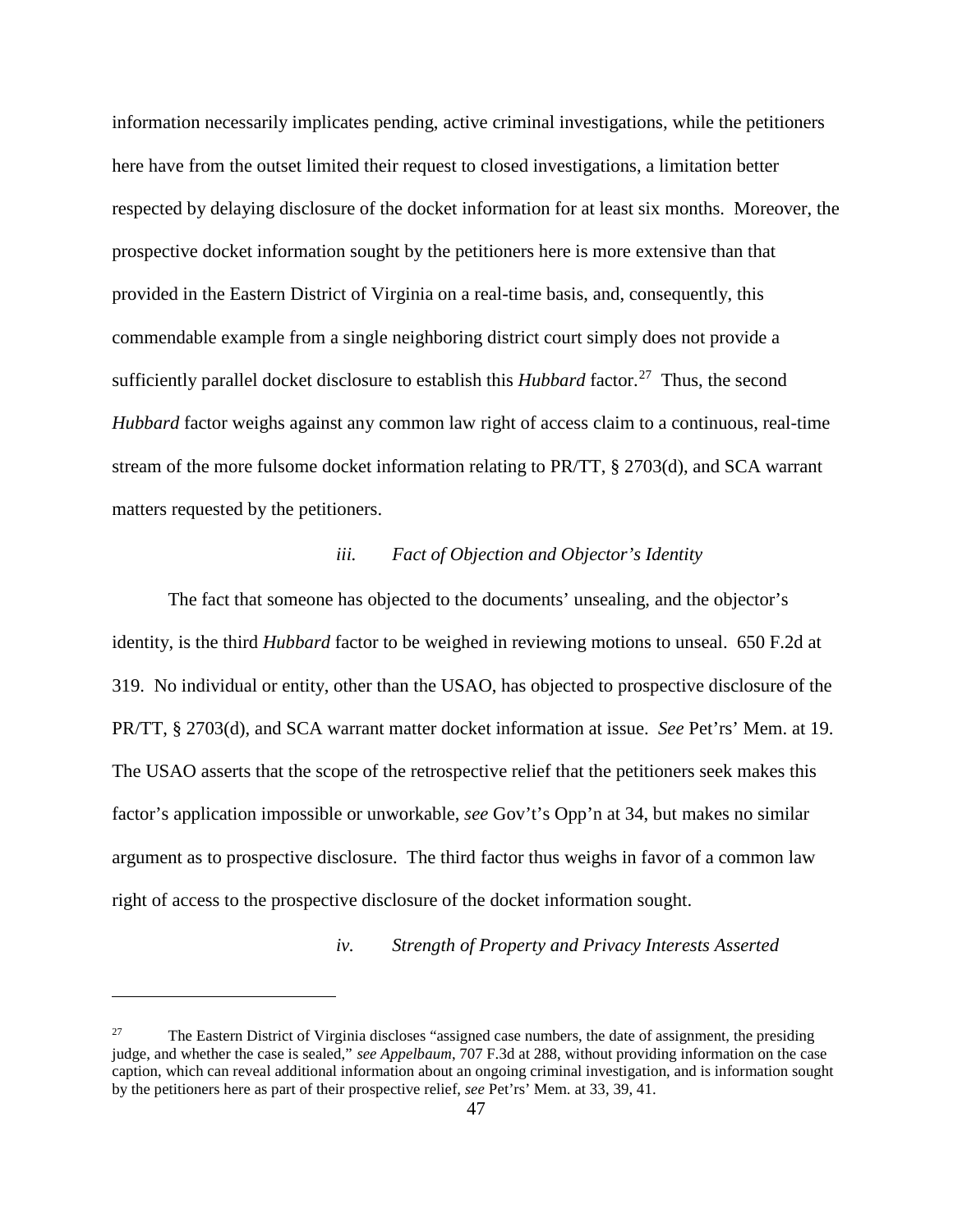The strength of any property and privacy interests asserted is the fourth *Hubbard* factor. 650 F.2d at 320. No privacy or property interests are asserted with respect to the PR/TT, § 2703(d), and SCA warrant docket information the petitioners seek as prospective relief. Not only has no individual or entity (other than the USAO) come forward to object to the petitioners' request, but the petitioners expressly disclaim any right of access to personally identifiable information, and agree to redaction "[t]o the extent personally identifiable information would appear in any of the currently sealed docket information or other information that [p]etitioners seek to have unsealed." Pet'rs' Mem. at 19*.* In this circumstance, the requested docket information's disclosure is unlikely to impinge upon personal privacy concerns.

Moreover, the USAO has recently adopted use of uniform captions for PR/TT, § 2703(d), and SCA warrant matters that do not reveal, directly or indirectly, investigatory targets' identities and that facilitate disclosure, by avoiding the need to undertake the time-consuming and burdensome task of reviewing each caption to redact such information. In these circumstances, the fourth *Hubbard* factor thus weighs in favor of prospective disclosure of PR/TT, § 2703(d), and SCA warrant docket information.

## *v. Possibility of Prejudice*

Possibility of prejudice to an individual is the fifth *Hubbard* factor to be weighed in reviewing a motion to unseal. 650 F.2d at 320. Disclosing prospectively PR/TT, § 2703(d), and SCA warrant docket information would prejudice no individual, as such information reveals no personally identifiable information, due to the uniform captions adopted by the USAO. Nor would disclosure prejudice the USAO, as the petitioners also disclaim any right of access to information that would, if publicized, compromise an ongoing criminal investigation. *See* Pet'rs' Mem. at 26–27. The fifth *Hubbard* factor thus weighs in favor of disclosure of the docket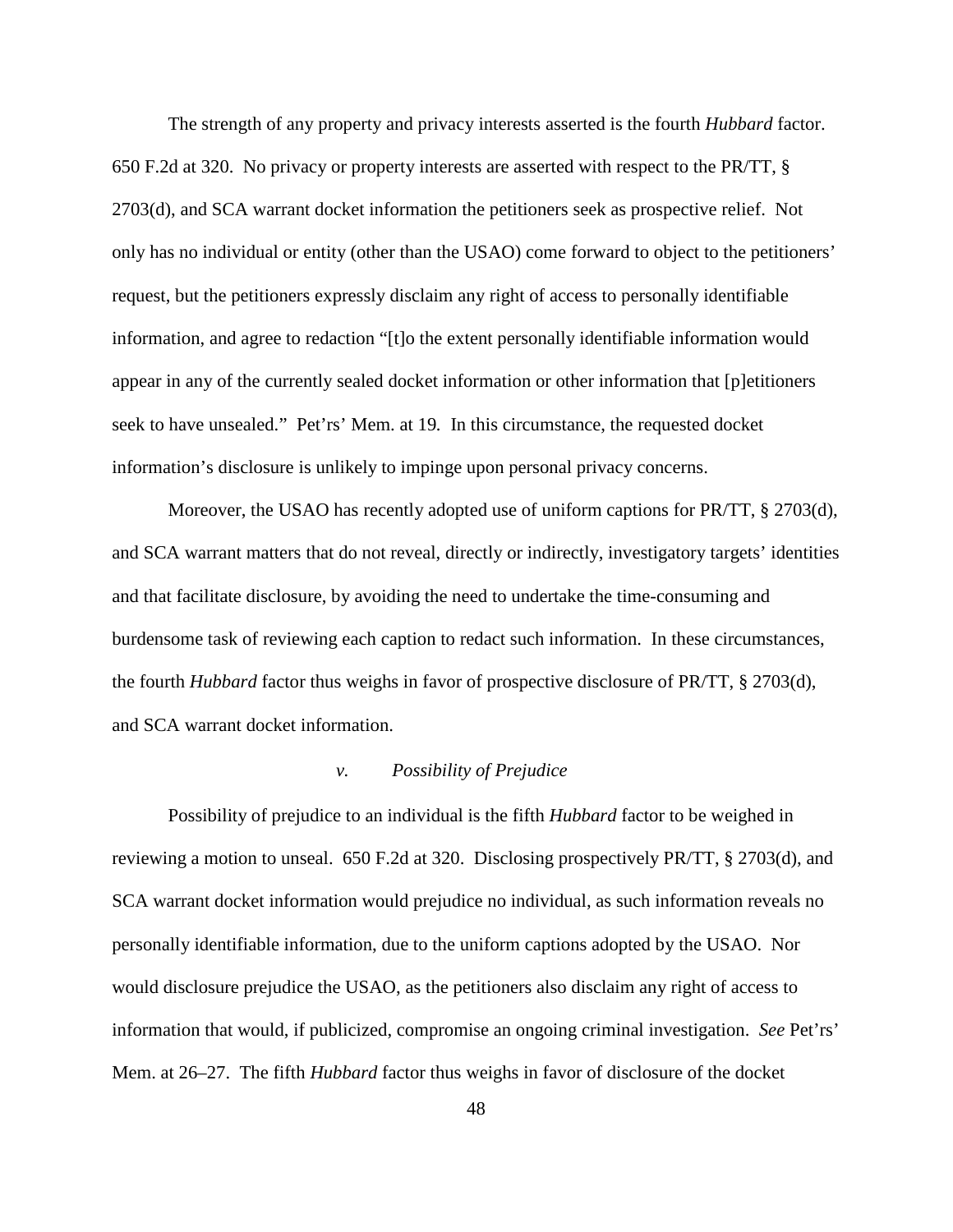information that the petitioners seek.

#### *vi. Purposes for Which Documents Were Introduced*

The purpose for which documents were introduced is the sixth, final, and "single most important" *Hubbard* factor. 650 F.2d at 321. The public's entitlement to judicial records is commensurate with the documents' importance to the judicial proceeding in question. *See id.* (concluding that the sixth factor weighed against a right of access to documents that "were not determined by the trial judge to be relevant to the crimes charged," "used in the subsequent 'trial,'" or "described or even expressly relied upon by the trial judge in his decision on the suppression motion," and that were only "admitted in the criminal proceedings [] to assist the court in its determination of whether the search and seizure were unlawfully overbroad."). In *Hubbard*, the Church of Scientology objected to the unsealing of papers that the defendants, who were all Church officials or employees, introduced into the underlying criminal proceedings for the sole purpose of contending that a government search and seizure had been unlawfully overbroad. *Id.* at 297–98, 317–318. The *Hubbard* panel observed, in the context of that case's particular facts, that recognizing a right of access to the documents at issue would create the perverse dynamic

[where]by the act of attempting to show the excesses of the search by the extent of the documents seized—documents which may not be relevant to criminal charges or necessary to trial—defendants . . . and nondefendant owners . . . will invite public dissemination of the contents of the documents and thereby impair the very privacy rights they seek to vindicate, regardless of the use ultimately made of the documents by the court.

## *Id.* at 321.

Recognizing a common law right of access to prospective docket information here, in contrast, would place no one in a similar bind. PR/TT, § 2703(d), and SCA warrant materials,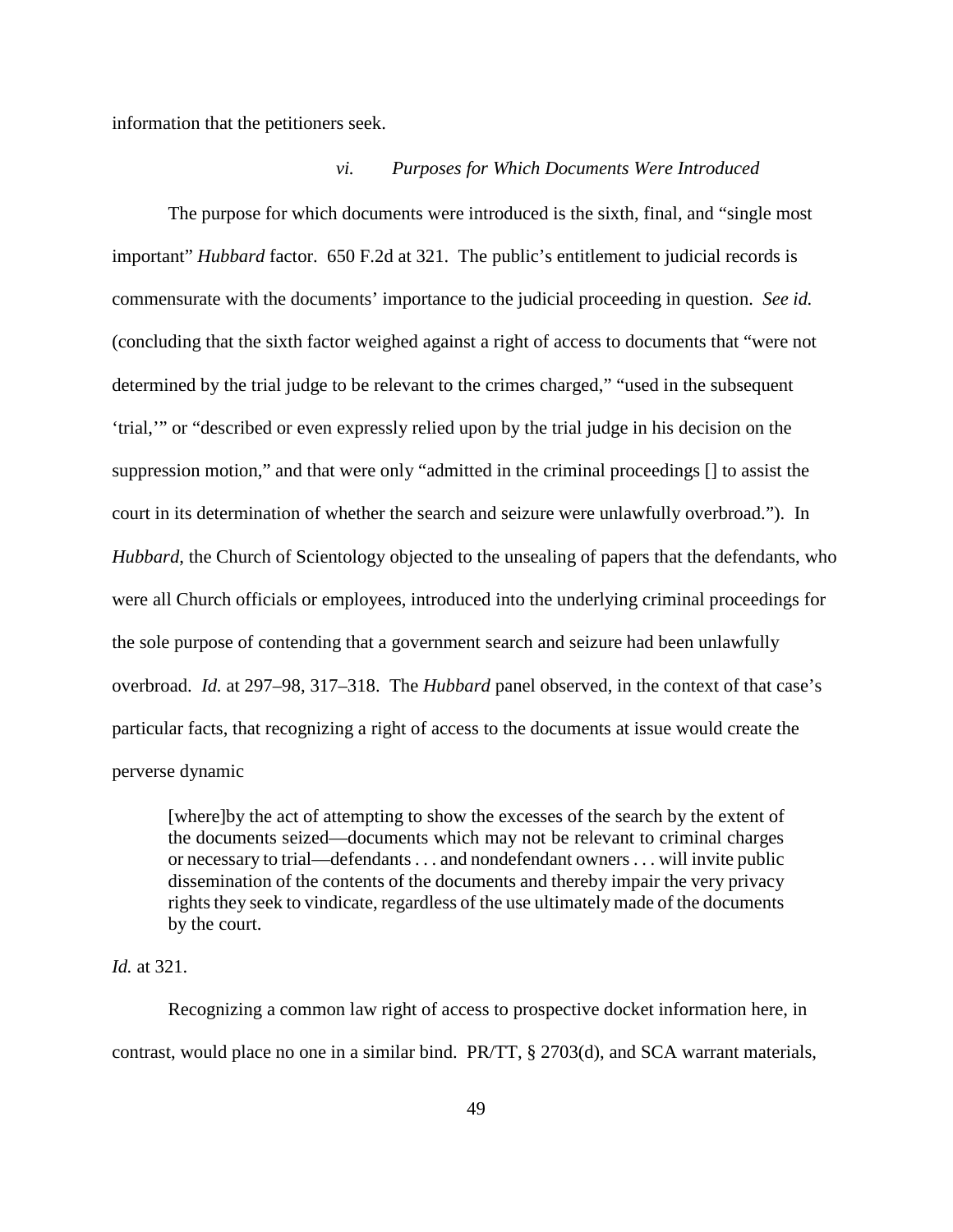moreover, play a far more important role to judicial proceedings than did the documents at issue in *Hubbard*. Each PR/TT, § 2703(d), or SCA warrant application is generally treated as a separate judicial matter and initiates the assignment of a unique docket number.<sup>[28](#page-49-0)</sup> The information to which the petitioners seek access thus serves a crucial purpose to—and are, in a sense, the entire purpose of—the judicial proceedings in which they are docketed.

Even measuring PR/TT, § 2703(d), and SCA warrant materials' importance relative to the criminal case in which the USAO introduces a surveillance order's fruits (and not all criminal investigations result in charges being filed), documents that the USAO uses to obtain evidence for presentation to the grand jury to obtain an indictment and/or to introduce at trial, serve an important purpose to judicial proceedings. To be sure, docket information from PR/TT, § 2703(d), and SCA warrant matters perhaps are less important to judicial proceedings than are the actual materials themselves. Even so, the sixth *Hubbard* factor weighs in disclosure's favor.

\* \* \*

In sum, five of six *Hubbard* factors, including the "single most important" such factor, *id.* —need for public access to the documents at issue, fact of objection and objector's identity, strength of any property and privacy interests asserted, possibility of prejudice, and purposes for which the documents were introduced—weigh in favor of prospective disclosure of PR/TT,  $\S$ 2703(d), and SCA warrant matter docket information, while one factor—the extent of previous public access to the documents—has limited applicability. The Court thus concludes, considering the *Hubbard* factors together and as applied to the recently adopted administrative changes in the USAO and this Court's Clerk's Office, that the common law affords the

<span id="page-49-0"></span><sup>&</sup>lt;sup>28</sup> Other entries in the dockets for these government applications include the orders granting or denying the application, any amended application, applications for extension (*e.g*., in a PR/TT matter), or a motion to seal.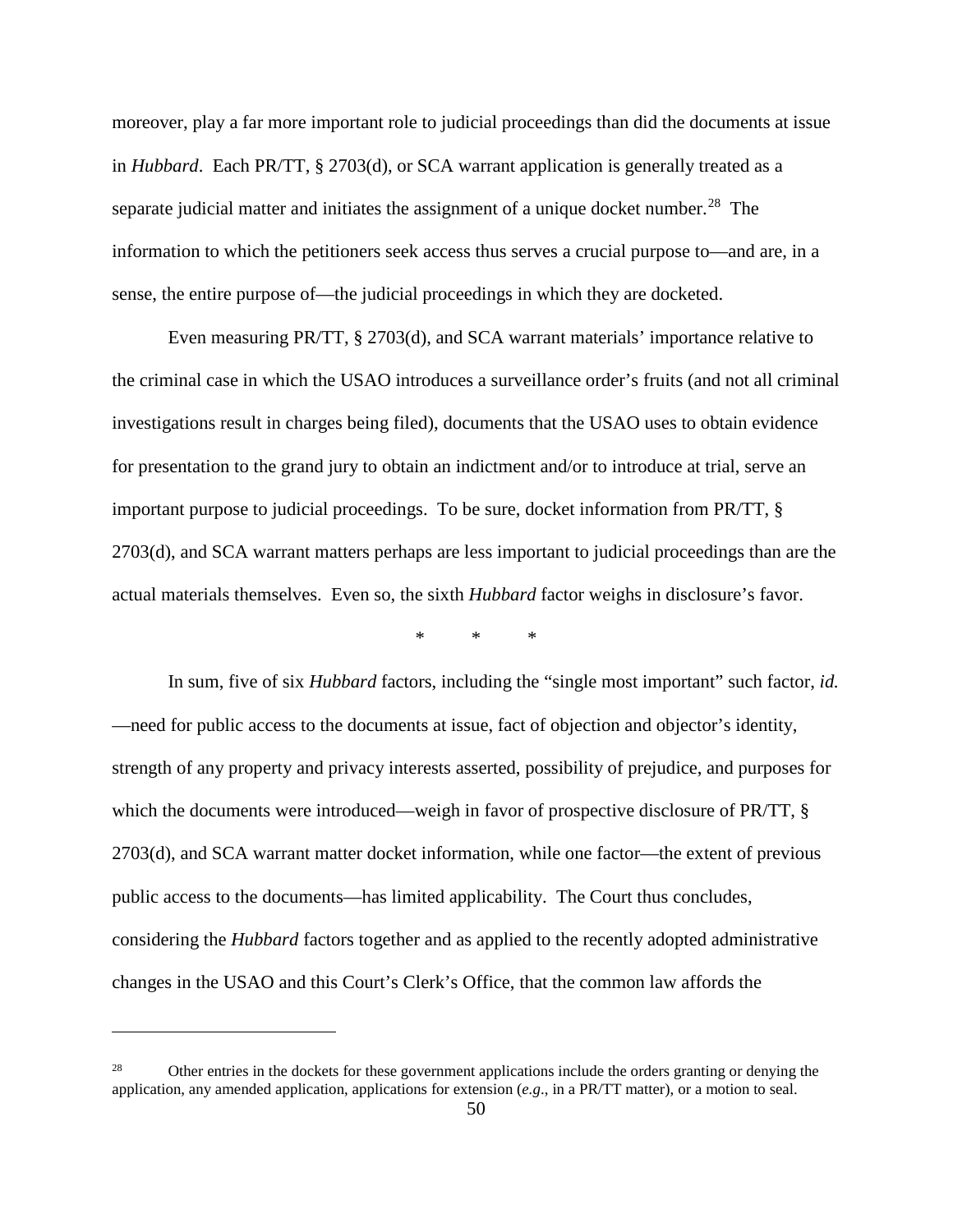petitioners a prospective right of access to the PR/TT, § 2703(d), and SCA warrant matter docket information.<sup>[29](#page-50-0)</sup> The precise scope of such relief, which a recently-adopted Memorandum of Understanding ("MOU") between the Clerk of the Court and the USAO will more than provide, is discussed *infra* Part II.D.

## *d. No Common Law Right To Additional Retrospective Access*

The petitioners also seek retrospective relief in the form of public access to a different set of materials than those to which they seek prospective access. Specifically, as to retrospective relief, the petitioners seek: (1) to supplement the docket information already provided for PR/TT matters for the nine-year period of 2008 through 2016 with similar docket information over the same period for § 2703(d) matters; and (2) to compel the USAO to extract and disclose, as to all USAO-filed PR/TT matters during the years 2008 through 2016, the fifteen categories of information that the USAO provided as to the sampling of 2012 PR/TT matters. Pet'rs' Mem. at 35–38. The petitioners do not seek extracted information concerning historical § 2703(d) matters, and seek no retrospective relief whatsoever as to SCA warrants. *Id.* at 40, 42–43.

*Hubbard*'s generalized factors weigh in favor of retrospective access to PR/TT extracted information and § 2703(d) docket information for essentially the same reasons they weigh in favor of prospective relief, as discussed above. For example*,* the process of manually extracting specified categories of information from closed PR/TT matters and providing such information in chart form substantially eliminates any risk that information properly left under seal, such as information bearing on personal privacy or law enforcement investigative prerogatives, will

<span id="page-50-0"></span><sup>29</sup> The petitioners' decision not to seek, as part of their requested prospective relief, extraction of specified categories of information, *see supra*, means that no occasion is presented to determine whether the common law entitles the petitioners to such relief.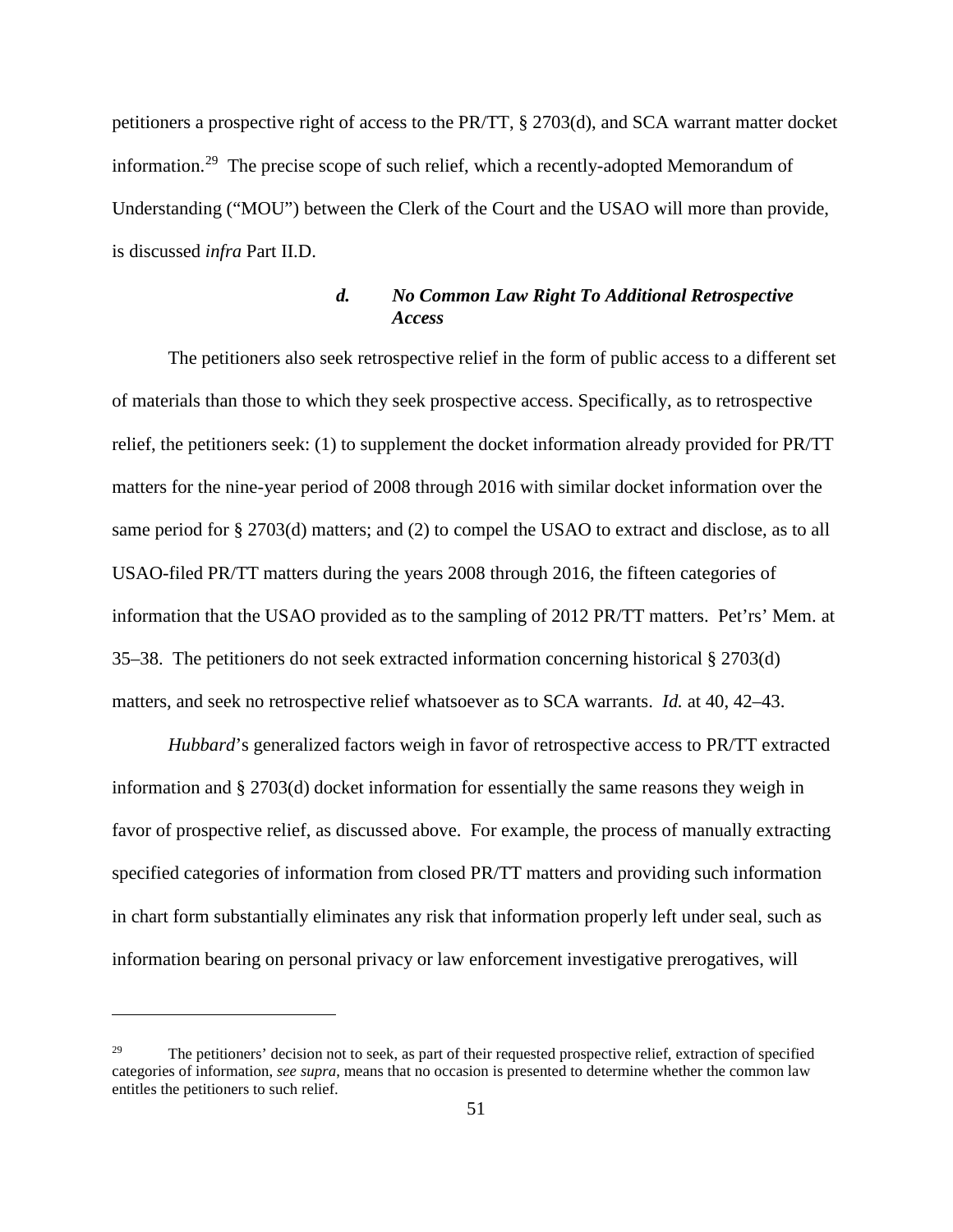inadvertently be disclosed due to a human redaction error.

Nevertheless, that *Hubbard*'s generalized factors weigh favorably toward retrospective unsealing and disclosure is not dispositive. The retrospective relief inquiry also implicates a particularized consideration that the petitioners' claim for prospective relief does not implicate as much, due to operational and administrative changes adopted recently by the USAO and Clerk's Office—namely, the enormous burden that complying with an order granting the retrospective relief sought would impose on the USAO and Clerk's Office. Under *Hubbard*, a district court must consider any "particularized . . . interests" that a party may assert in support of maintaining documents under seal. 650 F.2d at 323. These burdens are described below for the two parts of retrospective relief the petitioners seek: (1) extracted information from the 2,248 PR/TT matters filed by the USAO over nine years from 2008 through 2016; and (2) docket information from the roughly 2,636 § 2703(d) matters filed by the USAO and DOJ components over the same period.

#### *i. Estimated Burden of Extracting Information From 2,248 PR/TT Matter*s

The USAO estimates that completing the extraction process for one hundred percent of PR/TT matters that it initiated between the years 2008 through 2016, minus the twenty-four 2012 PR/TT applications from which information has already been extracted, would take roughly 720 hours.  $6<sup>th</sup>$  Jt. Rpt.  $\parallel$  10 n.2. To be sure, extraction, though somewhat less burdensome than unsealing and redacting actual PR/TT documents, nonetheless is a time-consuming process.<sup>[30](#page-51-0)</sup>

Though disputed by the petitioners, the time estimate given by the USAO appears, if anything, to underestimate the time commitment that extracting information from one hundred

<span id="page-51-0"></span><sup>&</sup>lt;sup>30</sup> The process of redaction and unsealing would require the USAO to scrutinize carefully every page of every document filed in each PR/TT matter in order to ensure that no information bearing on personal identification or ongoing law enforcement concerns, which properly should be maintained under seal, inadvertently is disclosed. 3rd Jt. Rpt. ¶ 3.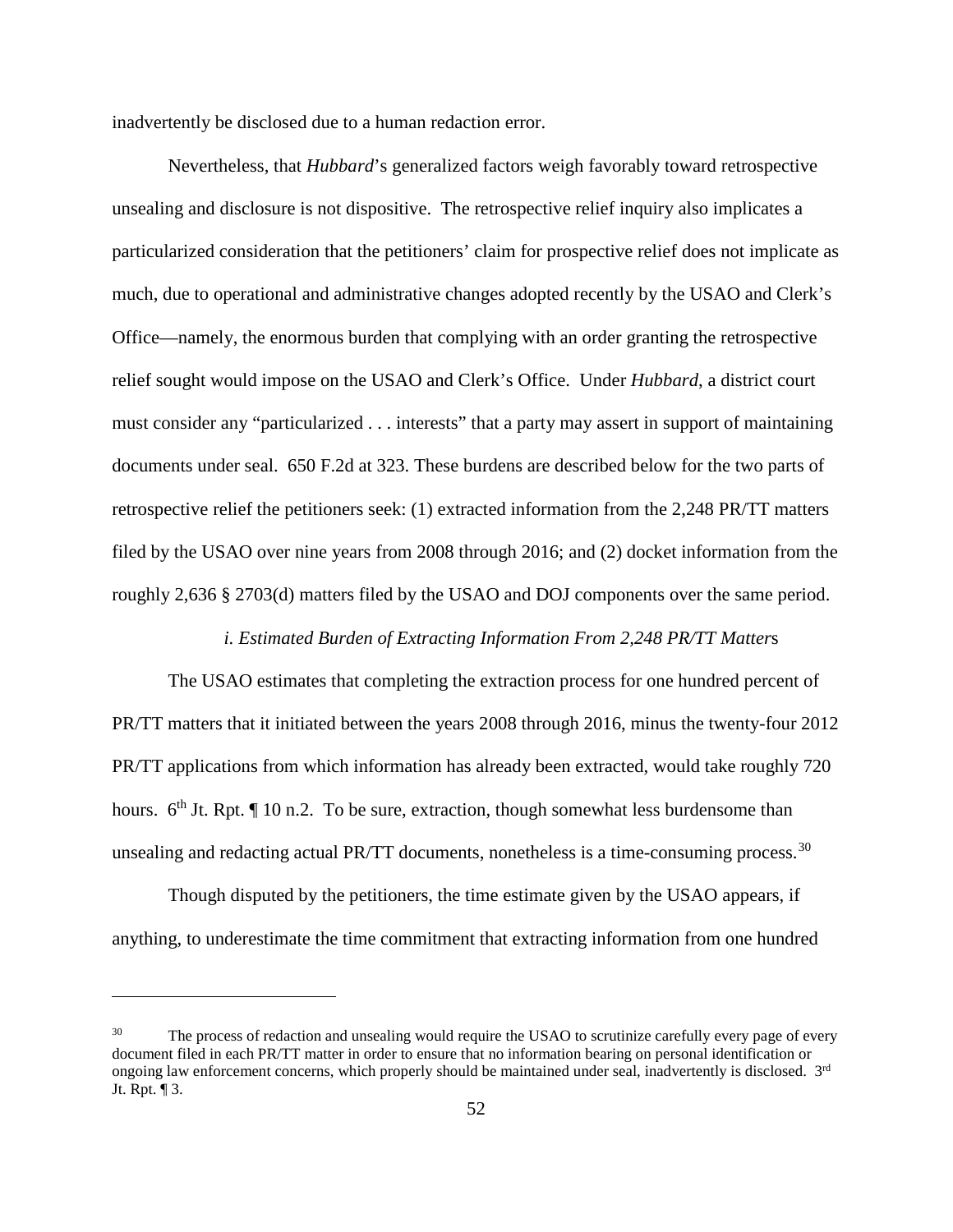percent of PR/TT matters that the USAO initiated from 2008 through 2016 would require.

According to the Clerk's Office, the USAO filed a total of 2,248 PR/TT applications during this period. *See generally* PR/TT Lists. Assuming the USAO can extract information from twentyfour PR/TT matters in eight hours—a simplifying assumption made by the USAO,  $6<sup>th</sup>$  Jt. Rpt.  $\P$ 10 n.2—extracting categories of information from all 2,248 matters the USAO filed over nine years, minus the 24 sample 2012 PR/TT matters already extracted, would take over 741 hours. Moreover, the USAO represented to the Court that extracting information from the 24 sample PR/TT matters actually took roughly eight and a half, rather than eight, hours—an estimate the Court has no reason to doubt. *Id.* ¶ 10. Assuming the USAO can extract information from twenty-four PR/TT matters in eight and a half hours, extracting categories of information from 2,248 matters, minus the 24 sample PR/TT matters from 2012 already extracted, would take approximately 788 hours—nearly 33 days working around the clock nonstop, or nearly twenty 40-hour workweeks. Complying with such a mandate would divert significant amounts of valuable AUSA time and resources.

#### *ii. Estimated Burden of Producing § 2703(d) Docket Information*

 Producing requested lists of § 2703(d) matter docket information for the relevant nine year period, meanwhile, would impose similarly significant resource burdens on the Court and Clerk's Office by consuming substantial amounts of staff time—in particular, time necessary to ensure that information properly left under seal is not inadvertently disclosed. The petitioners appear to assume that unsealing docket information for 2,636 § 2703(d) matters, *see* Section 2703(d) Notice, is a trivial clerical task, as easily performed as pressing the "print" button for a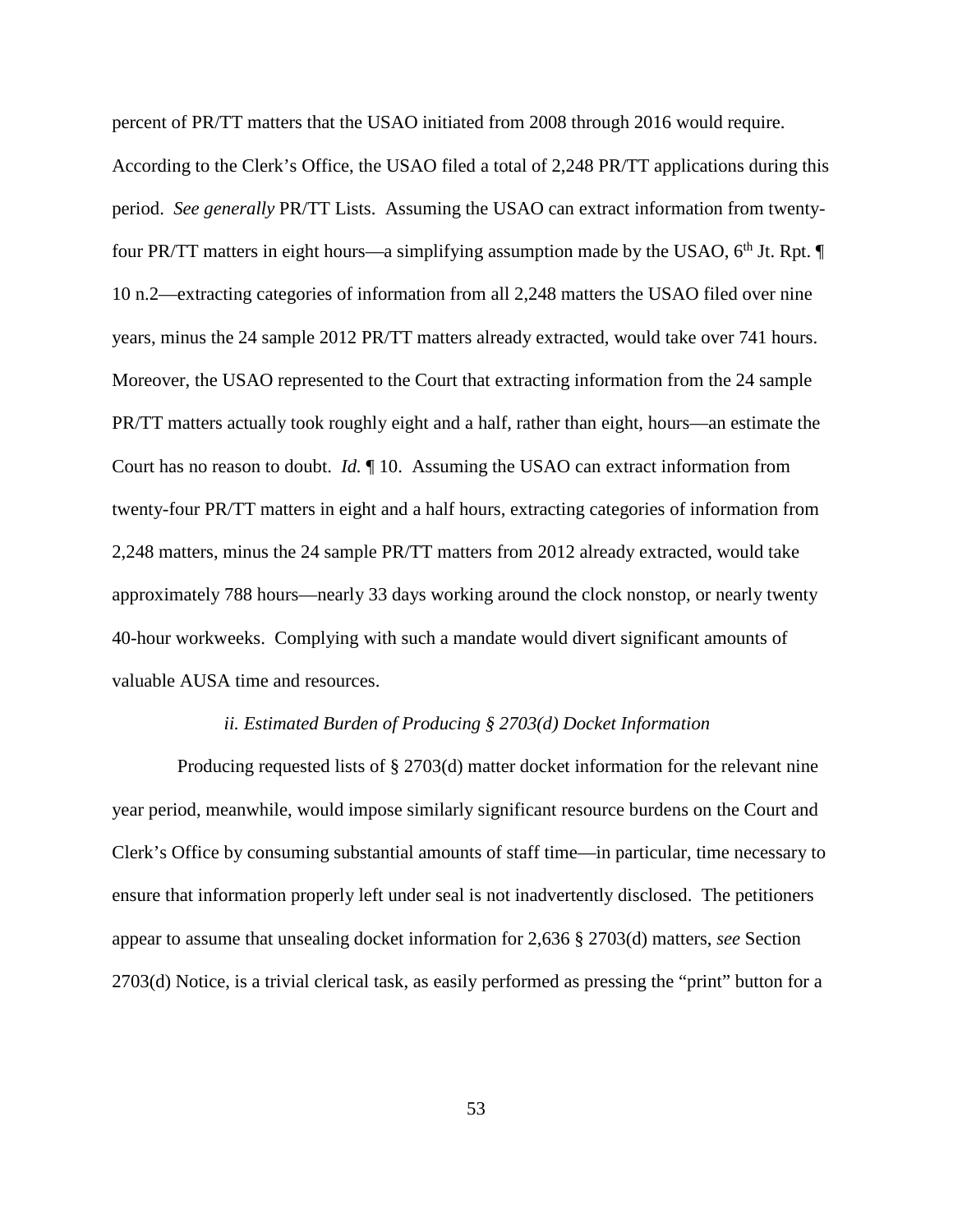list of CM/ECF matters generated by the search criteria. [31](#page-53-0)

In reality, the process is substantially more time- and resource-intensive than that. The task of assembling lists of historical § 2703(d) matters would require multiple Court and Clerk's Office staff members to scrutinize meticulously every entry on each page of every list released to purge these lists of any information bearing on personal identification or law enforcement investigative concerns. Completing this painstaking process of examination and redaction for the PR/TT Lists took several Court and Clerk's Office personnel days to complete. The lack of standardized case names or captions on applications and orders filed during the relevant nineyear period makes this task particularly challenging, as these captions have sensitive information bearing on personal identification peppered throughout.

Moreover, prior to the standardization of § 2703(d) captions, *see infra* Part II.D, such captions not infrequently would reference not § 2703(d) itself but only 18 U.S.C. § 2705(b), the SCA's delayed notice provision. As a practical consequence, providing accurate and comprehensive § 2703(d) docket information would require carefully reviewing each § 2705(b) application that the USAO had filed to ascertain whether the application actually pertained to non-disclosure of a § 2703(d) order, a task fraught with peril given that § 2705(b)'s nondisclosure provision is available for both § 2703(d) orders and to grand jury subpoenas, which reveal "matter[s] occurring before the grand jury" and therefore are protected by Rule 6(e)'s secrecy protections. *See* Fed. R. Crim. P. 6(e)(2). Ensuring that disclosure of § 2703(d) materials would not inadvertently reveal confidential grand jury matters would require Court and Clerk's Office staff to undertake additional manual, time-consuming review.

<span id="page-53-0"></span><sup>&</sup>lt;sup>31</sup> To put this figure in context, the USAO initiated nearly 400 more § 2703(d) matters during the relevant nine-year period than PR/TT matters. *Compare* PR/TT Lists *with* Section 2703(d) Notice.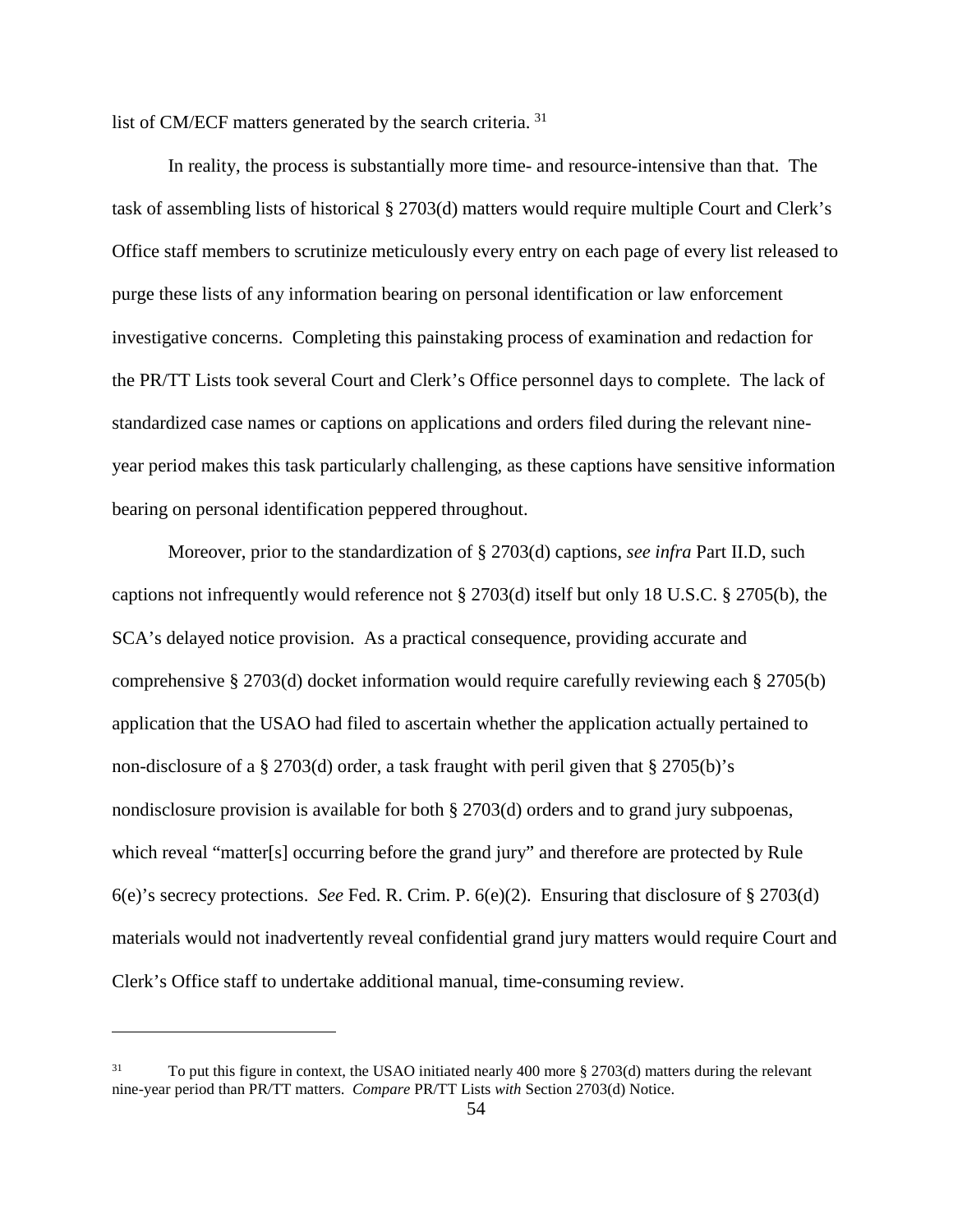These practical challenges should be minimized in future efforts to disclose docket information from USAO-initiated PR/TT, § 2703(d), and SCA warrant matters. The standardization of caption information adopted by the USAO for new PR/TT, § 2703(d), and SCA warrant applications and administrative steps taken by the Clerk's Office in assigning different CM/ECF case type designations to various sealed criminal investigative matters, described in further detail *infra* Part II.D, is intended to facilitate the unsealing and disclosure of docket information by predictably placing specified categories of information in designated locations within the caption and by enabling retrieval of specific types of sealed materials from CM/ECF. Yet, such administrative burdens are unavoidable as to disclosure of docket information concerning historical § 2703(d) and SCA warrant applications, and unwarranted in light of the unreliability and under-inclusiveness of the identification of these materials by the Clerk's Office, as detailed *supra* Part I.A; *see* 7<sup>th</sup> Jt. Rpt.  $\P$  15 (acknowledging that a list of SCA warrant matters "would be under-inclusive," given the limitations of the CM/ECF system and other administrative challenges). Thus, the same reason that the petitioners give for not requesting retrospective docket information for SCA warrant materials, *see supra* note 23, and for eschewing extracted information for ten percent of PR/TT materials, *see infra* Part II.C.2.d.iii—that the results would fall short of "provid[ing] the public meaningful insight into government electronic surveillance practices," Pet'rs' Mem. at 41–42—applies here.

# *iii. Considering Burdens On Clerk's Office and USAO As* Hubbard *Specialized Factors*

As described above, the burdens on the Clerk's Office and the USAO of the petitioners' requested retrospective relief, delimited as it is, remains considerable. At the same time, this burden is not evaluated on a blank slate but instead against the backdrop of the amount of information already publicly disclosed during the course of this litigation. Specifically, to date,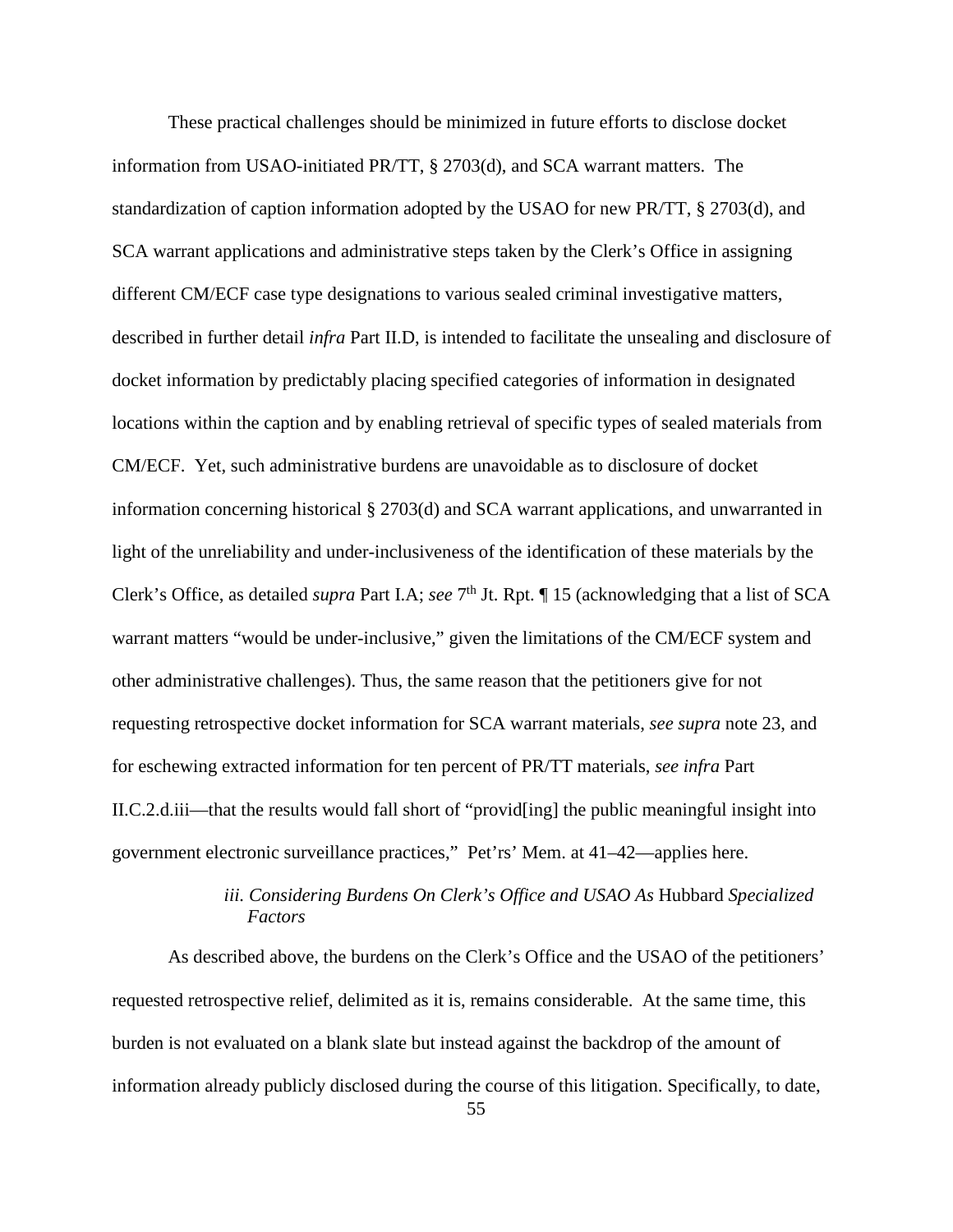the petitioners and the public have been provided with (1) the total numbers of USAO-filed PR/TT matters during the period of 2008 through 2016; (2) the total numbers of § 2703(d) and SCA warrant matters, retrieved using certain search criteria, filed by the USAO and DOJ components during this period; (3) certain docket information concerning PR/TT matters the USAO initiated during this period; (4) over 100 pages of redacted documents from four representative sample PR/TT matters from 2012; and (5) fifteen categories of extracted information from a representative sample of ten percent of USAO-filed PR/TT matters from 2012. These disclosures have already provided an unprecedented level of transparency into the process of judicial review of the USAO's use of PR/TT and SCA authorities to collect evidence in criminal investigations, and enables the petitioners to inform and educate the public. The question now is whether the common law right of access, as mediated through application of the *Hubbard* particularized interests, requires more?

The petitioners argue that any administrative burden on the USAO or Clerk's Office that would attend granting the full scope of the retrospective relief sought "is not a compelling or countervailing interest sufficient to overcome the public's . . . common law rights of access." Pet'rs' Mem. at 30. *Hubbard*, however, specifically instructs district courts to consider any "particularized . . . interests" asserted against unsealing, 650 F.2d at 323, and such interests may, under appropriate circumstances, include the burden that complying with an order granting such relief would impose. The petitioners observe, correctly, that courts generally do not recognize such burden as a relevant factor in deciding the scope of a common law right of access to judicial records. Pet'rs' Mem. at 29–30 (citing *United States v. Camick*, 796 F.3d 1206, 1213 n.5 (10th Cir. 2015) (denying a motion to seal supplemental record, which allegedly was necessary to avoid an "unduly burdensome and costly" process of "review or redaction," given the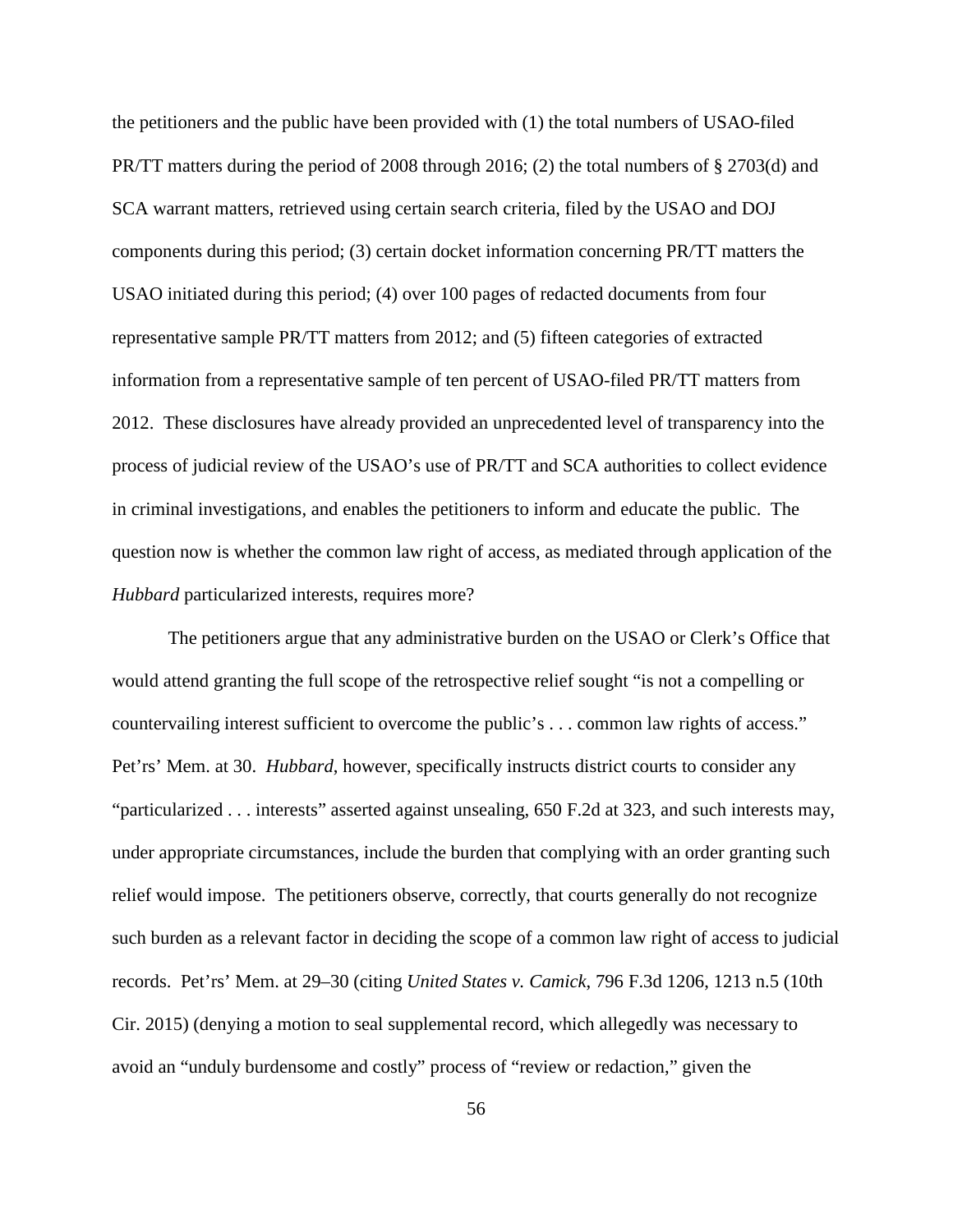"presumption in favor of the common-law right of access to judicial records" (internal quotation marks omitted)); *Meyer v. UNUM Life Ins. Co. of Am.*, Civ. No. 12-1134-KHV, 2014 WL 1095743, at \*2 (D. Kan. Mar. 19, 2014) (concluding that "[t]he task of redacting," though admittedly "unwieldy and burdensome," nonetheless "does not rise to a significant interest that outweighs the public's right of access")). This, however, is largely due to the fact that litigants ordinarily invoke the common law right of access with respect to specific documents, not to wholesale categories of sealed matters filed over an almost decade-long period, *see, e.g.*, *Camick*, 796 F.3d at 1213 n.5 (reviewing motion to seal the supplemental record in a single criminal case); *Meyer*, 2014 WL 1095743, at \*2 (reviewing motions to file particular exhibits in a single case under seal). Indeed, the petitioners identify no judicial decision recognizing such a right of access to broad categories of sealed materials filed over a period of years, let alone when such sealed materials are quintessentially sensitive because they relate to the exercise of statutory authorities to collect evidence in criminal investigations. Courts thus have had little occasion, in common law right of access matters, to grapple with the issue of administrative burden that would attend unsealing and disclosure requests of the pending petitions' scope.

Contrary to the petitioners' argument, the only judicial decision of which the Court is aware to have confronted an analogously broad request for unsealing and/or disclosure of sealed criminal materials denied the request on the ground that "the scope of the relief sought . . . is overbroad" and "not practicable, as each case needs to be evaluated on an individual basis to ensure that unsealing is permissible." Order Den. Mot. Unseal Docs. & Publicly Docket Ct. Rs. at 1–3, *In re Jennifer Granick & Riana Pfeffkorn*, No. 16-mc-80206-KAW (N.D. Cal. June 23, 2017) ("*Granick*") (denying petition for the unsealing and disclosure of "all sealed criminal miscellaneous cases filed between January 1, 2006 and December 31, 2011"). *Granick*, though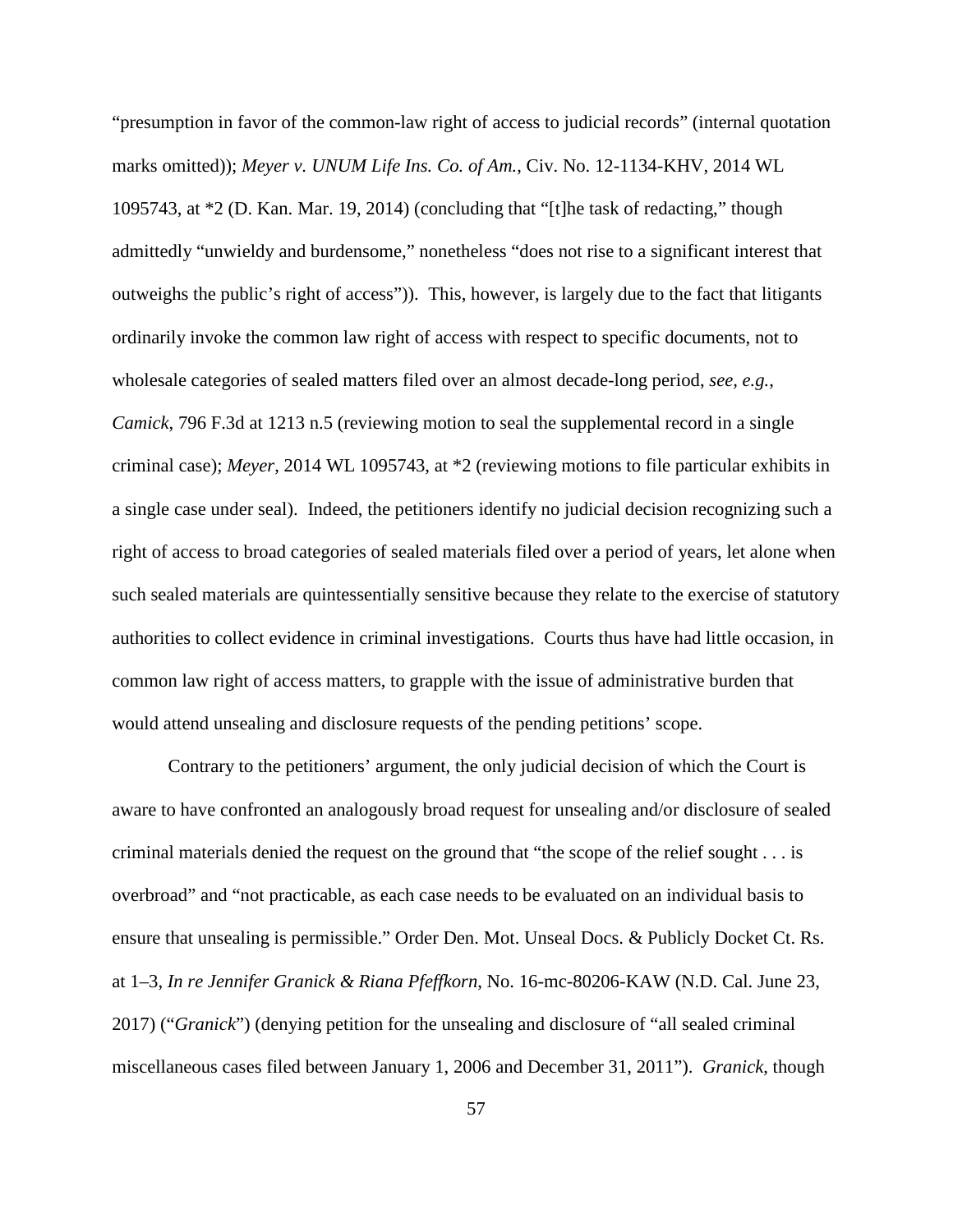decided under the First Amendment rather than common law right of access, *see id.*, illustrates that a court properly may consider the breadth of access to judicial records that a petition seeks, and the burden that would attend compliance with an order requiring such disclosure, in determining the scope of disclosure to grant.

Likewise, this Court has "declined to establish a public docket of materials filed in connection with any grand jury proceedings" on the ground, among others, "that to impose such a rule would be unduly burdensome"—a decision that the D.C. Circuit affirmed as within this Court's discretion. *In re Sealed Case*, 199 F.3d 522, 524, 526 (D.C. Cir. 2000) (internal quotation marks omitted). Though the petitioners there asserted an entitlement to disclosure under Local Rule of Criminal Procedure 6.1 rather than the common law, *In re Sealed Case* illustrates that a district court, in exercising discretion to make public or maintain under seal voluminous judicial records from entire categories of sealed matters, properly may consider whether granting the relief sought would "impos[e] undue administrative burdens on the trial court." *Id.* at 525.<sup>[32](#page-57-0)</sup> The D.C. Circuit held, moreover, that the "District Court's explanation" for its denial of a request "for a redacted public docket in a *specific proceeding* . . . . must bear some logical connection to the *individual request*," meaning that such denial "must rest on something more than the administrative burdens that justified the denial of across-the-board docketing." *Id.* at 527 (emphasis added). In doing so, the Circuit implicitly recognized that a court properly may cite "administrative burdens" to "justif[y] the denial of across-the-board" disclosure where a petitioner does not make an "*individual request*" for disclosure "in a *specific proceeding*," but

<span id="page-57-0"></span><sup>&</sup>lt;sup>32</sup> Local Rule of Criminal Procedure 6.1 provides, in relevant part, that "[p]apers, orders and transcripts of hearings subject to [grand jury secrecy], or portions thereof, may be made public by the Court on its own motion or on motion of any person upon a finding that continued secrecy is not necessary to prevent disclosure of matters occurring before the grand jury." LCrR 6.1.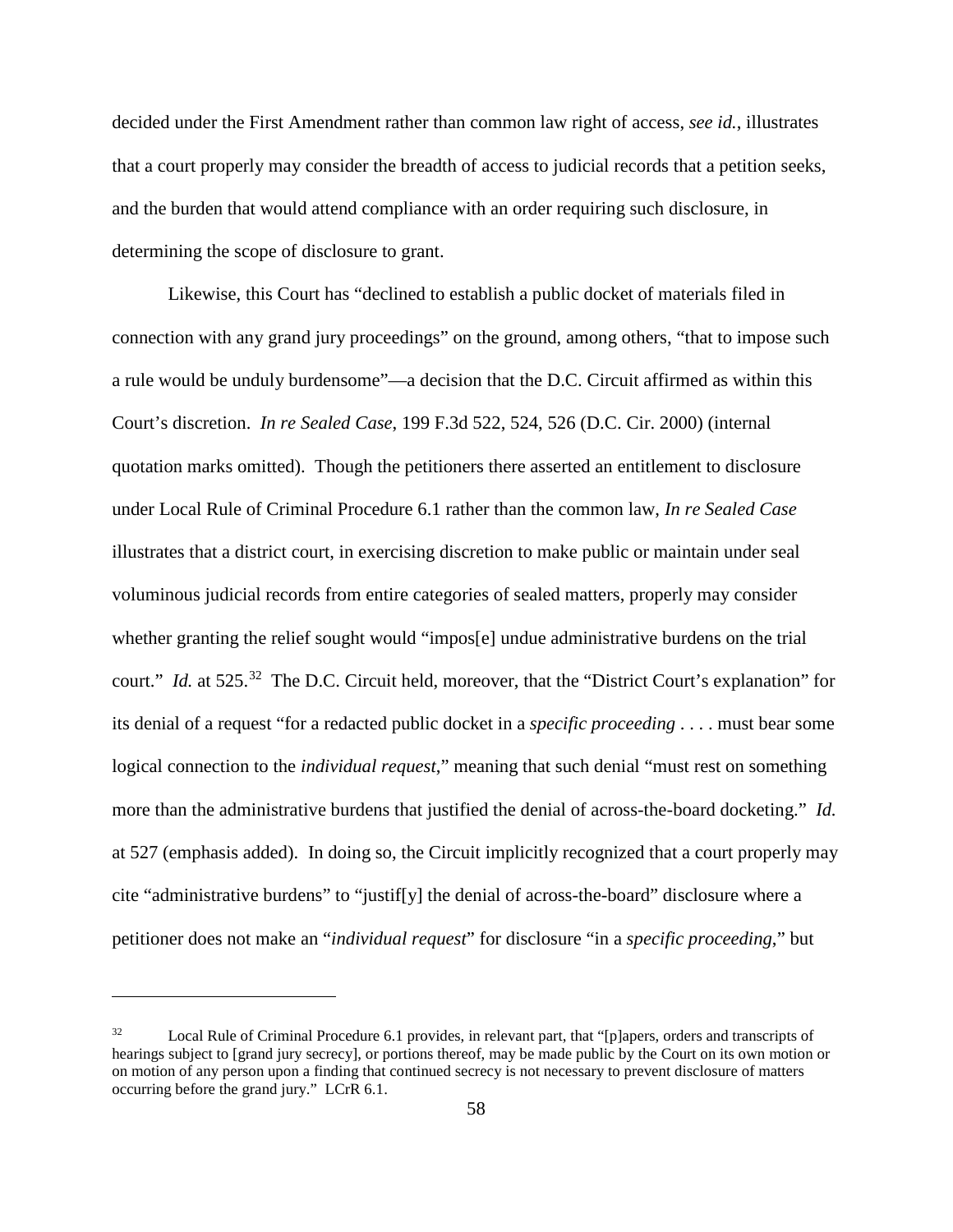seeks wholesale disclosure of sealed materials across entire categories of matters initiated over a period of years. *Id.* (emphasis added).

Here, as in *Granick* and *In re Sealed Case*, granting the petitioners' request for "acrossthe-board" access to extracted information from USAO-initiated PR/TT matters and § 2703(d) docket information in closed matters filed over a nine-year period, for the reasons explained above, "would be unduly burdensome" on the USAO and the Clerk's Office, thereby detracting from other mission-critical responsibilities. *Id.* at 523, 527; *cf. Dietz v. Bouldin*, 136 S. Ct. 1885, 1892–93 (2016) (recognizing a district court's "inherent authority to manage their dockets and courtrooms with a view toward the efficient and expedient resolution of cases . . . sav[ing] the parties, the court, and society . . . costly time and litigation expense." (internal quotation marks omitted)).

Although the USAO had agreed to extract fifteen categories of information from ten percent of USAO-filed PR/TT matters from each year from 2008 to 2011 and 2013 to 2016, the petitioners have rejected that offer. Pet'rs' Mem. at 35–38. In the petitioners' view, such a limited sampling of PR/TT matters would be "non-statistically significant" and inadequate "for the public to gain meaningful insight into the sealed PR/TT matters filed by the USAO" or to "allow journalists or the public to identify trends or identify non-routine requests." *Id.* at 37. They emphasize the virtual uselessness of extracted information from a small percentage of USAO-filed PR/TT matters in three declarations. *See* Decl. of Jason Leopold ("Leopold Decl.") ¶¶ 11, 15, ECF No. 38-2 ("[T]here is no way to accurately report on or understand the full scope of the PR/TT matters in this Court with only 10% of the relevant data. . . . [T]he limited data available to [journalists] severely hampers [their] ability to provide the comprehensive coverage the public deserves."); Decl. of Riana Pfefferkorn, Cryptography Fellow, Center for Internet &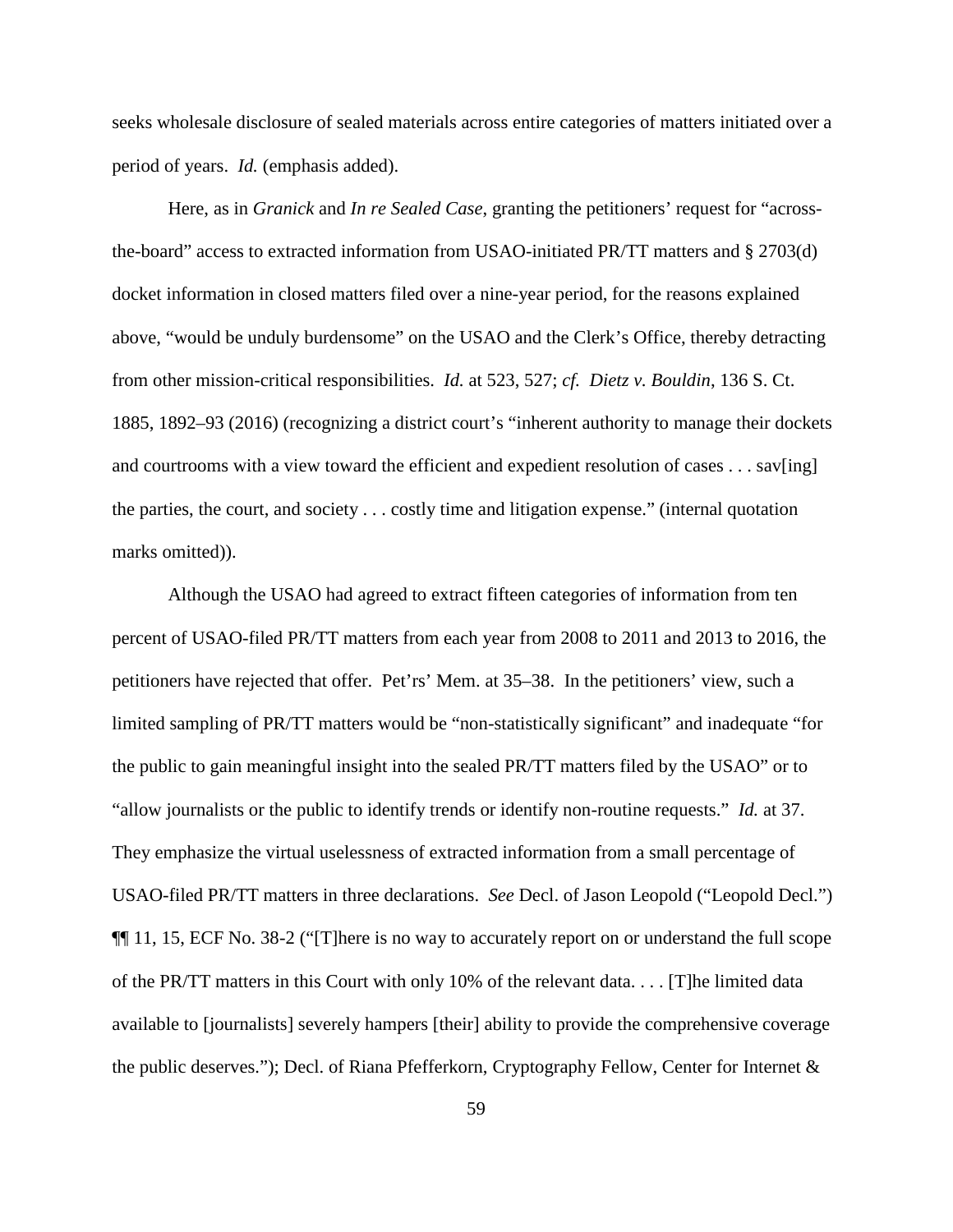Soc'y ("CIS"), Stan. Law School ("CIS Decl.") ¶ 11–12, ECF No. 38-3 ("Unsealing a 10% sample of the D.C. PRTT Matters would be extremely unlikely to reveal all of the haystack's needles, and might capture none at all. In short: the only way to be sure that the public learns about these important matters—to find all of the needles—is to disclose the whole haystack for public review. . . . The public cannot get a full, informed understanding of government surveillance in this District if it is permitted to see only one small sample that will not reliably capture all the public-interest cases."); Decl. of Will Potter, Prof. of Journalism, Univ. of Mich. ("Potter Decl.") ¶ 12, ECF No. 38-4 ("Unsealing only 10% of these records will continue to prevent journalists, researchers, and academics from understanding the trends in the use of PR/TT devices.").

Indeed, the petitioners have represented that providing extracted information from a ten percent sampling of PR/TT matters could be worse than providing no information at all, as such a limited sampling "could lead to misleading, if not demonstrably inaccurate results." Leopold Decl. ¶ 11; *see also* Potter Decl. ¶ 12–13 ("It is methodologically unsound to attempt to show trends based on a random selection of only 10% of records from a given year. . . . With only 10% of the data available, a reporter would need to tell the editor, 'No, the data is not even close to comprehensive, and any conclusions that can be drawn would not be reliable.' As one can imagine, a journalist would be severely limited in what they could write about the data."). The petitioners also assert that providing extracted information from less than one hundred percent of PR/TT matters would have little to no public value. *See, e.g.*, Leopold Decl. ¶ 13 ("A larger sample size would not solve this problem. Because the universe of PR/TT matters at issue is so small, absent the release of data from all of the sealed cases relating to closed investigations there is little [one] could meaningfully say about the 'big picture' with a level of confidence that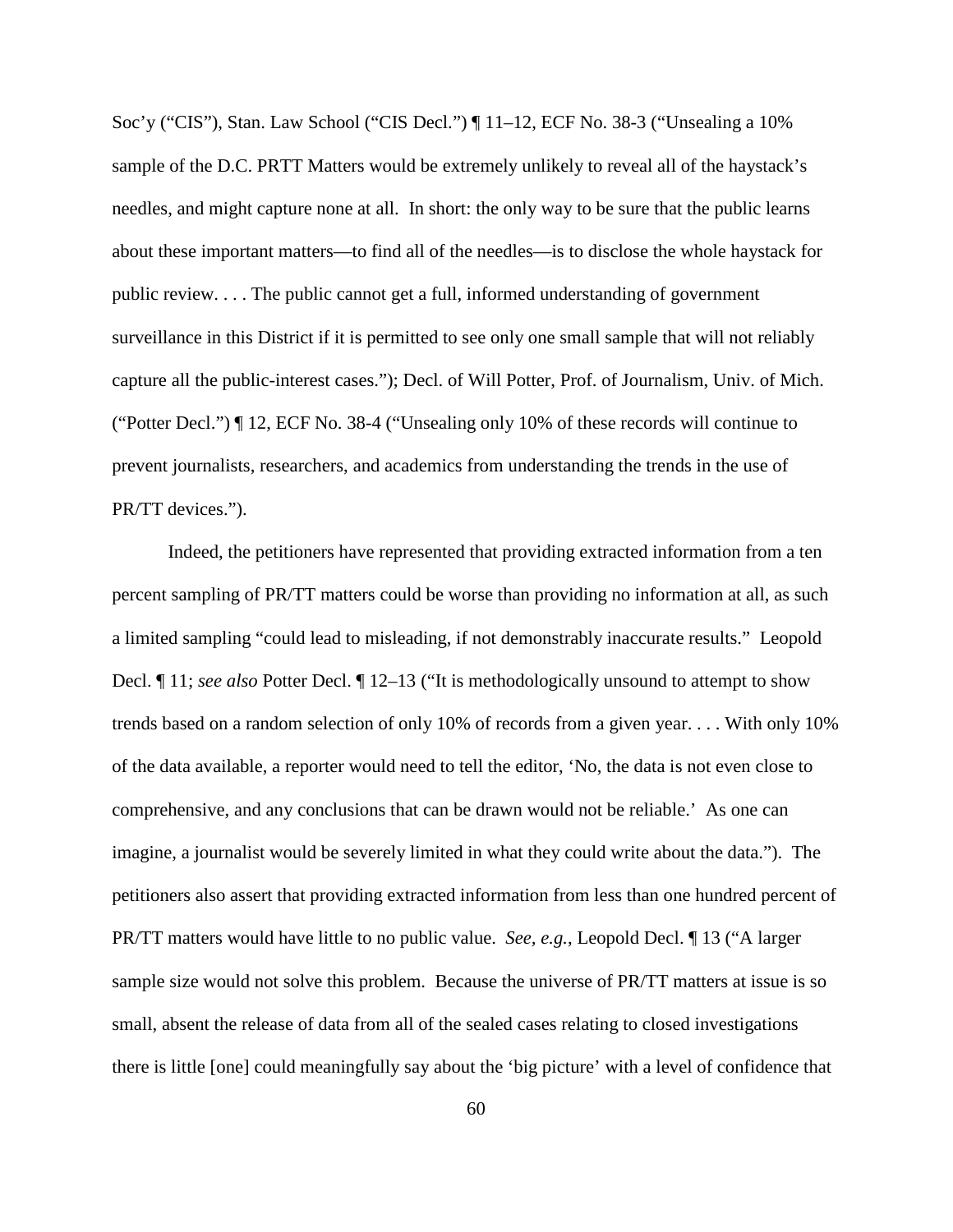would meet journalistic standards."); Potter Decl. ¶ 14 ("[U]nsealing or providing information for less than 100% of the records for these years will leave a journalist unable to perform a clear and thorough job reporting on the use of PR/TT devices. This would significantly undermine the ability of the public to understand law enforcement's use of this surveillance technology and to hold the government accountable.").

Through these submissions, the petitioners make amply clear that, in their view, retrospective access to extracted information in PR/TT matters is an all-or-nothing situation: such access to less than one hundred percent of USAO-initiated PR/TT matters would have little to no value, and in fact might be worse than useless by yielding incomplete and misleading information. Yet, the administrative burden on the USAO and Clerk's Office that would be triggered by compelling the USAO to fulfill the petitioners' request for unsealing and disclosure of fifteen categories of extracted information in all PR/TT matters filed over nine years, would be unduly significant.

Accordingly, upon consideration, under *Hubbard*, of the USAO's and Clerk's Office's particularized interest in avoiding undue administrative burden, the common law right of access does not entitle the petitioners to any additional retrospective relief.

#### **D. Prospective Relief**

Having concluded that, given the USAO's and Clerk's Office's recently adopted administrative and operational changes in processing sealed government surveillance applications in criminal investigative matters, the common law affords the petitioners a prospective right of access sealed PR/TT, 2703(d), and SCA warrant matters, the Court next addresses the precise scope of the prospective access to which the petitioners are entitled. The agreement entered into by the Clerk's Office and USAO provides the public with a significant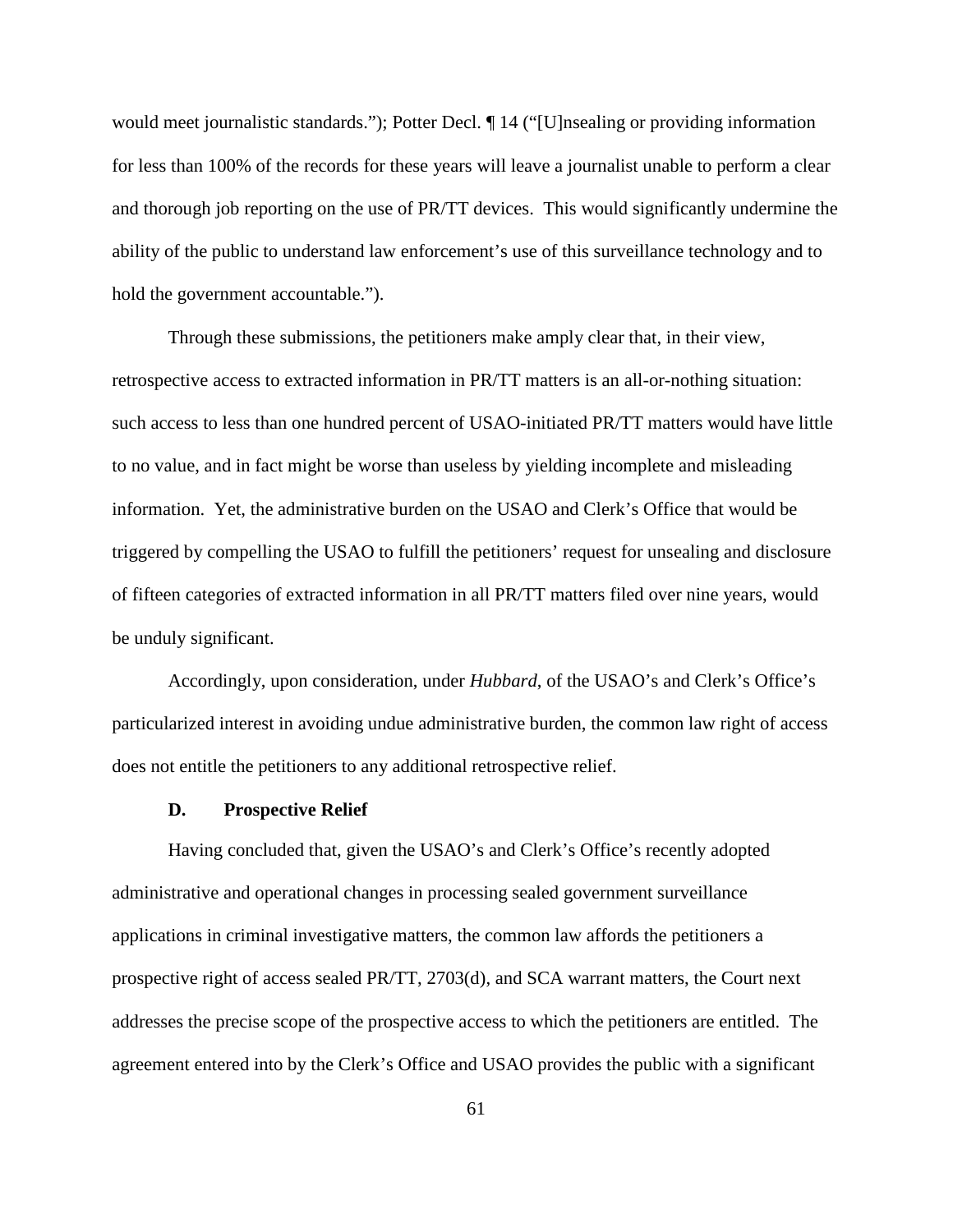degree of information about this Court's judicial review process for such USAO-initiated matters that, in many respects, addresses substantial parts of the prospective relief the petitioners seek. *See* CLERK'S OFFICE, U.S. DIST. COURT, D.C. & CRIM. DIV., U.S. ATT'Y'S OFFICE, D.C., MEM. OF UNDERSTANDING: ELECTRONIC FILING OF CERTAIN SEALED APPLICATIONS & ORDERS ("MOU") (Aug. 15, 2017),

http://www.dcd.uscourts.gov/sites/dcd/files/MOU\_Electronic\_Filing\_Pen\_Registers.pdf.

For example, among "changes to current practices relating to the filing, docketing, and unsealing" of sealed PR/TT, § 2703(d) and SCA warrant materials "in this District" demanded by the petitioners is that "government attorneys should be both permitted and required to file . . . electronically via CM/ECF" such sealed materials. Pet'rs' Mem. at 32, 38, 41. The petitioners further ask that the "USAO and other government entities that file [these sealed materials] in this District should be encouraged to adopt uniform, standardized case captions and document titles . . . that do not include, for example, target names, telephone numbers, and e-mail addresses." *Id*. at [33](#page-61-0), 39, 42. These steps have already been accomplished or are underway.<sup>33</sup>

Historically, the USAO was required by this Court's local rules to file all sealed applications for PR/TT orders, § 2703(d) orders, and/or SCA warrants in paper form, but effective November 9, 2017, the local rules were amended to permit the electronic filing of such documents, with the "prior written authorization" of the Clerk of Court. *See* LCrR 49(e)(4) ("Unless prior written authorization for electronic filing is given by the Clerk of Court, every document filed prior to the initial appearance of a criminal defendant, including but not limited to . . . a pen register application . . . [and] an application for stored electronic information or

<span id="page-61-0"></span>The USAO may still submit applications in paper form "on weekends, outside of normal business hours, or in exigent circumstances." MOU at 1.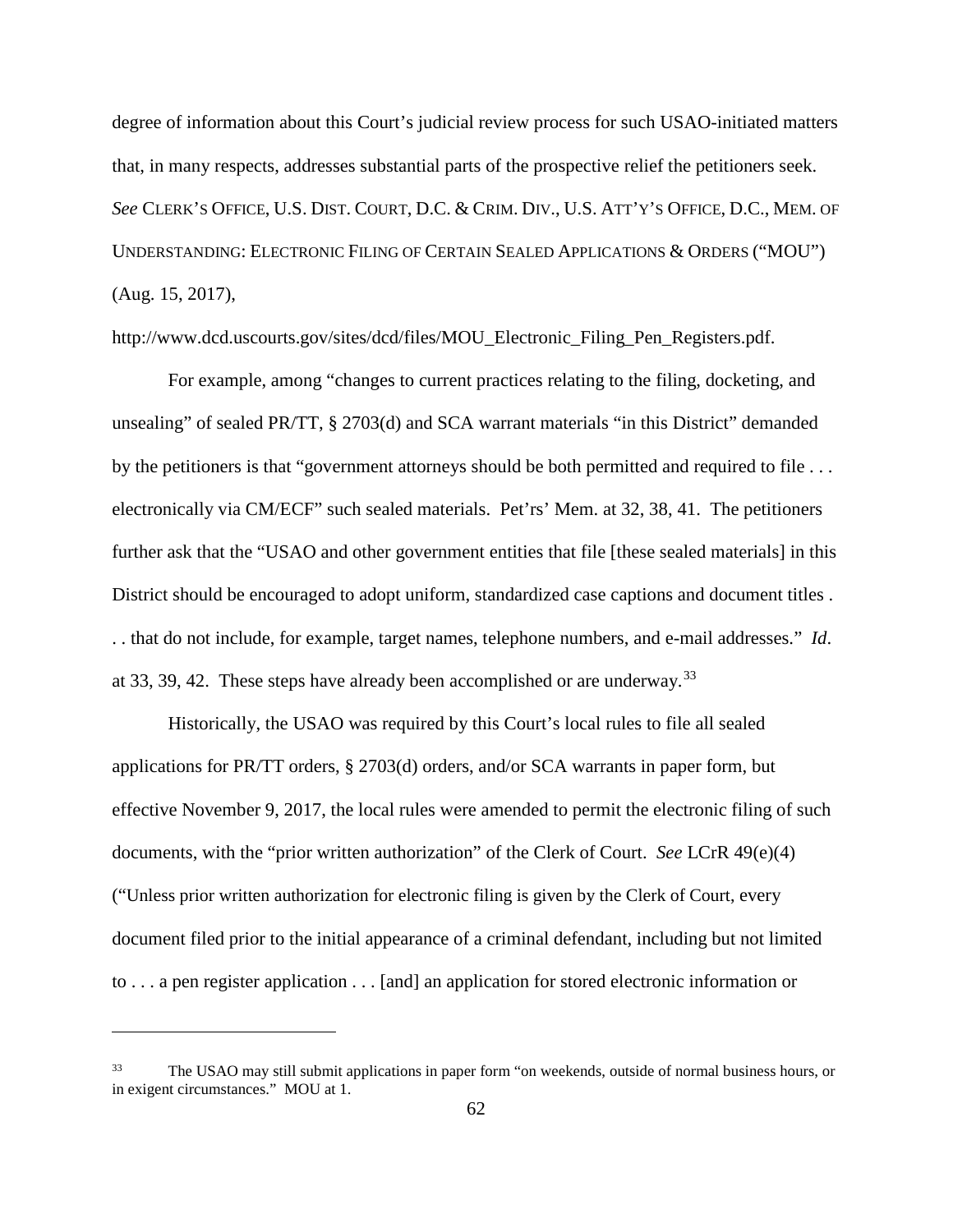evidence . . . [or] for disclosure of electronically stored evidence shall be filed in paper form."). The MOU provides the written authorization from the Clerk of the Court, required under revised Local Criminal Rule  $49(e)(4)$ , for the USAO to file such applications electronically.<sup>[34](#page-62-0)</sup>

In addition, the MOU requires case captions for sealed applications and orders to follow standardized formats. MOU at 2. The standardized captions will contain no personally identifying information, such as the targeted email account, telephone number, or subscriber name, but, depending on the type of application, generally will include pertinent information about the number of targeted accounts, the service provider and the primary offense statute applicable to the criminal activity under investigation. *Id.* The captions for PR/TT applications, for example, must contain: (1) the number of target telephone lines, subscriber accounts, and/or devices that are the application's subject or subjects; (2) the type of target or targets (*e.g.*, a landline, cellular, or mobile telephone; email account; cell tower; or other facility or device) subject to the application; (3) the service provider to which the order would be directed; and (4) the primary offense statute(s) under investigation. *Id.* This standard case caption containing the variable information detailed above must be used by the USAO when initiating or making successive applications in a sealed PR/TT matter. *Id.*[35](#page-62-1)

Such standardized captions will enable the Clerk's Office periodically to generate reports on the CM/ECF system reflecting the total number, matter docket numbers, and case captions associated with sealed matters, which reports may be unsealed and made publicly accessible,

<span id="page-62-0"></span><sup>&</sup>lt;sup>34</sup> In operation, the MOU authorizes the USAO to submit PR/TT, § 2703(d), and SCA warrant applications electronically, by opening a sealed matter on CM/ECF, in accordance with written instructions provided by the Clerk's Office. MOU at 1–2. Upon the duty Magistrate Judge's execution of an order granting or denying the application, the Clerk's Office will electronically docket the order, then advise USAO, through a notice of electronic filing, that the order has been signed and docketed, and can be accessed on CM/ECF. *Id.*

<span id="page-62-1"></span><sup>35</sup> One or more such caption variables may be omitted by the USAO if disclosure would risk compromising an ongoing investigation. MOU at 2.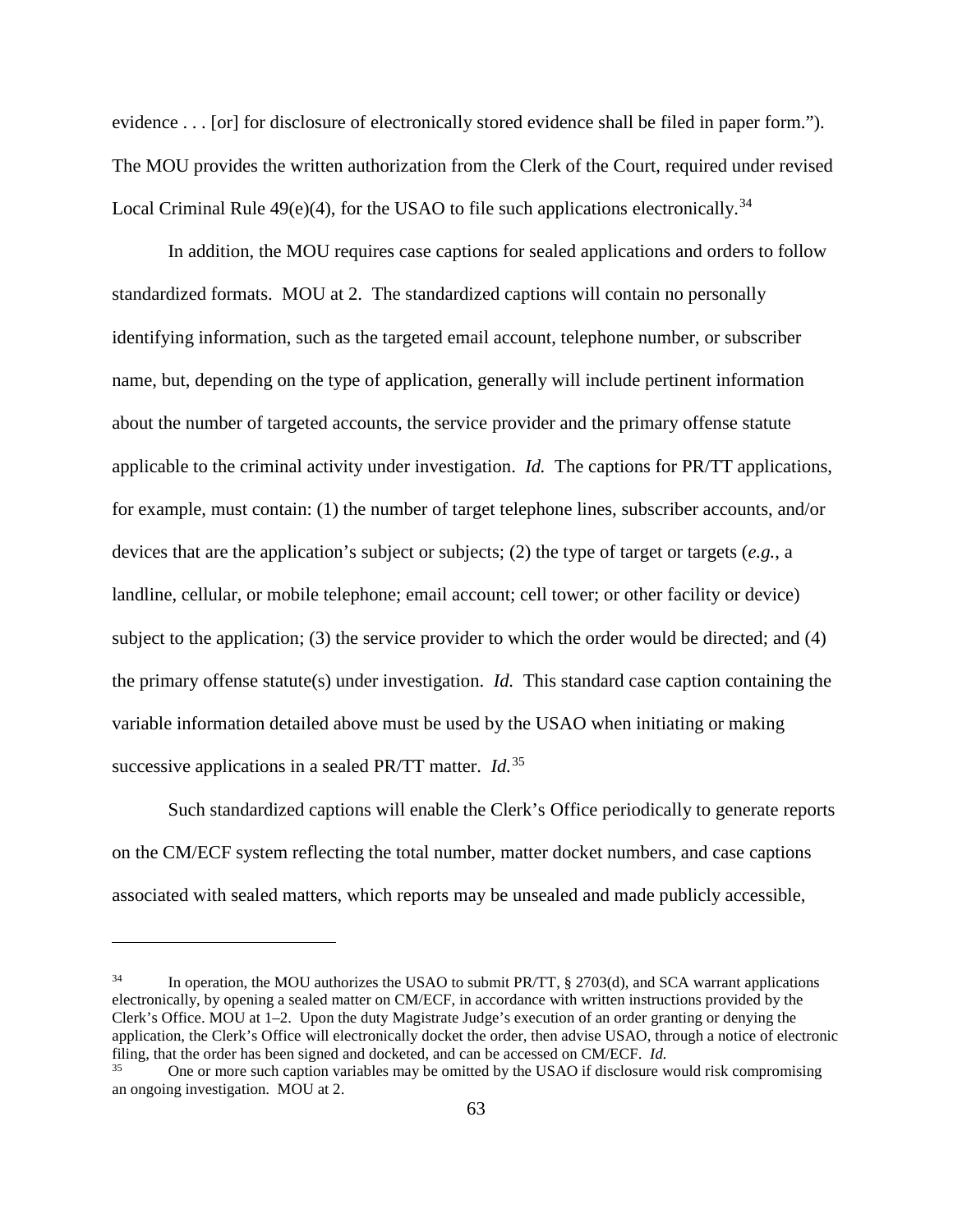without undertaking the burdensome task of redacting personally identifiable or target information that may otherwise—and historically has been—placed in the caption.<sup>[36](#page-63-0)</sup> Thus, while the petitioners seek prospective relief about only PR/TT, § 2703(d), and SCA warrant materials, the MOU will facilitate the unsealing and disclosure of limited information revealing the numbers, case captions and filing dates of additional categories of sealed surveillance materials, as such materials are added to coverage under the MOU.<sup>[37](#page-63-1)</sup>

The Clerk's Office has also adopted new CM/ECF case types to more readily identify the type of criminal investigative matter being initiated. Thus, rather than assigning general MC numbers to many different types of sealed criminal investigative matters, the Clerk's Office will assign more specialized docket numbers reflective of the matter at hand. For example, "PR" will be used for PR/TT applications and "SC" for SCA applications, with special designations within the SC case type for SCA warrant and § 2703(d) materials.

The petitioners would have both the Clerk's Office and the USAO take two additional

<span id="page-63-0"></span><sup>&</sup>lt;sup>36</sup> The Clerk's Office plans to generate, via CM/ECF, biannual docket reports reflecting docket numbers and case captions associated with certain categories of sealed criminal investigative matters filed during the six-month period ending six months prior to a given report's issuance. MOU at 3.A docket report issued on September 30, 2019, for example, would account for a sealed matter initiated in November 2018. *Id.* Upon unsealing, these biannual docket reports will be made publicly available.<br> $^{37}$  The MOU currently authorized the USAO to sul

<span id="page-63-1"></span>The MOU currently authorizes the USAO to submit only PR/TT and § 2703(d) applications electronically, *see* MOU, Attach. A, Sealed Applications and Orders Subject to Electronic Filing MOU (Sept. 14, 2017), but this MOU and the attachment will be updated to authorize the electronic submission of other sealed government surveillance applications as administrative operations within both the Clerk's Office and the USAO allow. As stressed above, the common law entitles the petitioners to prospective relief only because recently-adopted administrative and operational changes to the USAO and Clerk's Office's processing of sealed government surveillance applications in criminal investigative matters, as reflected in the MOU, reduces, to an administratively manageable level, the burdens that providing such disclosure would impose. These administrative and operational reforms include allowing the USAO to file PR/TT, § 2703(d), and SCA warrant applications electronically. The *Hubbard* factor analysis favoring prospective relief presupposes that the USAO can file such applications electronically with standard templates, which remove from application and case captions any personally identifiable or other information properly remaining under seal. Otherwise, the particularized *Hubbard* factor of administrative burden on the USAO and the Clerk's Office would outweigh the generalized *Hubbard* factors that weigh toward disclosure, and the common law would provide no right of access. Thus, a prospective right of access to information regarding SCA warrant matters shall not come into being until the MOU is updated to authorize the USAO to file such applications electronically.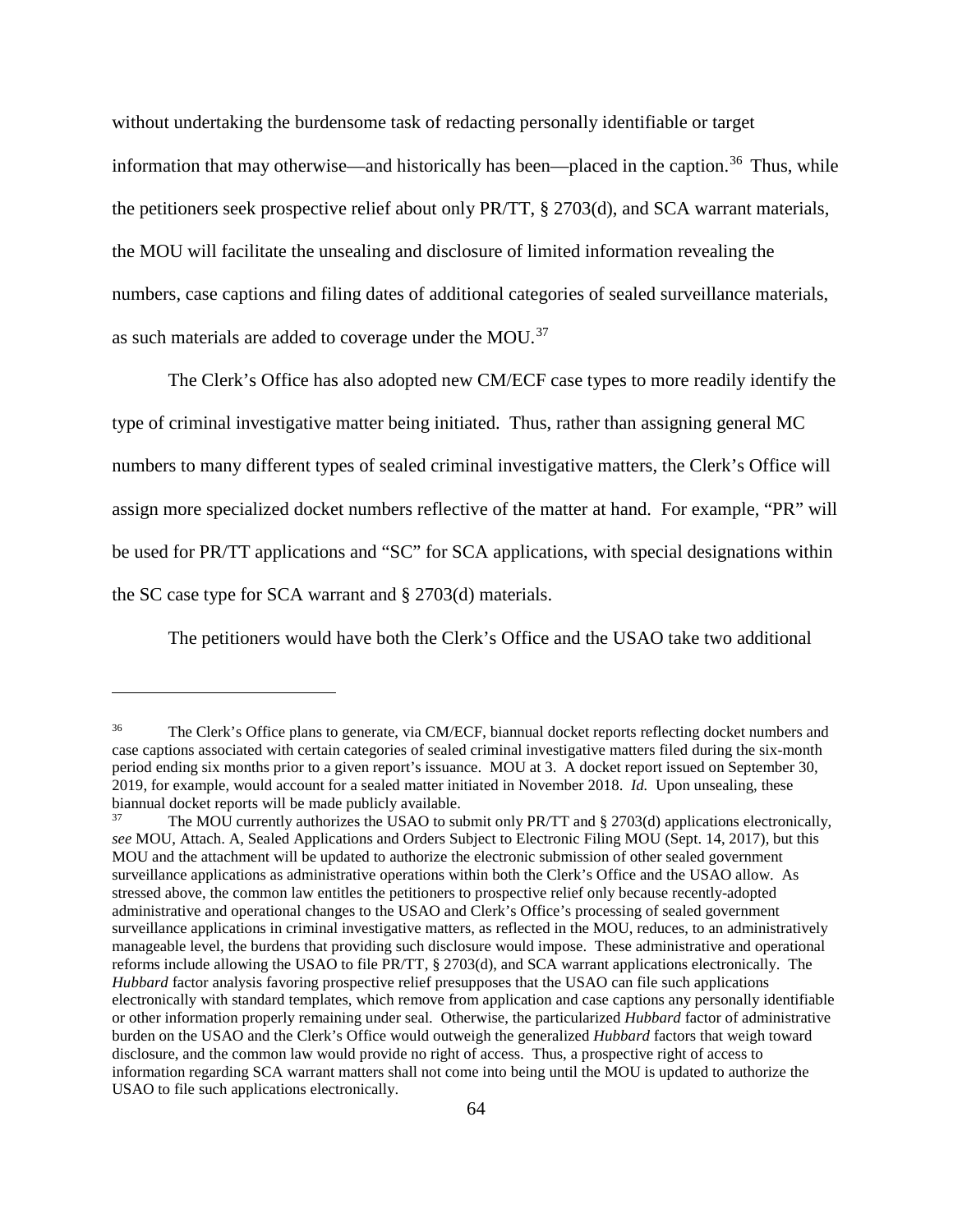steps in providing prospective relief.<sup>[38](#page-64-0)</sup> First, the petitioners request real-time unsealing and public posting on PACER, upon initial filing of sealed PR/TT, § 2703(d), and SCA warrant materials, of each matter's "case number and certain associated docket information," including "case name, date of application, and magistrate judge to whom the matter is assigned." Pet'rs' Mem. at 33, 39, 41. This information, petitioners explain, would "allow[] the public to know the number of applications for PR/TT devices filed by the government and pending at a given time in this District, and gives the public an opportunity to request that judicial records in particular matters be unsealed." *Id*. at 33–34.

This request for real-time reporting by the Clerk's Office on the filing of PR/TT, § 2703(d), and SCA warrant materials represents a significant shift in the petitioners' position. Over the course of this five-year litigation, the petitioners have insisted that they do not seek access to pending, open and active criminal investigations, which this real-time reporting would necessarily provide. To the contrary, the original petitions in this case sought information only about closed investigations. *See*, *e.g*., Pet. at 1 (disclaiming access to materials "which relate to an ongoing investigation"); May 2016 Tr. at 5:10–11 ("[W]e're not asking for anything

<span id="page-64-0"></span><sup>&</sup>lt;sup>38</sup> The petitioners' extraordinary complaint that the MOU represents an "an end-run around [p]etitioners and this litigation," Pets.' Reply to Gov'ts' Opp'n ("Pets.' Reply") at 5, ECF No. 52, is both misplaced and short-sighted for several reasons. First, as the USAO correctly observes, "the decision . . . how[] to establish a protocol to identify more accurately, track, and ultimately terminate sealing orders is a matter that falls within the administrative responsibility of this Court," Gov't's Resp. at 3 n.3—a responsibility that stands entirely independent of any particular litigant or case. Second, the MOU does not apply to the petitioners' requests alone, and the petitioners are far from the only persons who may benefit from the MOU. Going forward, the additional transparency as to the judicial review process for sealed criminal investigative matters that the MOU provides will have benefit to the public far broader than merely to the litigants in this case. The petitioners simply have no unique status among the public to be made privy to "private negotiations with the Clerk's Office," Pet'rs' Reply at 5, regarding administrative and operational matters, as they demand. Finally, and most importantly, as made clear in the text, the petitioners' success in prevailing on their common law right of access claim as to prospective relief is due entirely to the advances outlined in the MOU and adopted by both the USAO and the Clerk's Office in processing the sealed criminal investigative matters at issue. In this respect, "[s]ome people might call" the petitioners' accusation—that the MOU's entry was improper and constituted some sort of "end-run" around them, Pets.' Reply at 4—"*chutzpah*." *Ariz. Free Enter. Club's Freedom Club PAC v. Bennett*, 564 U.S. 721, 766 (2011) (Kagan, J., dissenting).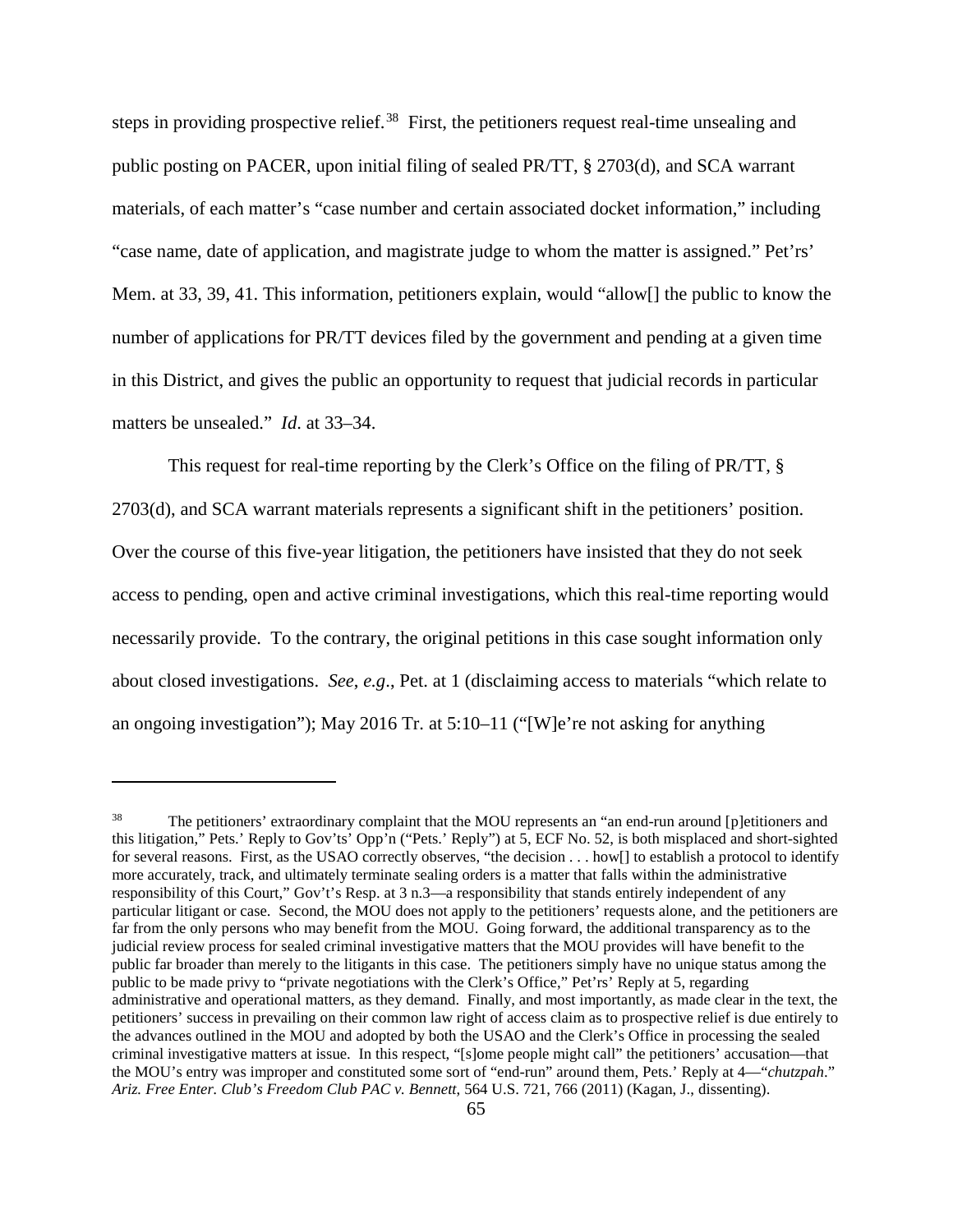involving an ongoing investigation."); Sept. 2016 Tr. at 22:14 (reaffirming that the petitioners seek disclosure of information from only investigations that are "completely closed"); Dec. 2016 Tr. at 26:16–17 ("[W]e understand the open investigations issue, and we have stayed away from it."); *id.* at 23:3–5 (reiterating that the petitioners do not seek to "expos[e] an ongoing investigation" and have "limited [thei]r requests to closed investigations"); Feb. 2017 Tr. at 16:13, 38:15–16 (disclaiming "access to the documents" in "an ongoing investigation" and emphasizing that the petitioners seek access to materials "only . . . for closed investigations"). On this basis alone, the petitioners' demand for prospective relief in the form of real-time reporting of sealed matters for pending, open, and active criminal investigations is denied.

Instead, the Clerk's Office, as set out in the MOU, plans to provide biannual docket reports about various types of sealed criminal investigative matters filed twelve through six months prior to each report's publication. While some of these matters will remain open, the sixmonth delay in reporting somewhat reduces the risk to an ongoing criminal investigation. These reports will provide information about the total numbers of such matters and, as reflected in the standardized caption for each matter, the number and type of target accounts (*e.g*., landline telephone, cellular telephone, and/or email), the providers' names, and the primary offense statutes under investigation. This information on the sealed applications subject to judicial review will provide additional transparency as to the processing of these sensitive matters, without jeopardizing either privacy or law enforcement interests. Indeed, this information is far more robust than that seemingly sought by the petitioners.

Second, the petitioners would require the USAO or other government entity initiating a sealed matter "to promptly move to unseal or partially unseal" upon "the close of the related criminal investigation," and, if a matter remains sealed "six months (180 days) after the date it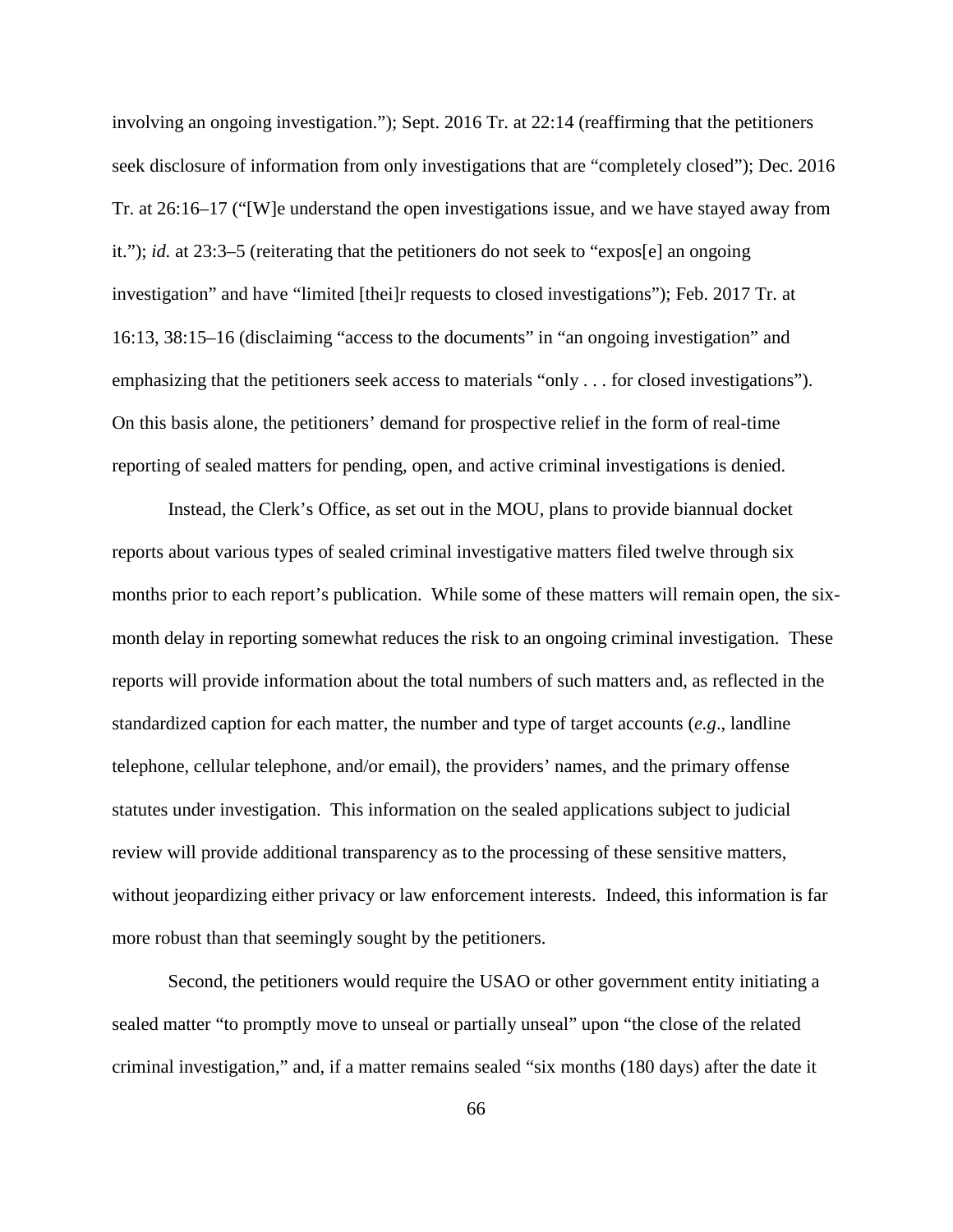was initially filed," that the Court be prepared to issue "an order to show cause why it should not be unsealed in its entirety." Pet'rs' Mem. at 34–35, 39, 42. As the USAO correctly indicates, adoption of "a system that calls for the Court to issue show cause orders in each of the hundreds of PR/TT and SCA matters that are filed each year would be labor-intensive for the Clerk's Office and would require the USAO[] to expend resources to review each matter and respond to each show cause order." Gov't's Opp'n at 41 n.18. This is simply unworkable. Instead, periodic reports by the Clerk's Office concerning sealed criminal investigative matters and dockets will serve the public interest by providing additional transparency regarding the judicial review of sealed criminal investigative matters in a manner that is less burdensome to the Court, the Clerk's Office, and the USAO.

Moreover, the very reasons that the petitioners cite as the public value in obtaining public access to redacted PR/TT, § 2703(d), and SCA warrant materials—making the public aware of the USAO's use of (1) novel legal theories to obtain orders allowing for particular types of surveillance, and/or (2) techniques "to compel a service provider to provide novel or unusual technical assistance," Pets.' Mem. at 13 (quoting CIS Decl. ¶ 10 (alterations omitted))—are the reasons disclosure may be detrimental to ongoing law enforcement investigations. Such disclosure could tip off targets and subjects of ongoing criminal investigations to the existence of investigative methods and techniques, the very efficacy of which may rely, in large part, on the public's lack of awareness that the USAO employs them. This, in turn, would enable targets and subjects to structure their communications so as to evade detection or to spoliate, through tampering or outright destruction, potential evidence already in existence, to the prejudice of ongoing criminal investigations and the concomitant increased risk to public safety. Imposing such burdens on law enforcement investigations cannot be justified, notwithstanding the public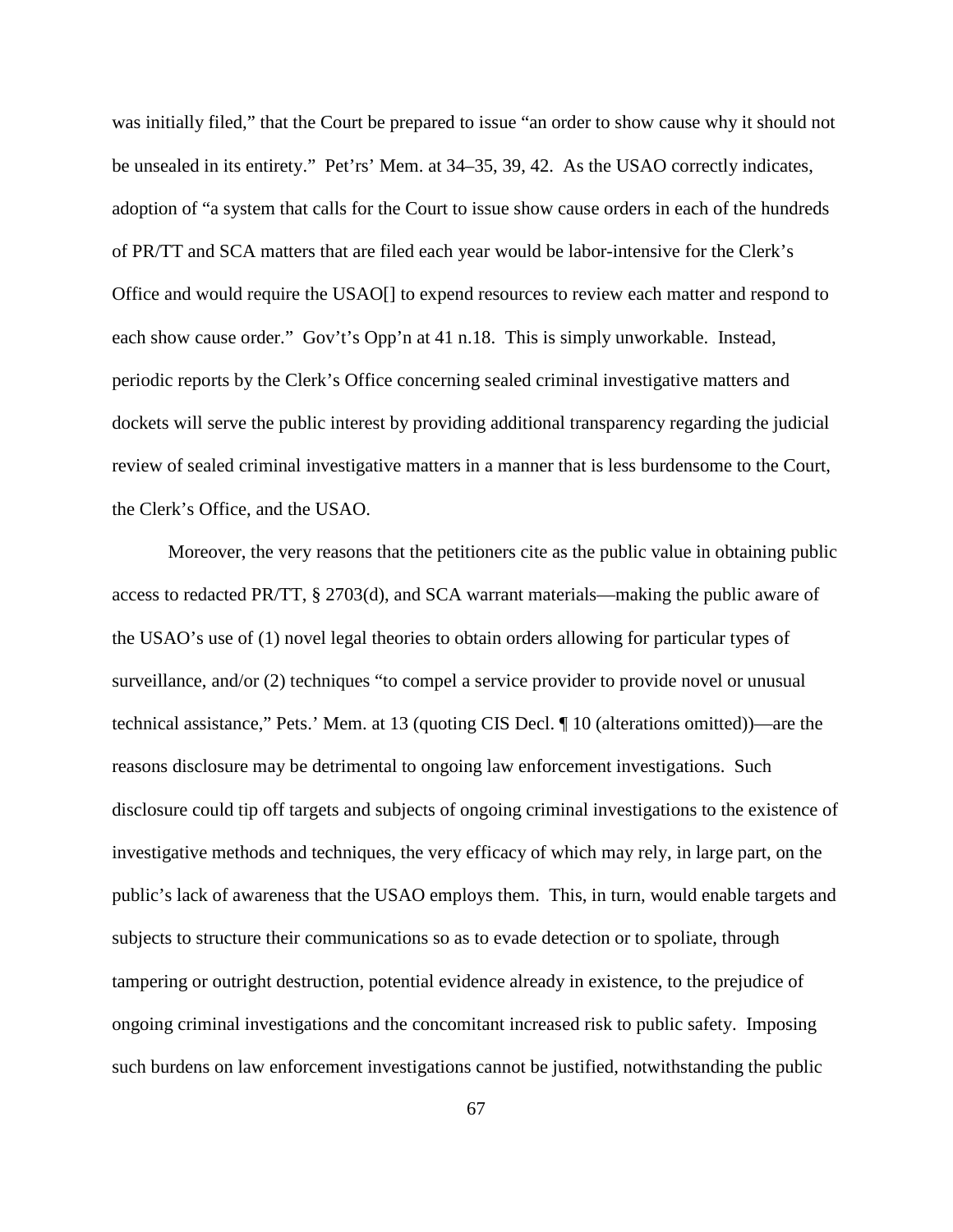value that disclosure of redacted PR/TT, § 2703(d), and SCA warrant materials may have.

A court's "decision as to access is one best left to the sound discretion of the trial court, a discretion to be exercised in light of the relevant facts and circumstances of the particular case." *Nixon*, 435 U.S. at 599. The additional steps demanded by the petitioners as prospective relief would impose significant administrative and other burdens on the Clerk's Office and USAO, but would do little to increase transparency compared to the information that will be made publicly available under the MOU. For these reasons, the information and access afforded by the steps outlined in the MOU on a going-forward basis provide all the prospective relief to which the common law entitles the petitioners.

## **III. CONCLUSION**

This litigation illustrates that "changing technology affects the public's appetite for information concerning court proceedings," and "[t]his in turn changes and affects the requirements for judicial transparency." Hon. T.S. Ellis III, *Sealing, Judicial Transparency and Judicial Independence*, 53 VILL. L. REV. 939, 942–43 (2008). Indeed, "[t]ransparency is a function of both technology and public expectations, and both of these factors vary over time." *Id.* at 941. While judicial independence is embedded in our constitutional framework, this critical feature of our federal government is bolstered by transparency in how the courts review and resolve the matters presented to them. Otherwise, "[s]ecret proceedings, including unwarranted or excessive sealing of court records, engender suspicion, mistrust and a lack of confidence in the judicial process and, if not rare and well understood as necessary, such proceedings will likely lead to attempts to limit judicial authority and independence." *Id.* at 940. Thus, taking stock of where transparency may be improved as to records originally sealed to good purpose, is not just a fruitful exercise that may be prodded by litigation such as the one at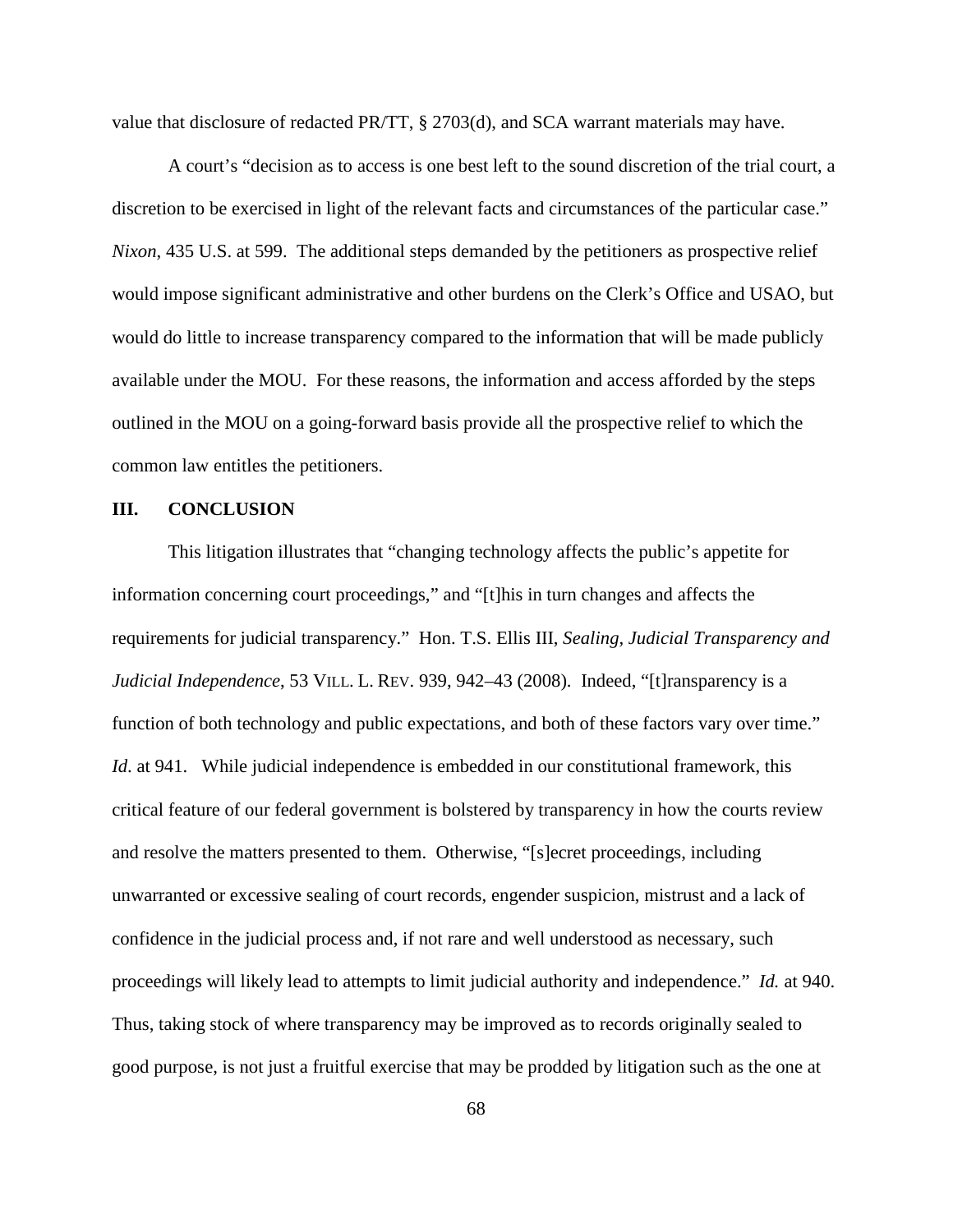bar, but a necessary administrative endeavor for the courts.

In this case, the sealed judicial records at issue are sensitive government applications seeking authorization to collect, for use in ongoing criminal investigations, certain types of information about electronic and telephonic communications. The parties are in agreement that information in these sealed judicial records implicate myriad considerations, including the sensitive personal privacy and reputational interests of the customers or subscribers, about whom the information was sought; important public safety and law enforcement interests in avoiding any disruption of, or loss of evidence in, ongoing criminal investigations; and, finally, the Court's interest in ensuring the administrative feasibility of providing meaningful, rather than misleading, information and imposing no more than manageable burdens on the Clerk's Office and the USAO. These weighty interests of protecting privacy and public safety, and providing additional transparency for these sealed judicial records in an administratively workable manner, exist in significant tension with providing the public access sought by the petitioners. Nonetheless, this Court has striven to articulate a common law right of access to sealed judicial records regarding the government's exercise of statutory surveillance authorities that strikes a workable balance.

To that end, while the First Amendment extends no right of access to these judicial records, the Court identifies a prospective right of access, due to the significant administrative and operational reforms undertaken in tandem by the Clerk's Office and the USAO, to certain categories of information, which will be disclosed on a periodic basis, regarding the total number of PR/TT, § 2703(d), and SCA warrant applications filed by the USAO, the number and type of accounts that such applications target, the names of the providers to which these applications are directed, and the primary criminal offense under investigation for these applications. The